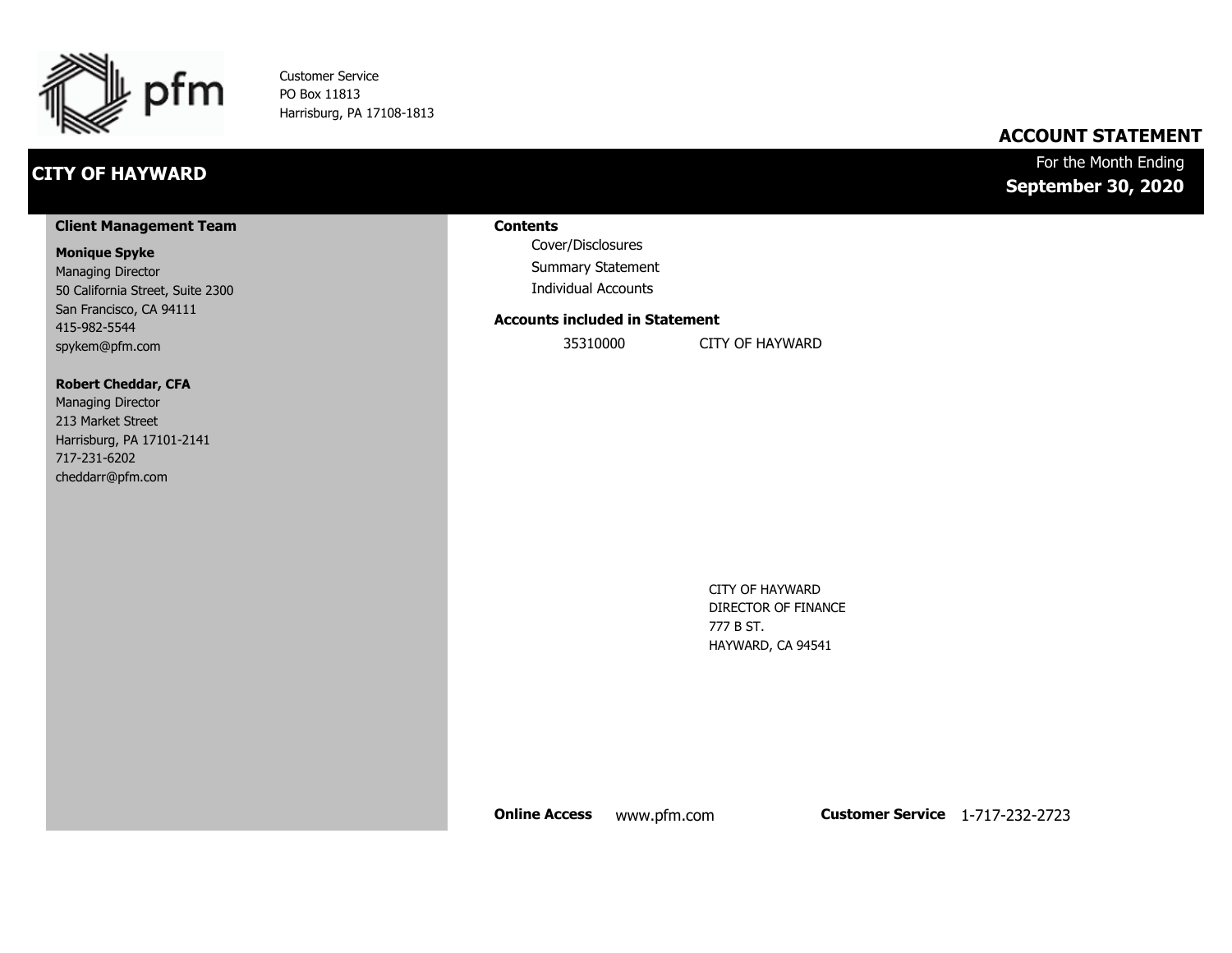

#### **Important Disclosures**

## Important Disclosures

This statement is for general information purposes only and is not intended to provide specific advice or recommendations. PFM Asset Management LLC ("PFM") is an investment advisor registered with the Securities and Exchange Commission, and is required to maintain a written disclosure statement of our background and business experience. If you would like to receive a copy of our current disclosure statement, please contact Service Operations at the address below.

**Proxy Voting** PFM does not normally receive proxies to vote on behalf of its clients. However, it does on occasion receive consent requests. In the event a consent request is received the portfolio manager contacts the client and then proceeds according to their instructions. PFM's Proxy Voting Policy is available upon request by contacting Service Operations at the address below.

**Questions About an Account** PFM's monthly statement is intended to detail our investment advisory activity as well as the activity of any accounts held by clients in pools that are managed by PFM. The custodian bank maintains the control of assets and executes (i.e., settles) all investment transactions. The custodian statement is the official record of security and cash holdings and transactions. PFM recognizes that clients may use these reports to facilitate record keeping and that the custodian bank statement and the PFM statement should be reconciled and differences resolved. Many custodians use a settlement date basis which may result in the need to reconcile due to a timing difference.

**Account Control** PFM does not have the authority to withdraw funds from or deposit funds to the custodian. Our clients retain responsibility for their internal accounting policies; implementing and enforcing internal controls and generating ledger entries or otherwise recording transactions.

**Market Value** Generally, PFM's market prices are derived from closing bid prices as of the last business day of the month as supplied by Refinitiv or Bloomberg. Where prices are not available from generally recognized sources the securities are priced using a yield-based matrix system to arrive at an estimated market value. Prices that fall between data points are interpolated. Non-negotiable FDIC-insured bank certificates of deposit are priced at par. Although PFM believes the prices to be reliable, the values of the securities do not always represent the prices at which the securities could have been bought or sold. Explanation of the valuation methods for a registered investment company, local government investment program,or TERM funds is contained in the appropriate fund offering documentation or information statement.

**Amortized Cost** The original cost of the principal of the security is adjusted for the amount of the periodic reduction of any discount or premium from the purchase date until the date of the report. Discount or premium with respect to short term securities (those with less than one year to maturity at time of issuance) is amortized on a straightline basis. Such discount or premium with respect to longer term securities is amortized using the constant yield basis.

**Tax Reporting** Cost data and realized gains / losses are provided for informational purposes only. Please review for accuracy and consult your tax advisor to determine the tax consequences of your security transactions. PFM does not report such information to the IRS or other taxing authorities and is not responsible for the accuracy of such information that may be required to be reported to federal, state or other taxing authorities. **Financial Situation** In order to better serve you, PFM should be promptly notified of any material change in your investment objective or financial situation.

**Callable Securities** Securities subject to redemption prior to maturity may be redeemed in whole or in part before maturity, which could affect the yield represented.

Portfolio The securities in this portfolio, including shares of mutual funds, are not guaranteed or otherwise protected by PFM, the FDIC (except for certain non-negotiable certificates of deposit) or any government agency. Investment in securities involves risks, including the possible loss of the amount invested. Actual settlement values, accrued interest, and amortized cost amounts may vary for securities subject to an adjustable interest rate or subject to principal paydowns. Any changes to the values shown may be reflected within the next monthly statement's beginning values. **Rating** Information provided for ratings is based upon a good faith inquiry of selected sources, but its accuracy and completeness cannot be guaranteed. Shares of some money market and TERM funds are marketed through representatives of PFM's wholly owned subsidiary, PFM Fund Distributors, Inc. PFM Fund Distributors, Inc. is registered with the SEC as a broker/dealer and is a member of the Financial Industry Regulatory Authority ("FINRA") and the Municipal Securities Rulemaking Board ("MSRB"). You may reach the FINRA by calling the FINRA Regulator Public Disclosure Hotline at 1-888-289-9999 or at the FINRA Regulation Internet website address www.nasd.com. A brochure describing the FINRA Regulation Public Disclosure Program is also available from the FINRA upon request.

#### **Key Terms and Definitions**

*Dividends* on money market funds consist of interest earned, plus any discount ratably amortized to the date of maturity, plus all realized gains and losses on the sale of securities prior to maturity, less ratable amortization of any premium and all accrued expenses to the fund. Dividends are accrued daily and may be paid either monthly or quarterly. The monthly earnings on this statement represent the estimated dividend accrued for the month for any program that distributes earnings on a quarterly basis. There is no guarantee that the estimated amount will be paid on the actual distribution date.

*Current Yield* is the net change, exclusive of capital changes and income other than investment income, in the value of a hypothetical fund account with a balance of one share over the seven-day base period including the statement date, expressed as a percentage of the value of one share (normally \$1.00 per share) at the beginning of the seven-day period. This resulting net change in account value is then annualized by multiplying it by 365 and dividing the result by 7. The yields quoted should not be considered a representation of the yield of the fund in the future, since the yield is not fixed.

*Average maturity* represents the average maturity of all securities and investments of a portfolio, determined by multiplying the par or principal value of each security or investment by its maturity (days or years), summing the products, and dividing the sum by the total principal value of the portfolio. The stated maturity date of mortgage backed or callable securities are used in this statement. However the actual maturity of these securities could vary depending on the level or prepayments on the underlying mortgages or whether a callable security has or is still able to be called.

*Monthly distribution yield* represents the net change in the value of one share (normally \$1.00 per share) resulting from all dividends declared during the month by a fund expressed as a percentage of the value of one share at the beginning of the month. This resulting net change is then annualized by multiplying it by 365 and dividing it by the number of calendar days in the month.

*YTM at Cost* The yield to maturity at cost is the expected rate of return, based on the original cost, the annual interest receipts, maturity value and the time period from purchase date to maturity, stated as a percentage, on an annualized basis.

*YTM at Market* The yield to maturity at market is the rate of return, based on the current market value, the annual interest receipts, maturity value and the time period remaining until maturity, stated as a percentage, on an annualized basis.

*Managed Account* A portfolio of investments managed discretely by PFM according to the client's specific investment policy and requirements. The investments are directly owned by the client and held by the client's custodian.

*Unsettled Trade* A trade which has been executed however the final consummation of the security transaction and payment has not yet taken place.

Please review the detail pages of this statement carefully. If you think your statement is wrong, missing account information, or if you need more information about a transaction, please contact PFM within 60 days of receipt. If you have other concerns or questions regarding your account you should contact a member of your client management team or PFM Service Operations at the address below.

> PFM Asset Management LLC Attn: Service Operations 213 Market Street Harrisburg, PA 17101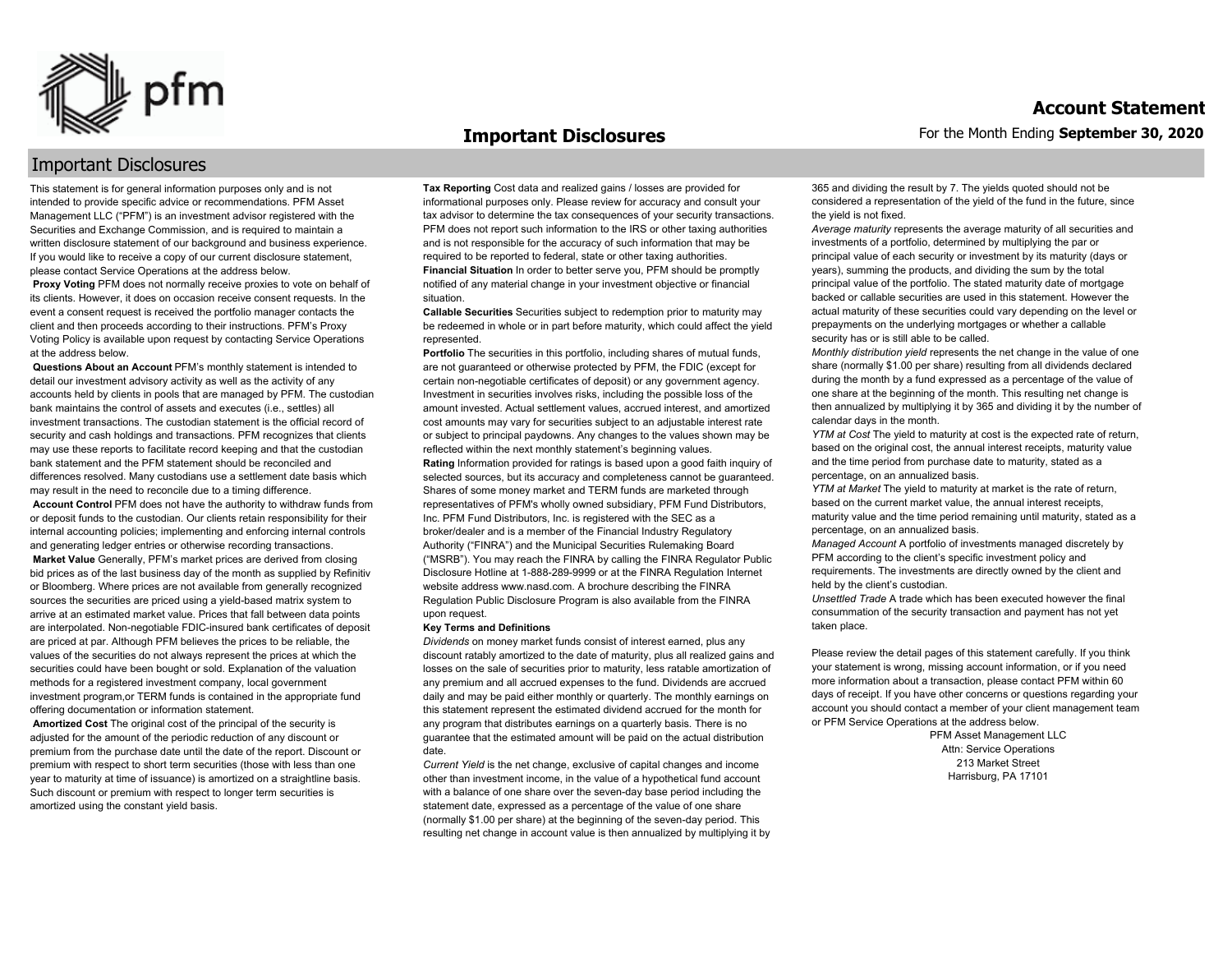

# **Managed Account Summary Statement** For the Month Ending September 30, 2020

| <b>Transaction Summary - Managed Account</b> | <b>Cash Transactions Summary - Managed Account</b> |                                 |                |
|----------------------------------------------|----------------------------------------------------|---------------------------------|----------------|
| <b>Opening Market Value</b>                  | \$130,310,064.92                                   | Maturities/Calls                | 0.00           |
| Maturities/Calls                             | (554, 115.58)                                      | Sale Proceeds                   | 4,582,981.24   |
| Principal Dispositions                       | (4,559,038.73)                                     | Coupon/Interest/Dividend Income | 92,072.48      |
| Principal Acquisitions                       | 4,618,539.96                                       | Principal Payments              | 554,115.58     |
| <b>Unsettled Trades</b>                      | 162,622.50                                         | <b>Security Purchases</b>       | (4,953,139.25) |
| Change in Current Value                      | (168, 626.42)                                      | Net Cash Contribution           | (276,030.05)   |
|                                              |                                                    | Reconciling Transactions        | 0.00           |
| <b>Closing Market Value</b>                  | \$129,809,446.65                                   |                                 |                |

| <b>Earnings Reconciliation (Cash Basis) - Managed Account</b>                              |                          | <b>Cash Balance</b>         |        |
|--------------------------------------------------------------------------------------------|--------------------------|-----------------------------|--------|
| Interest/Dividends/Coupons Received<br>Less Purchased Interest Related to Interest/Coupons | 116,014.99<br>(9,599.29) | <b>Closing Cash Balance</b> | \$0.00 |
| Plus Net Realized Gains/Losses                                                             | 91,099.69                |                             |        |
| <b>Total Cash Basis Earnings</b>                                                           | \$197,515.39             |                             |        |
| <b>Earnings Reconciliation (Accrual Basis)</b>                                             | <b>Total</b>             |                             |        |
| Ending Amortized Value of Securities                                                       | 127,564,098.03           |                             |        |
| <b>Ending Accrued Interest</b>                                                             | 437,712.09               |                             |        |
| Plus Proceeds from Sales                                                                   | 4,582,981.24             |                             |        |
| Plus Proceeds of Maturities/Calls/Principal Payments                                       | 554,115.58               |                             |        |
| Plus Coupons/Dividends Received                                                            | 92,072.48                |                             |        |
| Less Cost of New Purchases                                                                 | (4,791,856.55)           |                             |        |
| Less Beginning Amortized Value of Securities                                               | (127, 819, 421.24)       |                             |        |
| Less Beginning Accrued Interest                                                            | (373, 200.66)            |                             |        |
| <b>Total Accrual Basis Earnings</b>                                                        | \$246,500.97             |                             |        |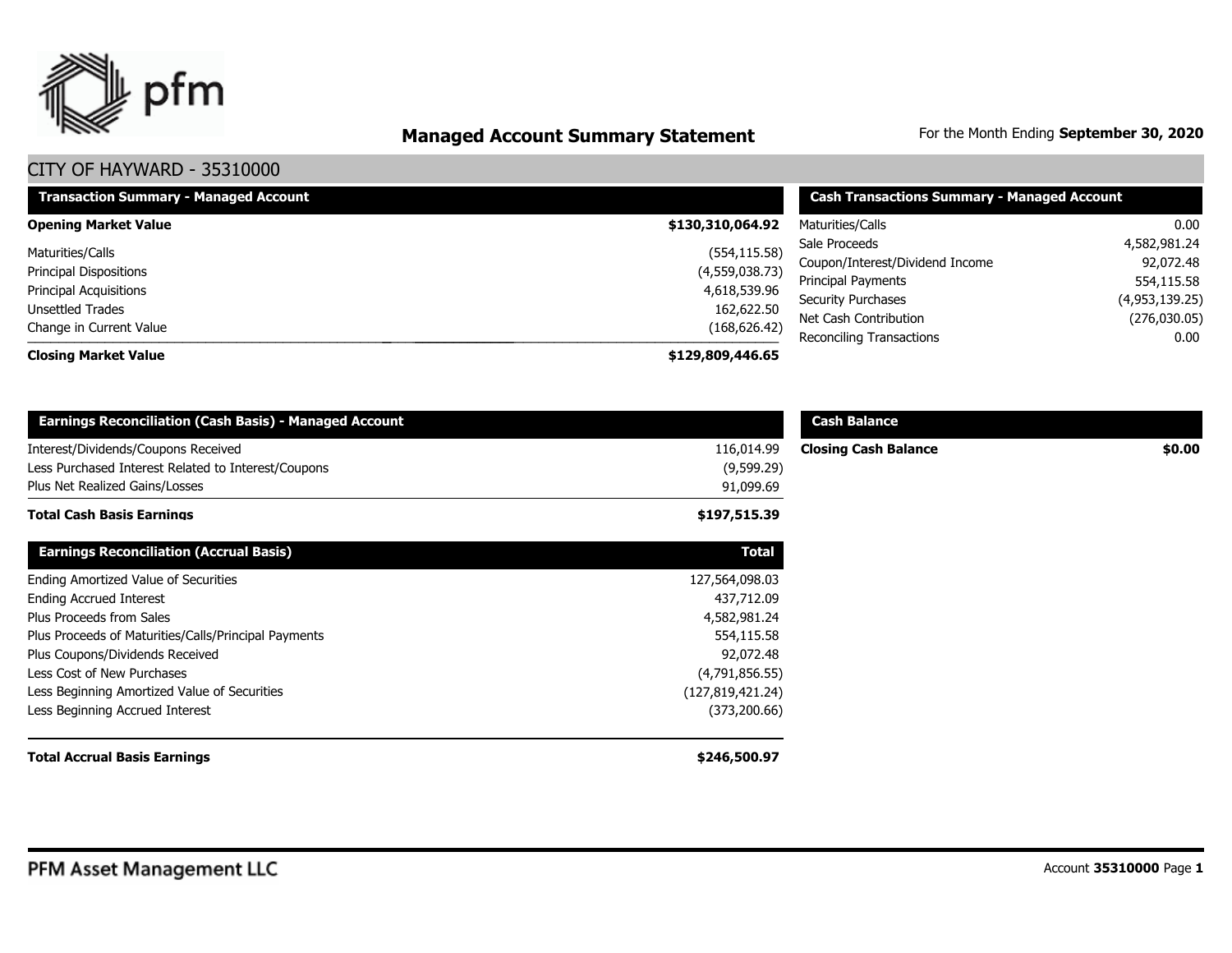

# **Portfolio Summary and Statistics** For the Month Ending September 30, 2020

## CITY OF HAYWARD - 35310000

| <b>Account Summary</b>                 |                  |                        |                |  |  |  |  |  |  |
|----------------------------------------|------------------|------------------------|----------------|--|--|--|--|--|--|
| <b>Description</b>                     | <b>Par Value</b> | <b>Market Value</b>    | <b>Percent</b> |  |  |  |  |  |  |
| U.S. Treasury Bond / Note              | 34,100,000.00    | 35,014,449.59          | 26.97          |  |  |  |  |  |  |
| Supra-National Agency Bond / Note      | 1,285,000.00     | 1,292,550.66           | 1.00           |  |  |  |  |  |  |
| Municipal Bond / Note                  | 13,605,000.00    | 14,100,785.55          | 10.86          |  |  |  |  |  |  |
| Federal Agency Collateralized Mortgage | 11,270,857.32    | 11,526,550.71          | 8.88           |  |  |  |  |  |  |
| Obligation                             |                  |                        |                |  |  |  |  |  |  |
| Federal Agency Bond / Note             | 44,620,000.00    | 44,989,267.44          | 34.66          |  |  |  |  |  |  |
| Corporate Note                         | 10,145,000.00    | 10,411,195.68          | 8.02           |  |  |  |  |  |  |
| Certificate of Deposit                 | 5,725,000.00     | 5,819,595.86           | 4.48           |  |  |  |  |  |  |
| <b>Bank Note</b>                       | 300,000.00       | 322,946.70             | 0.25           |  |  |  |  |  |  |
| <b>Asset-Backed Security</b>           | 6,240,958.52     | 6,332,104.46           | 4.88           |  |  |  |  |  |  |
| <b>Managed Account Sub-Total</b>       | 127,291,815.84   | 129,809,446.65 100.00% |                |  |  |  |  |  |  |
| <b>Accrued Interest</b>                |                  | 437,712.09             |                |  |  |  |  |  |  |
| <b>Total Portfolio</b>                 | 127,291,815.84   | 130, 247, 158. 74      |                |  |  |  |  |  |  |





#### **Sector Allocation**



| <b>Characteristics</b>            |       |
|-----------------------------------|-------|
| Yield to Maturity at Cost         | 1.52% |
| Yield to Maturity at Market       | 0.42% |
| Weighted Average Days to Maturity | 748   |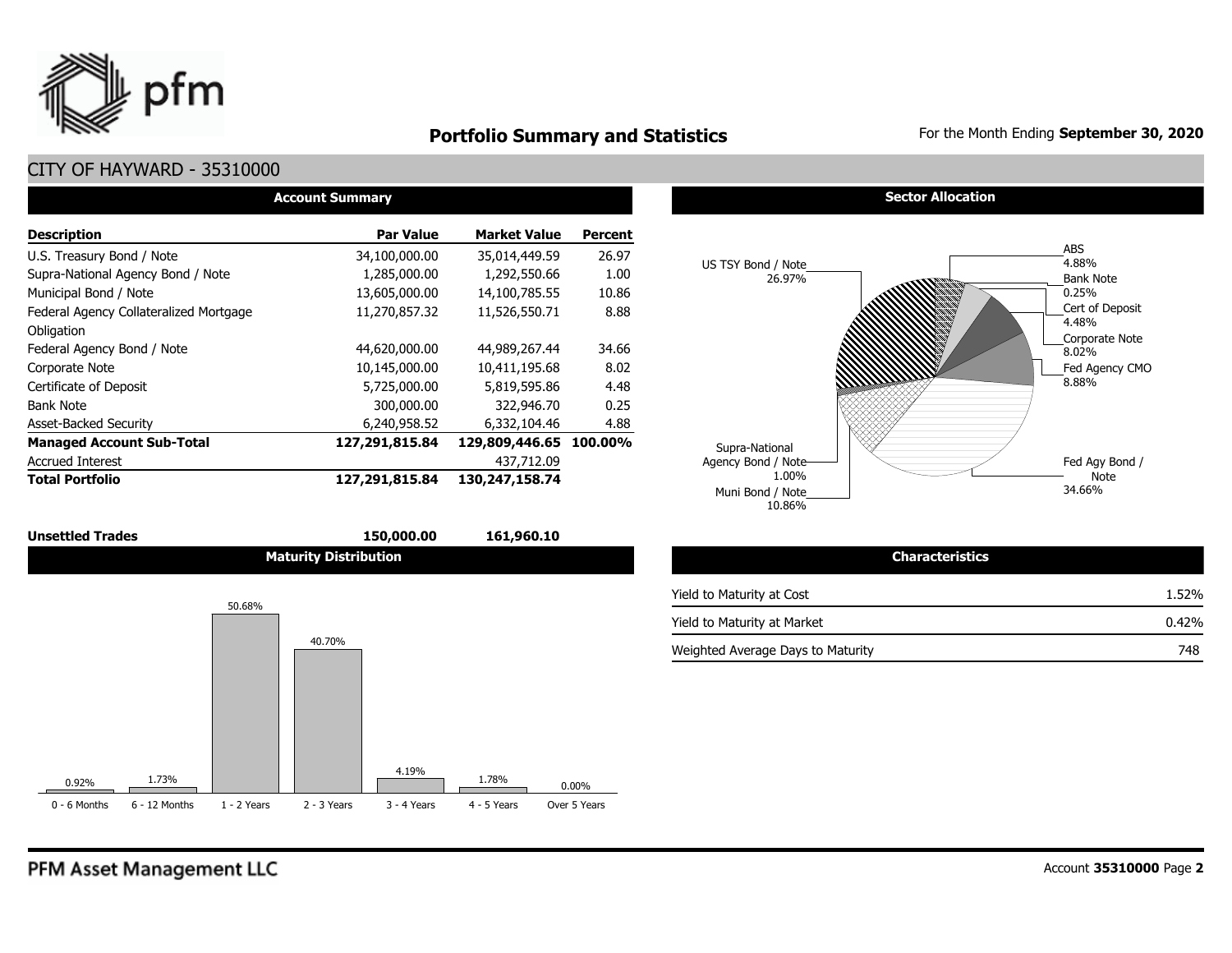

# **Managed Account Issuer Summary** For the Month Ending September 30, 2020

## CITY OF HAYWARD - 35310000

| <b>Issuer Summary</b>                  |                     |                |
|----------------------------------------|---------------------|----------------|
|                                        | <b>Market Value</b> |                |
| <b>Issuer</b>                          | of Holdings         | <b>Percent</b> |
| ADOBE INC                              | 309,043.20          | 0.24           |
| AMERICAN EXPRESS CO                    | 206,663.20          | 0.16           |
| AMERICAN HONDA FINANCE                 | 617,775.60          | 0.48           |
| ARIZONA ST TRANSPRTN BRD HIGHW         | 1,269,752.90        | 0.98           |
| <b>BANK OF AMERICA CO</b>              | 1,075,909.80        | 0.83           |
| BMW FINANCIAL SERVICES NA LLC          | 61,600.13           | 0.05           |
| <b>CALIFORNIA ST</b>                   | 641,250.00          | 0.49           |
| CALIFORNIA STATE UNIVERSITY            | 324,681.50          | 0.25           |
| CAPITAL ONE FINANCIAL CORP             | 616,471.74          | 0.47           |
| CAPITAL ONE PRIME AUTO REC TRUST       | 178,945.73          | 0.14           |
| CARMAX AUTO OWNER TRUST                | 821,609.94          | 0.63           |
| <b>CATERPILLAR INC</b>                 | 661,068.21          | 0.51           |
| CHAFFEY CA JT UNION HS DIST            | 614,826.00          | 0.47           |
| <b>CHEVRON CORPORATION</b>             | 568,237.65          | 0.44           |
| CITIGROUP INC                          | 614,856.30          | 0.47           |
| <b>COMCAST CORP</b>                    | 165,576.90          | 0.13           |
| <b>CREDIT AGRICOLE SA</b>              | 607,860.00          | 0.47           |
| <b>CREDIT SUISSE GROUP RK</b>          | 975,831.68          | 0.75           |
| <b>DEERE &amp; COMPANY</b>             | 201,611.60          | 0.16           |
| <b>DNB ASA</b>                         | 648,174.38          | 0.50           |
| <b>EXXON MOBIL CORP</b>                | 154,170.90          | 0.12           |
| <b>FANNIE MAE</b>                      | 14,834,959.28       | 11.42          |
| FEDERAL FARM CREDIT BANKS              | 7,038,479.35        | 5.42           |
| FEDERAL HOME LOAN BANKS                | 6,455,653.01        | 4.97           |
| FIFTH THIRD AUTO TRUST                 | 219,693.62          | 0.17           |
| FLORIDA ST HURRICAN CAT FUND           | 299,475.15          | 0.23           |
| FORD CREDIT AUTO LEASE TRUST           | 330,028.93          | 0.25           |
| FORD CREDIT AUTO OWNER TRUST           | 177,196.07          | 0.14           |
| FREDDIE MAC                            | 28,186,726.51       | 21.70          |
| <b>GM FINANCIAL AUTO LEASING TRUST</b> | 512,270.47          | 0.39           |
| <b>GM FINANCIAL SECURITIZED TERM</b>   | 797,243.61          | 0.61           |
| <b>GOLDMAN SACHS GROUP INC</b>         | 608,196.60          | 0.47           |

#### **Credit Quality (S&P Ratings)**



PFM Asset Management LLC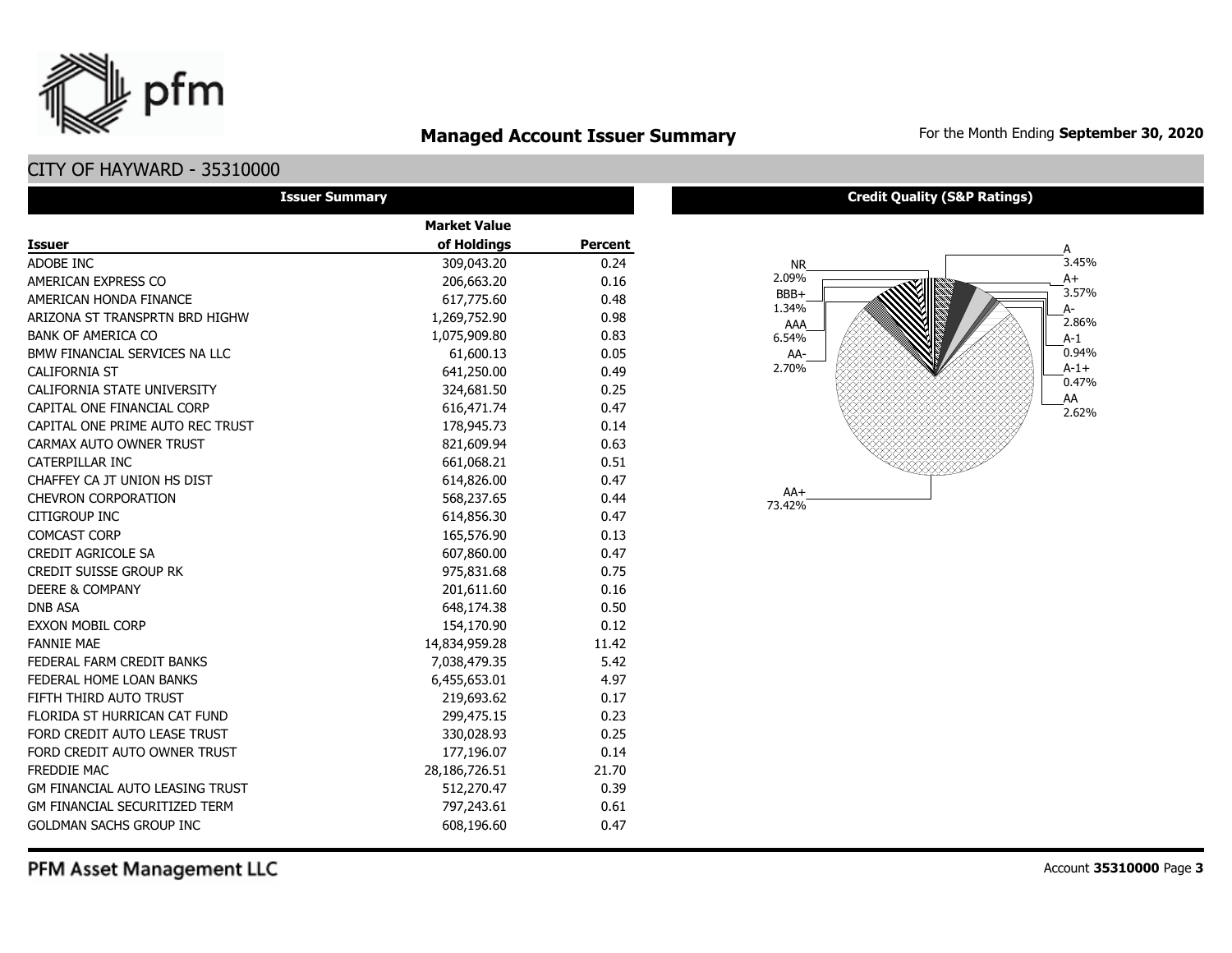

# **Managed Account Issuer Summary** For the Month Ending September 30, 2020

## CITY OF HAYWARD - 35310000

|                                         | <b>Market Value</b> |                |
|-----------------------------------------|---------------------|----------------|
| <b>Issuer</b>                           | of Holdings         | <b>Percent</b> |
| HARLEY-DAVIDSON MOTORCYCLE TRUST        | 443,095.63          | 0.34           |
| HOME DEPOT INC                          | 182,359.98          | 0.14           |
| HONDA AUTO RECEIVABLES                  | 173,588.26          | 0.13           |
| <b>HYUNDAI AUTO RECEIVABLES</b>         | 384,112.67          | 0.30           |
| <b>IBM CORP</b>                         | 312,158.70          | 0.24           |
| INTER-AMERICAN DEVELOPMENT BANK         | 1,292,550.66        | 1.00           |
| JP MORGAN CHASE & CO                    | 1,233,349.52        | 0.95           |
| LONG BEACH CA                           | 943,864.80          | 0.73           |
| <b>MARYLAND ST</b>                      | 1,243,676.00        | 0.96           |
| MERCEDES-BENZ AUTO LEASE TRUST          | 170,005.10          | 0.13           |
| MISSISSIPPI STATE                       | 472,710.50          | 0.36           |
| MITSUBISHI UFJ FINANCIAL GROUP INC      | 606,925.20          | 0.47           |
| <b>MORGAN STANLEY</b>                   | 310,852.20          | 0.24           |
| NISSAN AUTO LEASE TRUST                 | 107,476.04          | 0.08           |
| NISSAN AUTO RECEIVABLES                 | 204,256.12          | 0.16           |
| <b>NORDEA BANK AB</b>                   | 643,466.25          | 0.50           |
| NY & NJ PORT AUTH                       | 756,137.75          | 0.58           |
| <b>OREGON STATE</b>                     | 617,760.00          | 0.48           |
| PACCAR FINANCIAL CORP                   | 501,140.38          | 0.39           |
| PNC FINANCIAL SERVICES GROUP            | 322,946.70          | 0.25           |
| ROYAL BANK OF CANADA                    | 612,767.40          | 0.47           |
| SAN DIEGO CA CMNTY CLG DIST             | 693,751.50          | 0.53           |
| SAN JOSE CA                             | 1,189,640.50        | 0.92           |
| SKANDINAVISKA ENSKILDA BANKEN AB        | 643,585.00          | 0.50           |
| SOCIETE GENERALE                        | 605,472.00          | 0.47           |
| STATE OF CONNECTICUT                    | 1,098,117.75        | 0.85           |
| STATE OF LOUISIANA                      | 632,580.00          | 0.49           |
| STATE OF WASHINGTON                     | 684,430.45          | 0.53           |
| SUMITOMO MITSUI FINANCIAL GROUP INC     | 475,513.95          | 0.37           |
| TAMALPAIS CA UNION HIGH SCH DIST        | 1,024,014.20        | 0.79           |
| THE BANK OF NEW YORK MELLON CORPORATION | 308,974.20          | 0.24           |
| <b>TOYOTA MOTOR CORP</b>                | 1,139,619.84        | 0.88           |
| <b>TRUIST FIN CORP</b>                  | 308,604.30          | 0.24           |

PFM Asset Management LLC

Account **35310000** Page **4**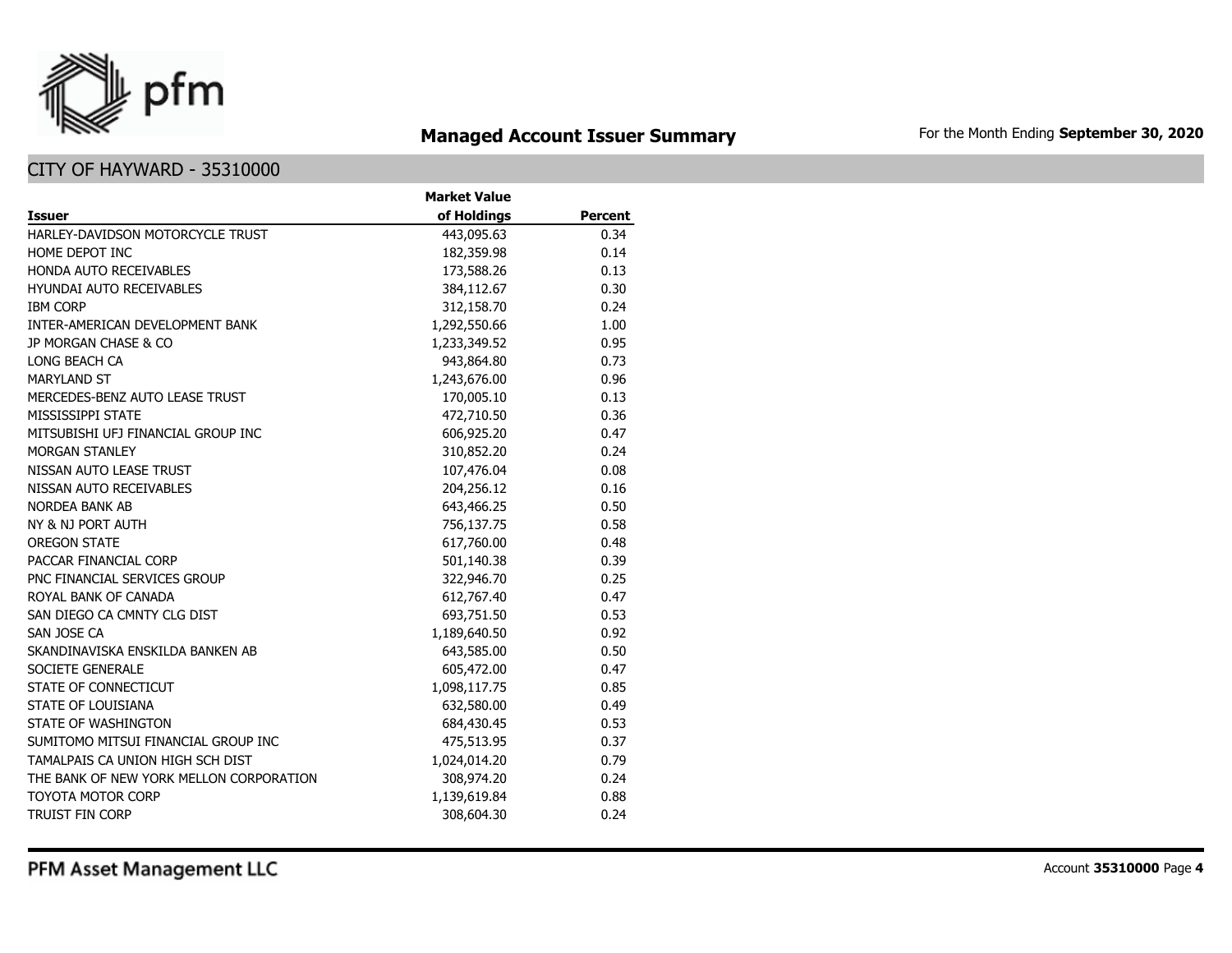

# **Managed Account Issuer Summary** For the Month Ending September 30, 2020

|                                    | <b>Market Value</b> |                |
|------------------------------------|---------------------|----------------|
| Issuer                             | of Holdings         | <b>Percent</b> |
| UNITED PARCEL SERVICE INC          | 309,316.20          | 0.24           |
| UNITED STATES TREASURY             | 35,014,449.59       | 26.96          |
| UNIVERSITY OF CALIFORNIA           | 965,472.80          | 0.74           |
| <b>US BANCORP</b>                  | 621,710.40          | 0.48           |
| <b>VERIZON OWNER TRUST</b>         | 829,183.09          | 0.64           |
| <b>VOLKSWAGEN AUTO LEASE TURST</b> | 305,327.31          | 0.24           |
| WI DEPT OF TRANS                   | 628,643.75          | 0.48           |
| <b>Total</b>                       | \$129,809,446.65    | 100.00%        |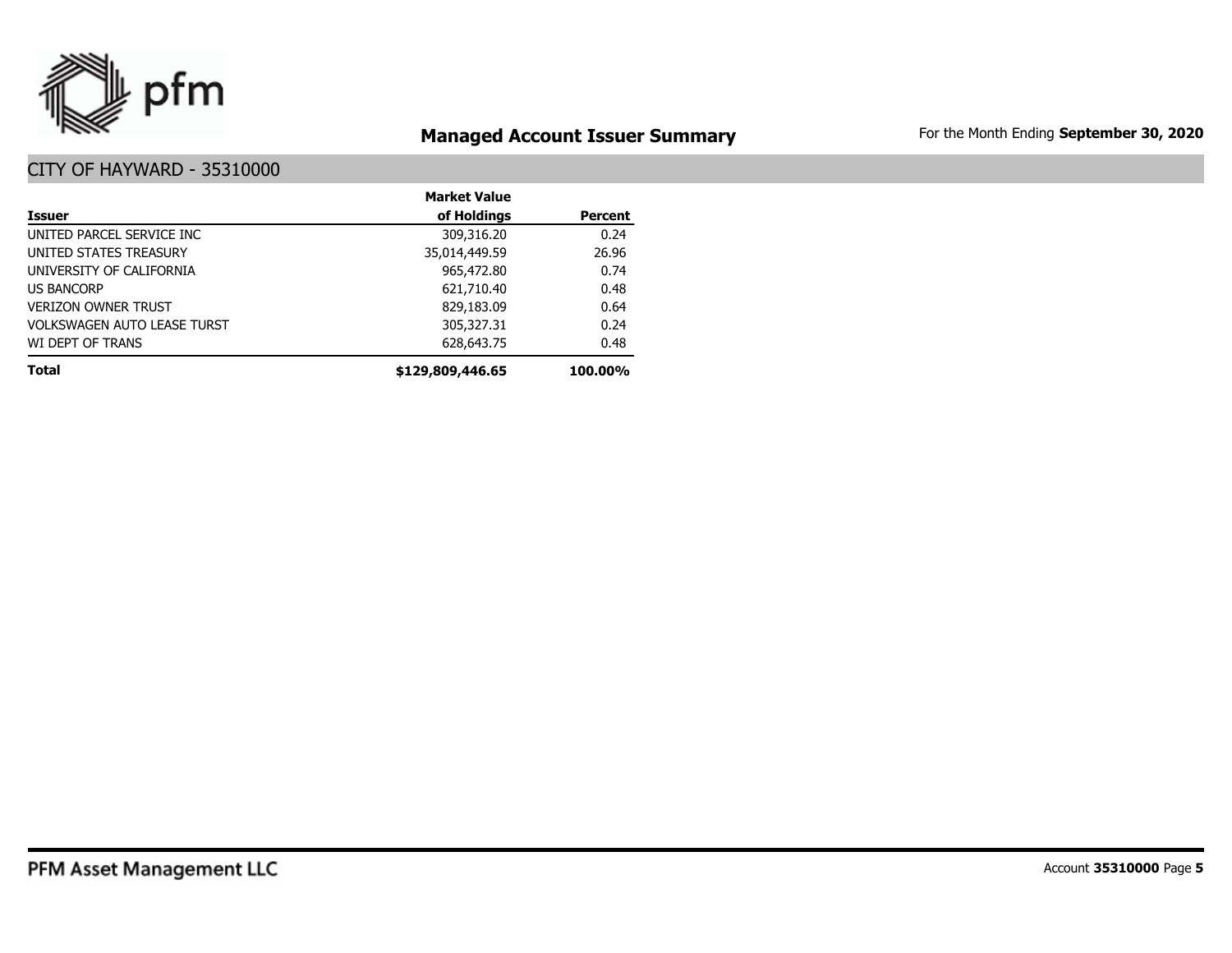

| <b>Security Type/Description</b><br><b>Dated Date/Coupon/Maturity</b> | <b>CUSIP</b> |                  | S&P<br>Par Rating | Moody's<br>Rating | <b>Trade</b><br><b>Date</b> | <b>Settle</b><br><b>Date</b> | <b>Original</b><br>Cost | <b>YTM</b><br>at Cost | <b>Accrued</b><br><b>Interest</b> | Amortized<br>Cost | Market<br><b>Value</b> |
|-----------------------------------------------------------------------|--------------|------------------|-------------------|-------------------|-----------------------------|------------------------------|-------------------------|-----------------------|-----------------------------------|-------------------|------------------------|
| <b>U.S. Treasury Bond / Note</b>                                      |              |                  |                   |                   |                             |                              |                         |                       |                                   |                   |                        |
| <b>US TREASURY NOTES</b><br>DTD 10/31/2016 1.250% 10/31/2021          | 912828T67    | 300,000,00 AA+   |                   | Aaa               | 12/20/19                    | 12/20/19                     | 297.761.72 1.66         |                       | 1,569.29                          | 298,701.73        | 303,609.36             |
| <b>US TREASURY NOTES</b><br>DTD 10/31/2016 1.250% 10/31/2021          | 912828T67    | 2,125,000.00 AA+ |                   | Aaa               | 11/08/19                    | 11/12/19                     | 2,107,070.31            | 1.69                  | 11,115.83                         | 2,115,149.89      | 2,150,566.30           |
| <b>US TREASURY NOTES</b><br>DTD 01/15/2019 2.500% 01/15/2022          | 9128285V8    | 1,500,000.00 AA+ |                   | Aaa               | 02/08/19                    | 02/11/19                     | 1,502,988.28            | 2.43                  | 7,948.37                          | 1,501,316.63      | 1,545,703.20           |
| <b>US TREASURY NOTES</b><br>DTD 01/15/2019 2.500% 01/15/2022          | 9128285V8    | 6,000,000.00 AA+ |                   | Aaa               | 01/29/19                    | 01/31/19                     | 5,991,328.13            | 2.55                  | 31,793.48                         | 5,996,218.10      | 6,182,812.80           |
| <b>US TREASURY NOTES</b><br>DTD 01/31/2017 1.875% 01/31/2022          | 912828V72    | 8,750,000.00 AA+ |                   | Aaa               | 01/07/19                    | 01/09/19                     | 8,590,722.66            | 2.50                  | 27,640.96                         | 8,680,618.90      | 8,952,343.75           |
| US TREASURY NOTES<br>DTD 02/15/2019 2.500% 02/15/2022                 | 9128286C9    | 1,800,000.00 AA+ |                   | Aaa               | 04/01/19                    | 04/03/19                     | 1,810,476.56            | 2.29                  | 5,747.28                          | 1,805,013.57      | 1,858,218.84           |
| <b>US TREASURY NOTES</b><br>DTD 07/31/2017 1.875% 07/31/2022          | 9128282P4    | 1,600,000.00 AA+ |                   | Aaa               | 07/01/19                    | 07/03/19                     | 1,605,437.50            | 1.76                  | 5,054.35                          | 1,603,231.54      | 1,650,750,08           |
| US TREASURY NOTES<br>DTD 07/31/2017 1.875% 07/31/2022                 | 9128282P4    | 4,000,000.00 AA+ |                   | Aaa               | 06/03/19                    | 06/05/19                     | 4,003,281.25            | 1.85                  | 12,635.87                         | 4,001,902.67      | 4,126,875.20           |
| <b>US TREASURY NOTES</b><br>DTD 08/31/2017 1.625% 08/31/2022          | 9128282S8    | 125,000.00 AA+   |                   | Aaa               | 08/02/19                    | 08/05/19                     | 124,750.98              | 1.69                  | 173.95                            | 124,844.86        | 128,554.69             |
| UNITED STATES TREASURY NOTES<br>DTD 10/15/2019 1.375% 10/15/2022      | 912828YK0    | 5,250,000.00 AA+ |                   | Aaa               | 12/02/19                    | 12/04/19                     | 5,213,085.94            | 1.63                  | 33,332.48                         | 5,223,743.73      | 5,382,070.05           |
| UNITED STATES TREASURY NOTES<br>DTD 01/15/2020 1.500% 01/15/2023      | 912828Z29    | 2,500,000.00 AA+ |                   | Aaa               | 02/03/20                    | 02/05/20                     | 2,512,207.03            | 1.33                  | 7,948.37                          | 2,509,493.09      | 2,577,343,75           |
| <b>US TREASURY NOTES</b><br>DTD 02/01/2016 1.750% 01/31/2023          | 912828P38    | 150,000.00 AA+   |                   | Aaa               | 01/02/20                    | 01/06/20                     | 150,609.38              | 1.61                  | 442.26                            | 150,463.15        | 155,601.57             |
| <b>Security Type Sub-Total</b>                                        |              | 34,100,000.00    |                   |                   |                             |                              | 33,909,719.74           | 2.10                  | 145,402.49                        | 34,010,697.86     | 35,014,449.59          |
| <b>Supra-National Agency Bond / Note</b>                              |              |                  |                   |                   |                             |                              |                         |                       |                                   |                   |                        |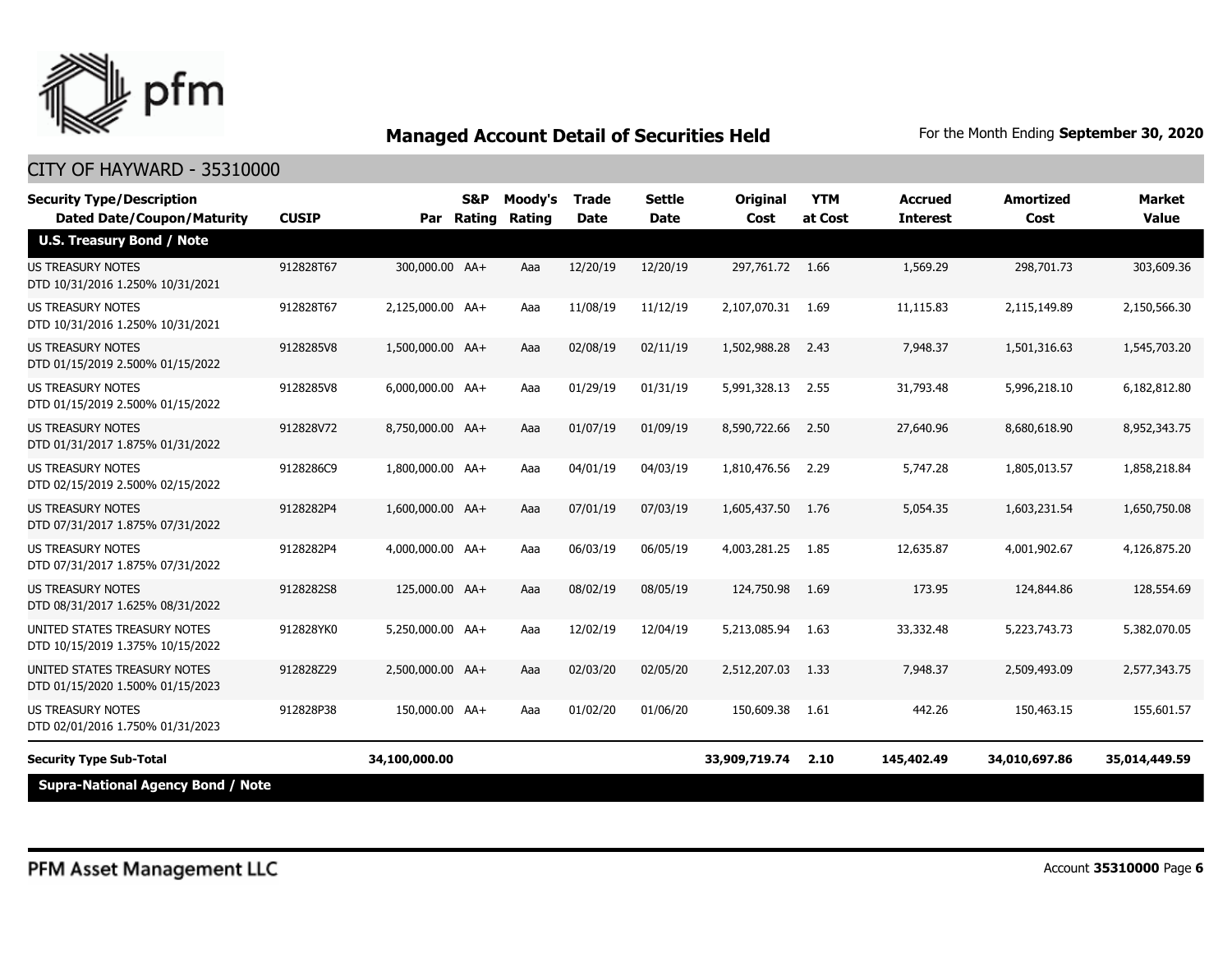

| <b>Security Type/Description</b><br><b>Dated Date/Coupon/Maturity</b>          | <b>CUSIP</b> | Par              | <b>S&amp;P</b><br>Rating | Moody's<br>Rating | <b>Trade</b><br><b>Date</b> | <b>Settle</b><br><b>Date</b> | Original<br>Cost | <b>YTM</b><br>at Cost | <b>Accrued</b><br><b>Interest</b> | <b>Amortized</b><br>Cost | <b>Market</b><br><b>Value</b> |
|--------------------------------------------------------------------------------|--------------|------------------|--------------------------|-------------------|-----------------------------|------------------------------|------------------|-----------------------|-----------------------------------|--------------------------|-------------------------------|
| <b>Supra-National Agency Bond / Note</b>                                       |              |                  |                          |                   |                             |                              |                  |                       |                                   |                          |                               |
| INTER-AMERICAN DEVEL BK CORPORATE<br>NOTES<br>DTD 04/24/2020 0.500% 05/24/2023 | 4581X0DM7    | 1,285,000.00 AAA |                          | Aaa               | 04/17/20                    | 04/24/20                     | 1,284,563.10     | 0.51                  | 2,266.60                          | 1,284,625.24             | 1,292,550.66                  |
| <b>Security Type Sub-Total</b>                                                 |              | 1,285,000.00     |                          |                   |                             |                              | 1,284,563.10     | 0.51                  | 2,266.60                          | 1,284,625.24             | 1,292,550.66                  |
| <b>Municipal Bond / Note</b>                                                   |              |                  |                          |                   |                             |                              |                  |                       |                                   |                          |                               |
| UNIV OF CAL TXBL REV BONDS<br>DTD 06/05/2018 3.029% 05/15/2021                 | 91412HBH5    | 455,000.00 AA    |                          | Aa2               | 05/23/18                    | 06/05/18                     | 455,000.00       | 3.03                  | 5,206.51                          | 455,000.00               | 462,807.80                    |
| LA ST T/E GO BONDS<br>DTD 03/11/2020 5.000% 11/15/2021                         | 546417DK9    | 600,000.00 AA-   |                          | Aa3               | 04/21/20                    | 04/22/20                     | 637,044.00       | 1.01                  | 11,333.33                         | 626,552.52               | 632,580.00                    |
| CA ST T/E GO BONDS<br>DTD 04/22/2020 5.000% 03/01/2022                         | 13063DUV8    | 600,000.00 AA-   |                          | Aa2               | 04/17/20                    | 04/22/20                     | 644,070,00       | 1.00                  | 2,500.00                          | 633,540.00               | 641,250.00                    |
| CT ST T/E GO BONDS<br>DTD 06/25/2020 3.000% 06/01/2022                         | 20772KKE8    | 750,000.00       | A                        | A1                | 06/12/20                    | 06/25/20                     | 784,837.50       | 0.58                  | 6,000,00                          | 780,001.70               | 783,952.50                    |
| CT ST TXBL GO BONDS<br>DTD 06/11/2020 2.500% 07/01/2022                        | 20772KJU4    | 305,000.00       | <b>A</b>                 | A1                | 05/29/20                    | 06/11/20                     | 310,130.10       | 1.66                  | 2,329.86                          | 309,364.01               | 314,165.25                    |
| CHAFFEY UHSD, CA TXBL GO BONDS<br>DTD 12/05/2019 1.913% 08/01/2022             | 157411TH2    | 600,000.00 AA-   |                          | Aa1               | 11/06/19                    | 12/05/19                     | 600,000.00       | 1.91                  | 1,913.00                          | 600,000.00               | 614,826.00                    |
| SAN DIEGO CCD, CA TXBL GO BONDS<br>DTD 10/16/2019 1.936% 08/01/2022            | 7972720M6    | 675,000.00 AAA   |                          | Aaa               | 09/18/19                    | 10/16/19                     | 675,000.00       | 1.94                  | 2,178.00                          | 675,000.00               | 693,751.50                    |
| LONG BEACH CCD, CA TXBL GO BONDS<br>DTD 10/23/2019 1.702% 08/01/2022           | 542411NG4    | 920,000.00 AA    |                          | Aa2               | 10/09/19                    | 10/23/19                     | 920,000.00       | 1.70                  | 2,609.73                          | 920,000.00               | 943,864.80                    |
| TAMALPAIS UHSD, CA TXBL GO BONDS<br>DTD 10/09/2019 1.925% 08/01/2022           | 874857KH7    | 995,000.00 NR    |                          | Aaa               | 09/20/19                    | 10/09/19                     | 995,000.00       | 1.93                  | 3,192.29                          | 995,000.00               | 1,024,014.20                  |
| SAN JOSE, CA TXBL GO BONDS<br>DTD 07/25/2019 2.300% 09/01/2022                 | 798135H44    | 1,150,000.00 AA+ |                          | Aa1               | 07/09/19                    | 07/25/19                     | 1,157,544.00     | 2.08                  | 2,204.17                          | 1,154,656.79             | 1,189,640.50                  |
| OR ST DEPT OF TRANS TXBL REV BONDS<br>DTD 11/20/2019 1.855% 11/15/2022         | 68607DTT2    | 600,000.00 AAA   |                          | Aa1               | 11/07/19                    | 11/20/19                     | 600,000.00       | 1.86                  | 4,204.67                          | 600,000.00               | 617,760.00                    |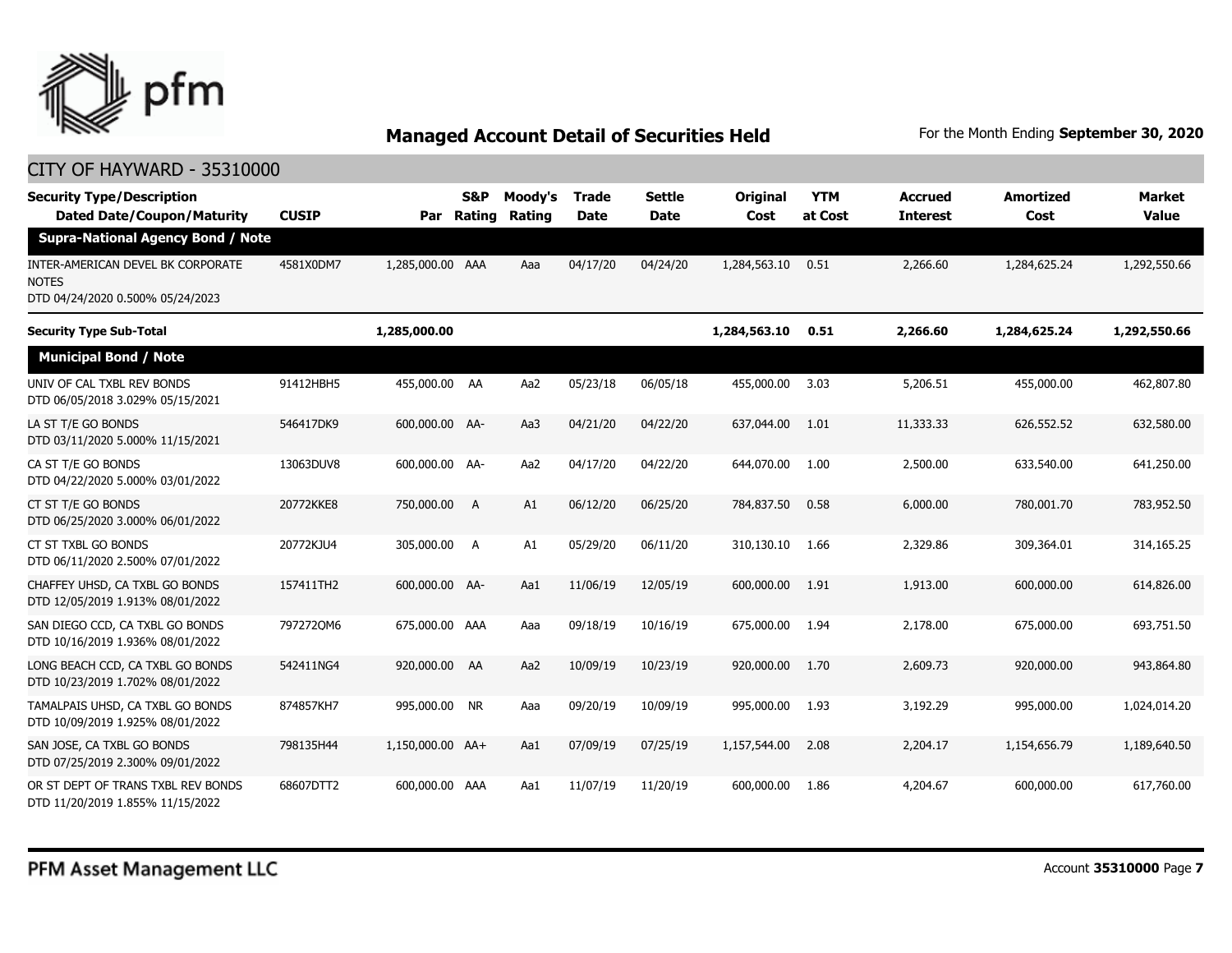

## CITY OF HAYWARD - 35310000

| <b>Security Type/Description</b><br><b>Dated Date/Coupon/Maturity</b>   | <b>CUSIP</b> |                  | S&P<br>Par Rating | Moody's<br>Rating | <b>Trade</b><br><b>Date</b> | <b>Settle</b><br>Date | Original<br>Cost | <b>YTM</b><br>at Cost | <b>Accrued</b><br><b>Interest</b> | <b>Amortized</b><br>Cost | <b>Market</b><br><b>Value</b> |
|-------------------------------------------------------------------------|--------------|------------------|-------------------|-------------------|-----------------------------|-----------------------|------------------|-----------------------|-----------------------------------|--------------------------|-------------------------------|
| <b>Municipal Bond / Note</b>                                            |              |                  |                   |                   |                             |                       |                  |                       |                                   |                          |                               |
| UNIV OF CAL TXBL REV BONDS<br>DTD 07/16/2020 0.628% 05/15/2023          | 91412HFK4    | 500,000.00 AA    |                   | Aa2               | 07/10/20                    | 07/16/20              | 500,000.00       | 0.63                  | 654.17                            | 500,000.00               | 502,665.00                    |
| PORT AUTH OF NY/NJ T/E REV BONDS<br>DTD 07/08/2020 1.086% 07/01/2023    | 73358W4V3    | 370,000.00 A+    |                   | Aa3               | 07/02/20                    | 07/08/20              | 370,000,00       | 1.09                  | 926.42                            | 370,000.00               | 375,531.50                    |
| PORT AUTH OF NY/NJ T/E REV BONDS<br>DTD 07/08/2020 1.086% 07/01/2023    | 73358W4V3    | 375,000.00 A+    |                   | Aa3               | 07/07/20                    | 07/09/20              | 377,197.50       | 0.89                  | 938.94                            | 377,027.68               | 380,606.25                    |
| WA ST T/E GO BONDS<br>DTD 04/29/2020 5.000% 07/01/2023                  | 93974EHJ8    | 605,000.00 AA+   |                   | Aaa               | 04/23/20                    | 04/29/20              | 679,759.85       | 1.03                  | 7,562.50                          | 669,753.13               | 684,430.45                    |
| WI DEPT OF TRANS TXBL REV BONDS<br>DTD 07/30/2020 0.420% 07/01/2023     | 977123X52    | 625,000.00 AA+   |                   | <b>NR</b>         | 07/10/20                    | 07/30/20              | 625,000.00       | 0.42                  | 444.79                            | 625,000.00               | 628,643.75                    |
| AZ TRAN BOARD TXBL REV BONDS<br>DTD 02/12/2020 1.795% 07/01/2023        | 040654XT7    | 1,235,000.00 AA+ |                   | Aa1               | 01/10/20                    | 02/12/20              | 1,235,000.00     | 1.80                  | 5,542.06                          | 1,235,000.00             | 1,269,752.90                  |
| MD ST TXBL GO BONDS<br>DTD 08/05/2020 0.410% 08/01/2023                 | 574193TP3    | 650,000.00 AAA   |                   | Aaa               | 07/23/20                    | 08/05/20              | 650,000,00       | 0.41                  | 414.56                            | 650,000.00               | 652,561.00                    |
| CA ST UNIV TXBL REV BONDS<br>DTD 09/17/2020 0.475% 11/01/2023           | 13077DMJ8    | 325,000.00 AA-   |                   | Aa2               | 08/27/20                    | 09/17/20              | 325,000.00       | 0.48                  | 60.03                             | 325,000.00               | 324,681.50                    |
| MS ST TXBL GO BONDS<br>DTD 08/06/2020 0.422% 11/01/2023                 | 605581MY0    | 475,000.00 AA    |                   | Aa2               | 07/24/20                    | 08/06/20              | 475,000.00       | 0.42                  | 306.24                            | 475,000.00               | 472,710.50                    |
| MD ST T/E GO BONDS<br>DTD 08/30/2017 5.000% 08/01/2024                  | 574193PK8    | 500,000.00 AAA   |                   | Aaa               | 05/01/20                    | 05/05/20              | 583,925.00       | 0.95                  | 4,166.67                          | 575,852.16               | 591,115.00                    |
| FL ST BOARD OF ADMIN TXBL REV BONDS<br>DTD 09/16/2020 1.258% 07/01/2025 | 341271AD6    | 295,000.00 AA    |                   | Aa3               | 09/03/20                    | 09/16/20              | 295,000.00       | 1.26                  | 154.63                            | 295,000.00               | 299,475.15                    |
| <b>Security Type Sub-Total</b>                                          |              | 13,605,000.00    |                   |                   |                             |                       | 13,894,507.95    | 1.37                  | 64,842.57                         | 13,846,747.99            | 14,100,785.55                 |
| <b>Federal Agency Collateralized Mortgage Obligation</b>                |              |                  |                   |                   |                             |                       |                  |                       |                                   |                          |                               |
| <b>FHMS K714 A2</b><br>DTD 01/01/2014 3.034% 10/01/2020                 | 3137B6ZM6    | 2.371.49 AA+     |                   | Aaa               | 09/21/17                    | 09/26/17              | 2,437.35         | 2.08                  | 6.00                              | 2,371.49                 | 2,371.49                      |
| FNA 2018-M5 A2<br>DTD 04/01/2018 3.560% 09/01/2021                      | 3136B1XP4    | 366,927.94 AA+   |                   | Aaa               | 04/11/18                    | 04/30/18              | 374,226.50       | 2.93                  | 1,088.55                          | 368,932.05               | 369,443.99                    |

PFM Asset Management LLC

Account **35310000** Page **8**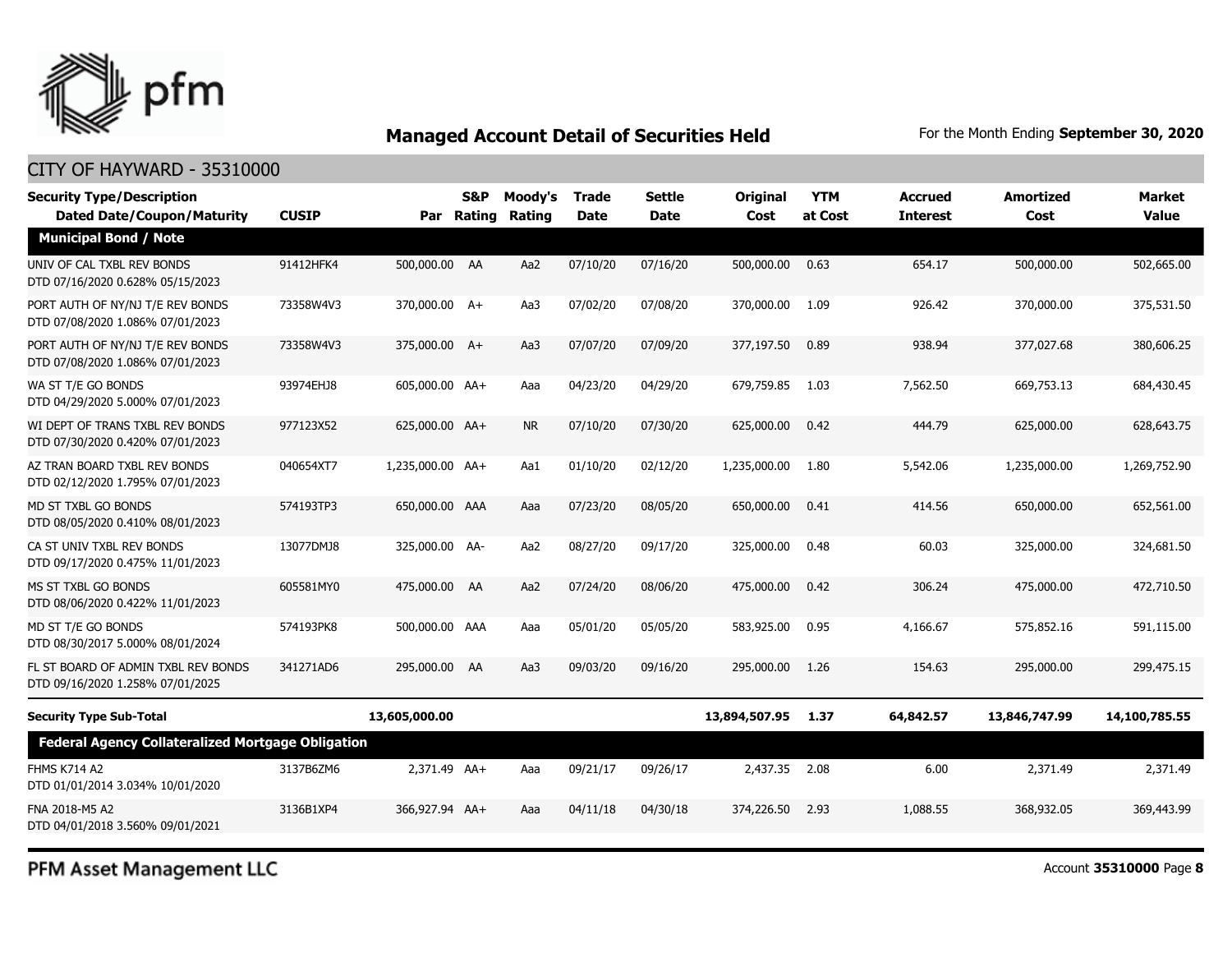

| <b>Security Type/Description</b><br><b>Dated Date/Coupon/Maturity</b> | <b>CUSIP</b> |                  | S&P<br>Par Rating | Moody's<br>Rating | <b>Trade</b><br><b>Date</b> | <b>Settle</b><br><b>Date</b> | <b>Original</b><br>Cost | <b>YTM</b><br>at Cost | <b>Accrued</b><br><b>Interest</b> | <b>Amortized</b><br>Cost | Market<br><b>Value</b> |  |  |
|-----------------------------------------------------------------------|--------------|------------------|-------------------|-------------------|-----------------------------|------------------------------|-------------------------|-----------------------|-----------------------------------|--------------------------|------------------------|--|--|
| <b>Federal Agency Collateralized Mortgage Obligation</b>              |              |                  |                   |                   |                             |                              |                         |                       |                                   |                          |                        |  |  |
| <b>FHMS K720 A1</b><br>DTD 11/01/2015 2.316% 11/01/2021               | 3137BLUQ9    | 159,364.48 AA+   |                   | Aaa               | 08/22/19                    | 08/27/19                     | 159,800.25              | 2.19                  | 307.57                            | 159,581.00               | 160,452.51             |  |  |
| FHLMC MULTIFAMILY STRUCTURED P<br>DTD 05/01/2015 2.791% 01/01/2022    | 3137BHXY8    | 1,250,000.00 AA+ |                   | Aaa               | 08/16/19                    | 08/21/19                     | 1,272,656.25            | 2.00                  | 2,907.29                          | 1,261,983.69             | 1,271,667.50           |  |  |
| FHMS KJ23 A1<br>DTD 12/01/2018 3.174% 03/01/2022                      | 3137FKK70    | 209,991.79 AA+   |                   | Aaa               | 12/07/18                    | 12/14/18                     | 209,990.09              | 3.17                  | 555.43                            | 209,991.04               | 209,991.79             |  |  |
| FHMS K019 A2<br>DTD 08/01/2012 2.272% 03/01/2022                      | 3137ASNJ9    | 584,491.89 AA+   |                   | Aaa               | 03/29/19                    | 04/03/19                     | 580,176.69              | 2.54                  | 1,106.64                          | 582,397.21               | 593,503.11             |  |  |
| FHMS K023 A1<br>DTD 12/01/2012 1.583% 04/01/2022                      | 3137AWQG3    | 49,698.94 AA+    |                   | Aaa               | 03/06/18                    | 03/09/18                     | 48,619.53               | 2.14                  | 65.56                             | 49,301.07                | 49,856.22              |  |  |
| FHMS K023 A1<br>DTD 12/01/2012 1.583% 04/01/2022                      | 3137AWQG3    | 218,190.47 AA+   |                   | Aaa               | 07/12/18                    | 07/17/18                     | 212,676.06              | 2.30                  | 287.83                            | 215,962.71               | 218,880.96             |  |  |
| FHMS K023 A1<br>DTD 12/01/2012 1.583% 04/01/2022                      | 3137AWQG3    | 448,502.64 AA+   |                   | Aaa               | 03/07/18                    | 03/09/18                     | 438,691.66              | 2.15                  | 591.65                            | 444,886.33               | 449,921.97             |  |  |
| FHLMC MULTIFAMILY STRUCTURED P<br>DTD 11/01/2015 2.716% 06/01/2022    | 3137BLUR7    | 600,000.00 AA+   |                   | Aaa               | 03/13/19                    | 03/18/19                     | 599,253.52              | 2.76                  | 1,358.00                          | 599,612.42               | 613,789.18             |  |  |
| FHLMC MULTIFAMILY STRUCTURED P<br>DTD 12/01/2012 2.355% 07/01/2022    | 3137AVXN2    | 570,000.00 AA+   |                   | Aaa               | 06/12/19                    | 06/17/19                     | 572,092.97              | 2.23                  | 1,118.62                          | 571,202.99               | 583,610.46             |  |  |
| FHLMC MULTIFAMILY STRUCTURED P<br>DTD 12/01/2012 2.355% 07/01/2022    | 3137AVXN2    | 1,227,386.00 AA+ |                   | Aaa               | 03/28/19                    | 04/02/19                     | 1,222,591.52            | 2.48                  | 2,408.75                          | 1,224,806.84             | 1,256,693.52           |  |  |
| FHLMC MULTIFAMILY STRUCTURED P<br>DTD 12/01/2012 2.307% 08/01/2022    | 3137AWQH1    | 1,250,000.00 AA+ |                   | Aaa               | 09/04/19                    | 09/09/19                     | 1,268,457.03            | 1.78                  | 2,403.13                          | 1,261,681.89             | 1,281,477.30           |  |  |
| FHLMC MULTIFAMILY STRUCTURED P<br>DTD 05/01/2013 2.510% 11/01/2022    | 3137B1BS0    | 500,000.00 AA+   |                   | Aaa               | 02/18/20                    | 02/21/20                     | 509,648.44              | 1.78                  | 1,045.83                          | 507,461.85               | 518,835.70             |  |  |
| <b>FANNIEMAE-ACES</b><br>DTD 02/01/2013 2.509% 11/01/2022             | 3136ACGJ4    | 969,630.62 AA+   |                   | Aaa               | 06/24/19                    | 06/27/19                     | 981,599.51              | 2.13                  | 2,026.96                          | 977,078.15               | 996,911.76             |  |  |
| FHLMC MULTIFAMILY STRUCTURED P<br>DTD 05/01/2013 2.510% 11/01/2022    | 3137B1BS0    | 1,065,000.00 AA+ |                   | Aaa               | 06/12/19                    | 06/17/19                     | 1,074,318,75            | 2.24                  | 2,227.63                          | 1,070,751.48             | 1,105,120.03           |  |  |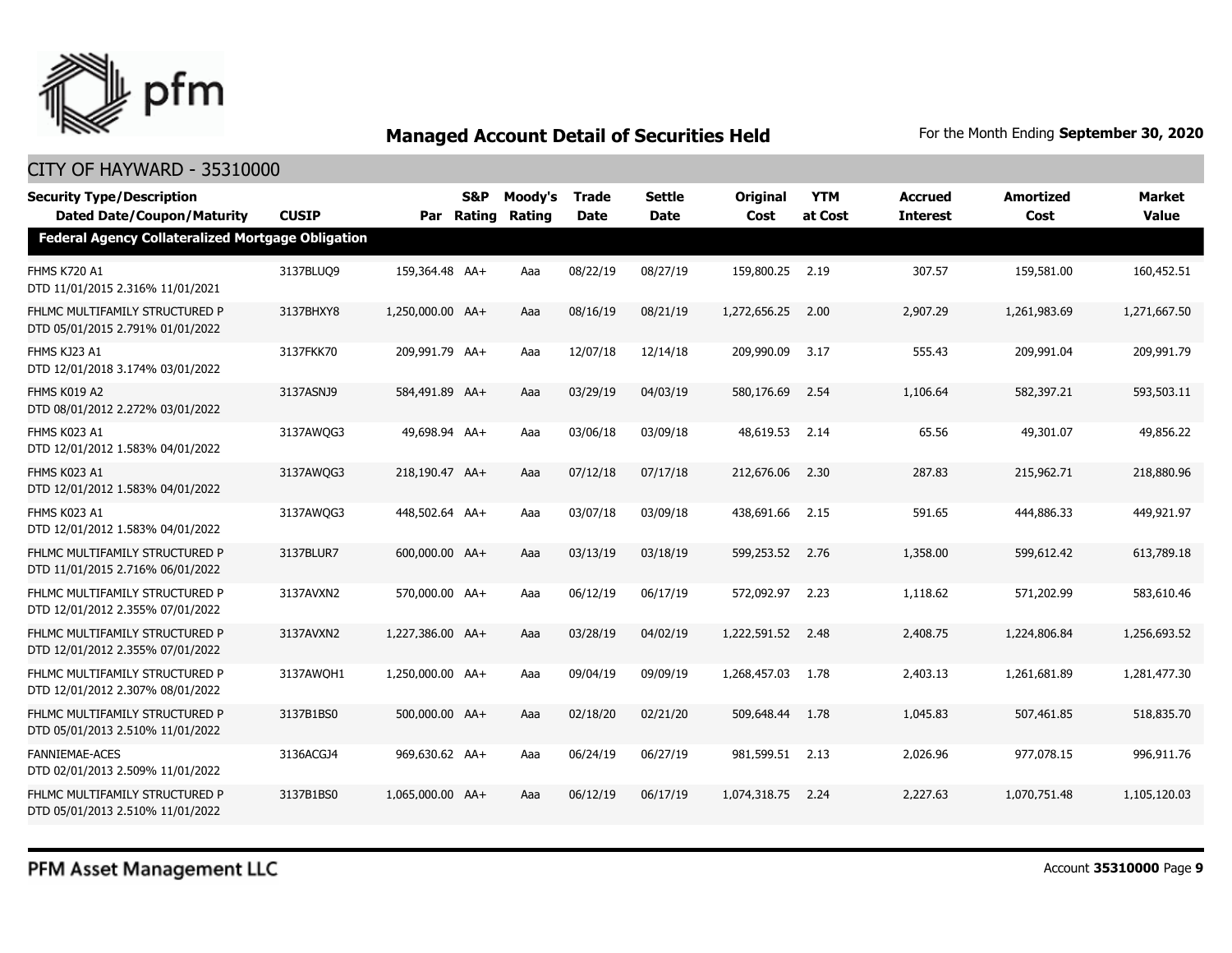

## CITY OF HAYWARD - 35310000

| <b>Security Type/Description</b><br><b>Dated Date/Coupon/Maturity</b> | <b>CUSIP</b> |                  | S&P<br>Par Rating | Moody's<br>Rating | <b>Trade</b><br><b>Date</b> | Settle<br><b>Date</b> | <b>Original</b><br>Cost | <b>YTM</b><br>at Cost | <b>Accrued</b><br><b>Interest</b> | <b>Amortized</b><br>Cost | <b>Market</b><br><b>Value</b> |
|-----------------------------------------------------------------------|--------------|------------------|-------------------|-------------------|-----------------------------|-----------------------|-------------------------|-----------------------|-----------------------------------|--------------------------|-------------------------------|
| <b>Federal Agency Collateralized Mortgage Obligation</b>              |              |                  |                   |                   |                             |                       |                         |                       |                                   |                          |                               |
| FNA 2013-M7 A2<br>DTD 05/01/2013 2.280% 12/01/2022                    | 3136AEGO4    | 306,993.04 AA+   |                   | Aaa               | 09/11/19                    | 09/16/19              | 308,905.92              | 2.08                  | 583.29                            | 308,284.07               | 317,429.27                    |
| FNA 2013-M7 A2<br>DTD 05/01/2013 2.280% 12/01/2022                    | 3136AEGO4    | 406,700.17 AA+   |                   | Aaa               | 09/04/19                    | 09/09/19              | 412,028.35              | 1.86                  | 772.73                            | 410,274.89               | 420,525.95                    |
| <b>FHMS J22F A1</b><br>DTD 11/01/2018 3.454% 05/01/2023               | 3137FJYA1    | 61,967.19 AA+    |                   | Aaa               | 11/07/18                    | 11/19/18              | 61,965.52               | 3.45                  | 178.36                            | 61,966.22                | 61,967.19                     |
| FHMS KP05 A<br>DTD 12/01/2018 3.203% 07/01/2023                       | 3137FKK39    | 162,774.26 AA+   |                   | Aaa               | 12/07/18                    | 12/17/18              | 162,773.76              | 3.20                  | 434.47                            | 162,773.96               | 168,595.07                    |
| FHMS KJ27 A1<br>DTD 11/01/2019 2.092% 07/01/2024                      | 3137FQ3V3    | 467,707.67 AA+   |                   | Aaa               | 11/20/19                    | 11/26/19              | 467,696.44              | 2.09                  | 815.37                            | 467,698.51               | 482,749.64                    |
| FHMS KJ30 A1<br>DTD 07/01/2020 0.526% 01/25/2025                      | 3137FUZN7    | 393,158.72 AA+   |                   | Aaa               | 07/23/20                    | 07/30/20              | 393,151.26              | 0.53                  | 172.33                            | 393,151.55               | 392,756.10                    |
| <b>Security Type Sub-Total</b>                                        |              | 11,270,857.32    |                   |                   |                             |                       | 11,333,757.37           | 2.17                  | 22,461.99                         | 11,312,151.41            | 11,526,550.71                 |
| <b>Federal Agency Bond / Note</b>                                     |              |                  |                   |                   |                             |                       |                         |                       |                                   |                          |                               |
| FEDERAL HOME LOAN BANKS NOTES<br>DTD 10/12/2018 3.000% 10/12/2021     | 3130AF5B9    | 1,650,000.00 AA+ |                   | Aaa               | 11/02/18                    | 11/06/18              | 1,649,043.00            | 3.02                  | 23,237.50                         | 1,649,664.02             | 1,698,529.80                  |
| <b>FANNIE MAE NOTES</b><br>DTD 01/11/2019 2.625% 01/11/2022           | 3135G0U92    | 1,200,000.00 AA+ |                   | Aaa               | 01/29/19                    | 01/31/19              | 1,200,312.00            | 2.62                  | 7,000.00                          | 1,200,135.41             | 1,238,010.00                  |
| <b>FANNIE MAE NOTES</b><br>DTD 01/11/2019 2.625% 01/11/2022           | 3135G0U92    | 1,650,000.00 AA+ |                   | Aaa               | 01/09/19                    | 01/11/19              | 1,648,812.00            | 2.65                  | 9,625.00                          | 1,649,493.80             | 1,702,263.75                  |
| FFCB NOTES (CALLABLE)<br>DTD 04/08/2020 0.950% 04/08/2022             | 3133ELVV3    | 1,900,000.00 AA+ |                   | Aaa               | 04/02/20                    | 04/08/20              | 1,900,000.00            | 0.95                  | 8,674.03                          | 1,900,000.00             | 1,900,286.90                  |
| FEDERAL FARM CREDIT BANK NOTES<br>DTD 04/08/2020 0.375% 04/08/2022    | 3133ELWD2    | 2,550,000.00 AA+ |                   | Aaa               | 04/03/20                    | 04/08/20              | 2,546,226.00            | 0.45                  | 4,595.31                          | 2,547,135.90             | 2,558,593.50                  |
| FEDERAL FARM CREDIT BANK NOTES<br>DTD 06/02/2020 0.250% 06/02/2022    | 3133ELE75    | 2,575,000.00 AA+ |                   | Aaa               | 06/03/20                    | 06/04/20              | 2,573,264.45            | 0.28                  | 2,127.95                          | 2,573,548.15             | 2,579,598.95                  |
| FEDERAL HOME LOAN BANK<br>DTD 06/01/2012 2.125% 06/10/2022            | 313379069    | 2,475,000.00 AA+ |                   | Aaa               | 06/13/19                    | 06/14/19              | 2,492,399.25            | 1.88                  | 16,216.41                         | 2,484,830.89             | 2,557,858.05                  |

PFM Asset Management LLC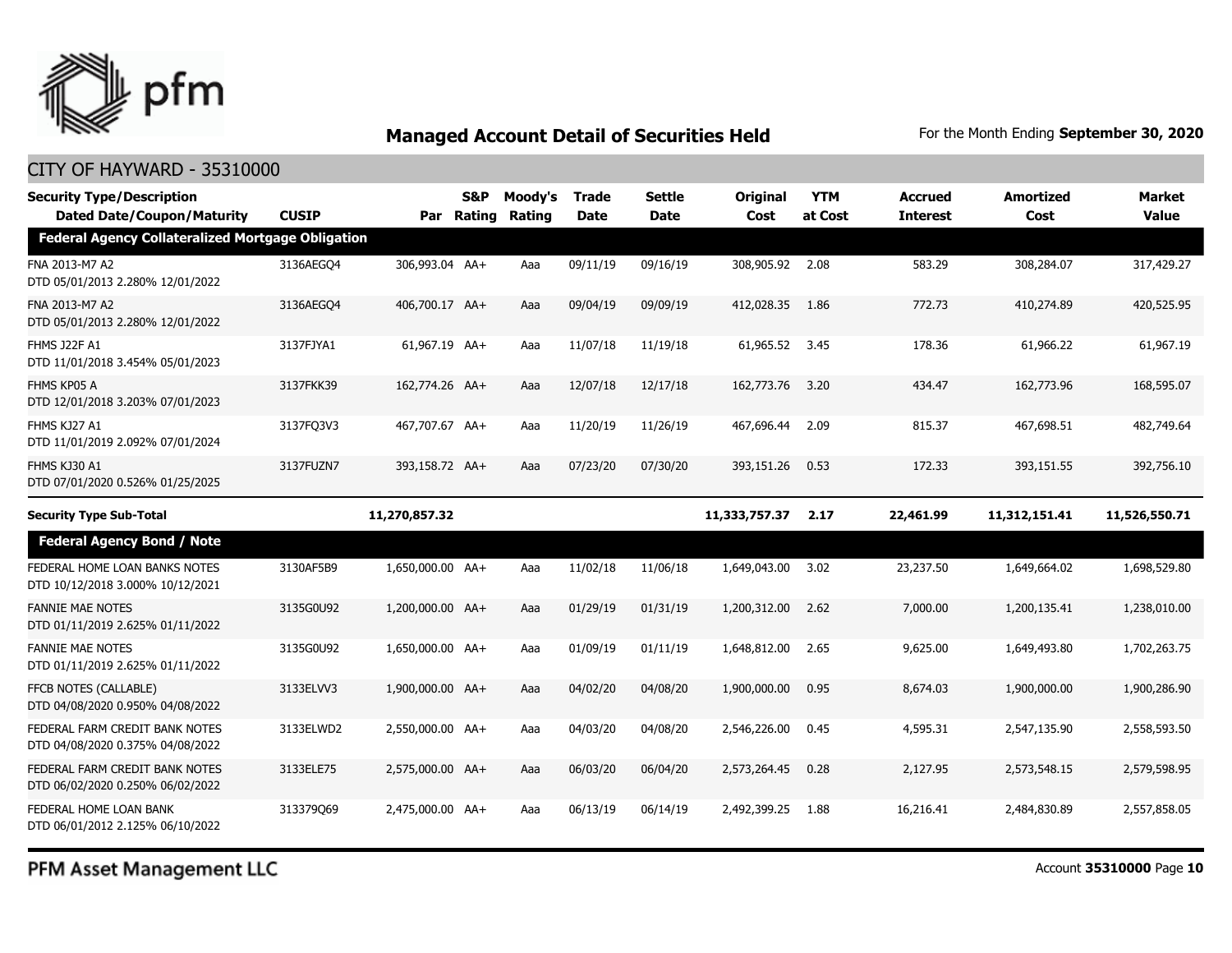

| <b>Security Type/Description</b><br><b>Dated Date/Coupon/Maturity</b>  | <b>CUSIP</b> | Par              | <b>S&amp;P</b><br>Rating | Moody's<br>Rating | <b>Trade</b><br><b>Date</b> | <b>Settle</b><br><b>Date</b> | <b>Original</b><br>Cost | <b>YTM</b><br>at Cost | <b>Accrued</b><br><b>Interest</b> | <b>Amortized</b><br>Cost | <b>Market</b><br><b>Value</b> |
|------------------------------------------------------------------------|--------------|------------------|--------------------------|-------------------|-----------------------------|------------------------------|-------------------------|-----------------------|-----------------------------------|--------------------------|-------------------------------|
| <b>Federal Agency Bond / Note</b>                                      |              |                  |                          |                   |                             |                              |                         |                       |                                   |                          |                               |
| <b>FREDDIE MAC NOTES</b><br>DTD 07/23/2020 0.125% 07/25/2022           | 3137EAET2    | 1,575,000.00 AA+ |                          | Aaa               | 07/21/20                    | 07/23/20                     | 1,571,440.50            | 0.24                  | 371.88                            | 1,571,780.89             | 1,574,204.63                  |
| <b>FANNIE MAE NOTES</b><br>DTD 09/06/2019 1.375% 09/06/2022            | 3135G0W33    | 1,250,000.00 AA+ |                          | Aaa               | 09/05/19                    | 09/06/19                     | 1,245,650.00            | 1.49                  | 1,193.58                          | 1,247,201.87             | 1,279,193.75                  |
| FEDERAL HOME LOAN BANKS NOTES<br>DTD 02/21/2020 1.375% 02/17/2023      | 3130AJ7E3    | 2,140,000.00 AA+ |                          | Aaa               | 02/20/20                    | 02/21/20                     | 2,136,062.40            | 1.44                  | 3,596.39                          | 2,136,866.51             | 2,199,265.16                  |
| <b>FREDDIE MAC NOTES</b><br>DTD 04/20/2020 0.375% 04/20/2023           | 3137EAEO8    | 3,825,000.00 AA+ |                          | Aaa               | 04/17/20                    | 04/20/20                     | 3,815,437.50            | 0.46                  | 6,414.84                          | 3,816,869.69             | 3,840,395.63                  |
| FREDDIE MAC NOTES<br>DTD 05/07/2020 0.375% 05/05/2023                  | 3137EAER6    | 1,750,000.00 AA+ |                          | Aaa               | 06/02/20                    | 06/03/20                     | 1,753,605.00            | 0.30                  | 2,625.00                          | 1,753,199.18             | 1,757,157.50                  |
| <b>FREDDIE MAC NOTES</b><br>DTD 05/07/2020 0.375% 05/05/2023           | 3137EAER6    | 2,410,000.00 AA+ |                          | Aaa               | 05/05/20                    | 05/07/20                     | 2,408,987.80            | 0.39                  | 3,615.00                          | 2,409,123.93             | 2,419,856.90                  |
| <b>FANNIE MAE NOTES</b><br>DTD 05/22/2020 0.250% 05/22/2023            | 3135G04Q3    | 1,550,000.00 AA+ |                          | Aaa               | 06/02/20                    | 06/03/20                     | 1,547,287.50            | 0.31                  | 1,388.54                          | 1,547,588.05             | 1,551,354.70                  |
| <b>FANNIE MAE NOTES</b><br>DTD 05/22/2020 0.250% 05/22/2023            | 3135G04Q3    | 2,550,000.00 AA+ |                          | Aaa               | 05/20/20                    | 05/22/20                     | 2,542,324.50            | 0.35                  | 2,284.38                          | 2,543,249.77             | 2,552,228.70                  |
| <b>FREDDIE MAC NOTES</b><br>DTD 06/16/2020 0.500% 06/16/2023           | 3134GVR67    | 1,900,000.00 AA+ |                          | Aaa               | 06/12/20                    | 06/16/20                     | 1,900,000.00            | 0.50                  | 2,770.83                          | 1,900,000.00             | 1,903,834.20                  |
| <b>FREDDIE MAC NOTES</b><br>DTD 06/26/2020 0.250% 06/26/2023           | 3137EAES4    | 2,340,000.00 AA+ |                          | Aaa               | 06/24/20                    | 06/26/20                     | 2,333,167.20            | 0.35                  | 1,543.75                          | 2,333,772.48             | 2,341,478.88                  |
| <b>FANNIE MAE NOTES</b><br>DTD 07/10/2020 0.250% 07/10/2023            | 3135G05G4    | 2,455,000.00 AA+ |                          | Aaa               | 07/08/20                    | 07/10/20                     | 2,449,721.75            | 0.32                  | 1,380.94                          | 2,450,121.84             | 2,456,573.66                  |
| <b>FANNIE MAE NOTES (CALLABLE)</b><br>DTD 08/10/2020 0.300% 08/10/2023 | 3135G05R0    | 1,950,000.00 AA+ |                          | Aaa               | 08/11/20                    | 08/12/20                     | 1,946,334.00            | 0.36                  | 828.75                            | 1,946,501.70             | 1,951,023.75                  |
| <b>FREDDIE MAC NOTES</b><br>DTD 08/21/2020 0.250% 08/24/2023           | 3137EAEV7    | 2,325,000.00 AA+ |                          | Aaa               | 08/19/20                    | 08/21/20                     | 2,322,628.50            | 0.28                  | 645.84                            | 2,322,717.05             | 2,326,555.43                  |
| <b>FREDDIE MAC NOTES</b><br>DTD 09/04/2020 0.250% 09/08/2023           | 3137EAEW5    | 1,010,000.00 AA+ |                          | Aaa               | 09/02/20                    | 09/04/20                     | 1,010,184.44            | 0.24                  | 189.37                            | 1,010,179.91             | 1,010,389.86                  |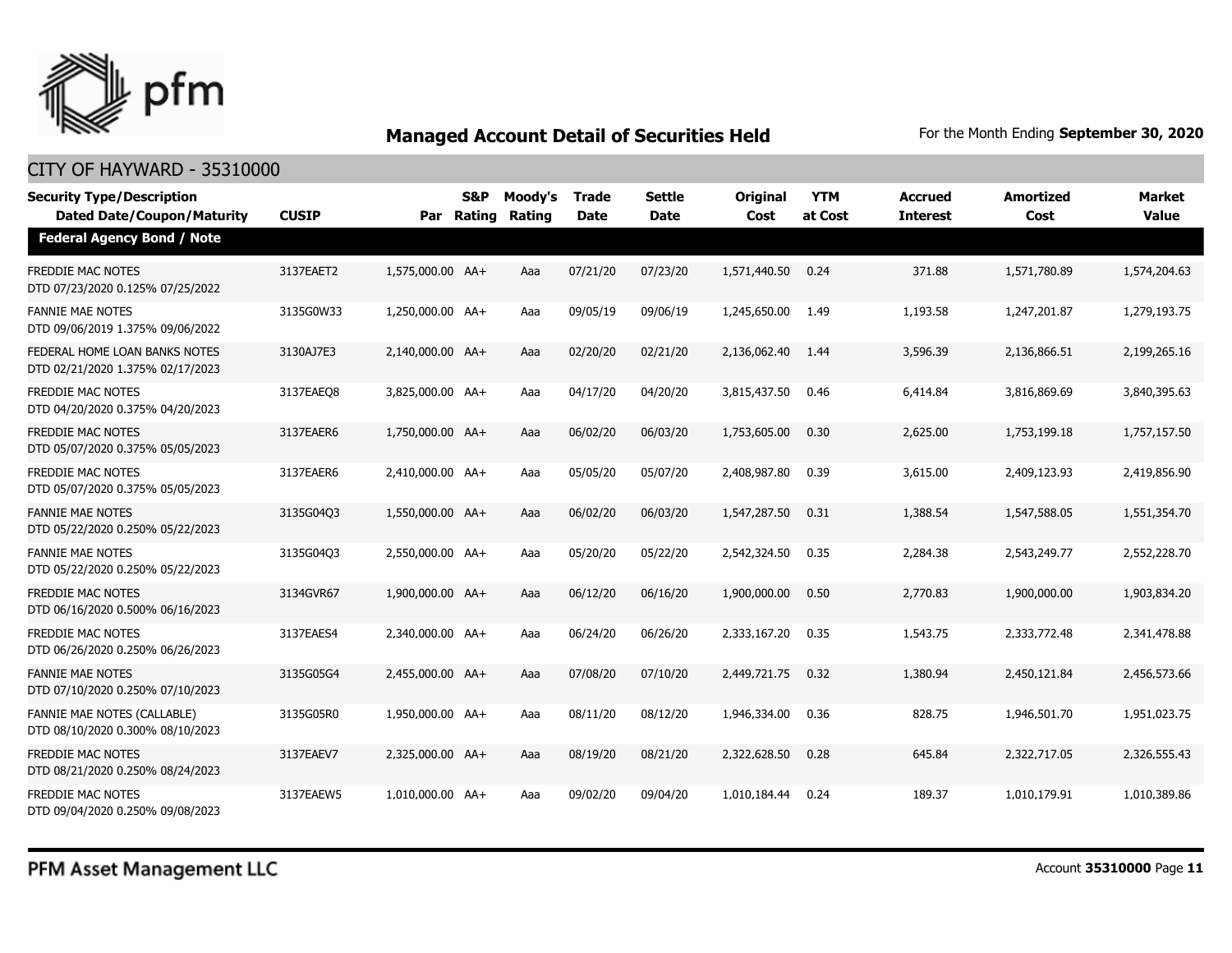

## CITY OF HAYWARD - 35310000

| <b>Security Type/Description</b><br><b>Dated Date/Coupon/Maturity</b>                 | <b>CUSIP</b> | Par              | <b>S&amp;P</b><br>Rating | Moody's<br>Rating | <b>Trade</b><br><b>Date</b> | Settle<br><b>Date</b> | Original<br>Cost | <b>YTM</b><br>at Cost | <b>Accrued</b><br><b>Interest</b> | <b>Amortized</b><br>Cost | <b>Market</b><br><b>Value</b> |
|---------------------------------------------------------------------------------------|--------------|------------------|--------------------------|-------------------|-----------------------------|-----------------------|------------------|-----------------------|-----------------------------------|--------------------------|-------------------------------|
| <b>Federal Agency Bond / Note</b>                                                     |              |                  |                          |                   |                             |                       |                  |                       |                                   |                          |                               |
| FREDDIE MAC NOTES<br>DTD 09/04/2020 0.250% 09/08/2023                                 | 3137EAEW5    | 1,590,000.00 AA+ |                          | Aaa               | 09/02/20                    | 09/04/20              | 1,589,475.30     | 0.26                  | 298.13                            | 1,589,488.19             | 1,590,613.74                  |
| <b>Security Type Sub-Total</b>                                                        |              | 44,620,000.00    |                          |                   |                             |                       | 44,582,363.09    | 0.80                  | 100,623.42                        | 44,583,469.23            | 44,989,267.44                 |
| <b>Corporate Note</b>                                                                 |              |                  |                          |                   |                             |                       |                  |                       |                                   |                          |                               |
| BANK OF AMERICA CORP (CALLED OMD<br>10/01/2<br>DTD 09/18/2017 2.328% 10/01/2020       | 06051GGS2    | 200,000.00 A-    |                          | A <sub>2</sub>    | 11/27/17                    | 11/29/17              | 199,026.00       | 2.51                  | 2,328.00                          | 200,000.00               | 200,010.00                    |
| BANK OF AMERICA CORP (CALLED OMD<br>10/01/2<br>DTD 09/18/2017 2.328% 10/01/2020       | 06051GGS2    | 390,000.00 A-    |                          | A2                | 09/13/17                    | 09/18/17              | 390,000,00       | 2.33                  | 4,539.60                          | 390,000.00               | 390,019.50                    |
| AMERICAN EXPRESS CREDIT CORP NOTES<br>DTD 11/06/2018 3.700% 11/05/2021                | 025816BY4    | 200,000.00 BBB+  |                          | A3                | 11/01/18                    | 11/06/18              | 199,956.00       | 3.71                  | 3,001.11                          | 199,983.93               | 206,663.20                    |
| CITIGROUP INC CORP (CALLABLE) NOTE<br>DTD 12/08/2016 2.900% 12/08/2021                | 172967LC3    | 300,000.00 BBB+  |                          | A <sub>3</sub>    | 01/15/19                    | 01/17/19              | 294,543.00       | 3.57                  | 2,730.83                          | 297,762.42               | 307.854.90                    |
| SUNTRUST BANKS INC CORP NOTES<br>(CALLABLE)<br>DTD 12/01/2016 2.700% 01/27/2022       | 867914BM4    | 300,000.00 A-    |                          | A <sub>3</sub>    | 05/14/19                    | 05/16/19              | 299,502.00       | 2.76                  | 1,440.00                          | 299,756.30               | 308,604.30                    |
| HOME DEPOT INC<br>DTD 12/06/2018 3.250% 03/01/2022                                    | 437076BV3    | 175,000.00       | <b>A</b>                 | A <sub>2</sub>    | 11/27/18                    | 12/06/18              | 174,520.50       | 3.34                  | 473.96                            | 174,790.50               | 182,359.98                    |
| US BANCORP (CALLABLE) NOTE<br>DTD 03/02/2012 3.000% 03/15/2022                        | 91159HHC7    | 600,000.00 A+    |                          | A1                | 06/14/19                    | 06/18/19              | 610,590.00       | 2.33                  | 800.00                            | 605,463.70               | 621,710.40                    |
| GOLDMAN SACHS GROUP INC (CALLABLE)<br><b>NOTE</b><br>DTD 01/26/2017 3.000% 04/26/2022 | 38141GWC4    | 600,000.00 BBB+  |                          | A <sub>3</sub>    | 02/13/19                    | 02/15/19              | 593,412.00       | 3.36                  | 7,750.00                          | 596,768.15               | 608,196.60                    |
| <b>IBM CORP</b><br>DTD 05/15/2019 2.850% 05/13/2022                                   | 459200JX0    | 300,000.00       | A                        | A <sub>2</sub>    | 11/01/19                    | 11/05/19              | 306,726.00       | 1.93                  | 3,277.50                          | 304,306.10               | 312,158.70                    |
| UNITED PARCEL SERVICE (CALLABLE)<br><b>NOTES</b><br>DTD 05/16/2017 2.350% 05/16/2022  | 911312BC9    | 300,000.00 A-    |                          | A2                | 06/26/19                    | 06/27/19              | 301,689.00       | 2.15                  | 2,643.75                          | 300,926.97               | 309,316.20                    |

PFM Asset Management LLC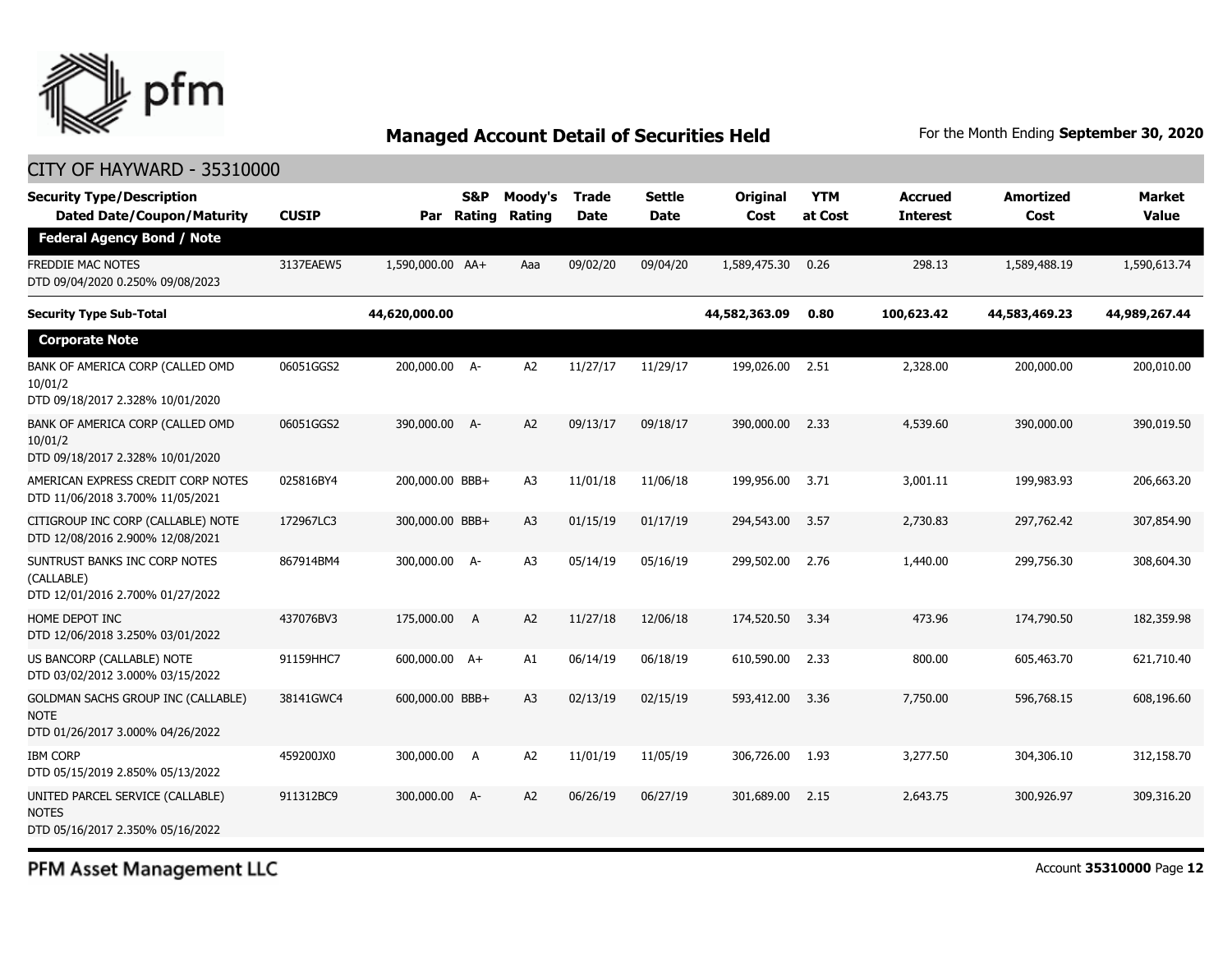

## CITY OF HAYWARD - 35310000

| <b>Security Type/Description</b><br><b>Dated Date/Coupon/Maturity</b>                  | <b>CUSIP</b> |                 | <b>S&amp;P</b><br>Par Rating | Moody's<br><b>Rating</b> | <b>Trade</b><br><b>Date</b> | <b>Settle</b><br><b>Date</b> | <b>Original</b><br>Cost | <b>YTM</b><br>at Cost | <b>Accrued</b><br><b>Interest</b> | <b>Amortized</b><br>Cost | <b>Market</b><br><b>Value</b> |
|----------------------------------------------------------------------------------------|--------------|-----------------|------------------------------|--------------------------|-----------------------------|------------------------------|-------------------------|-----------------------|-----------------------------------|--------------------------|-------------------------------|
| <b>Corporate Note</b>                                                                  |              |                 |                              |                          |                             |                              |                         |                       |                                   |                          |                               |
| MORGAN STANLEY CORP NOTES<br>DTD 05/19/2017 2.750% 05/19/2022                          | 61744YAH1    | 300,000.00 BBB+ |                              | A <sub>3</sub>           | 04/05/19                    | 04/09/19                     | 298,011.00              | 2.97                  | 3,025.00                          | 298,958.23               | 310,852.20                    |
| AMERICAN HONDA FINANCE<br>DTD 06/27/2019 2.200% 06/27/2022                             | 02665WCY5    | 600,000.00 A-   |                              | A3                       | 06/24/19                    | 06/27/19                     | 599,448.00              | 2.23                  | 3,446.67                          | 599,680.69               | 617,775.60                    |
| BANK OF NY MELLON CORP CORP NOTES<br>DTD 08/23/2019 1.950% 08/23/2022                  | 06406RAK3    | 115,000.00 A    |                              | A1                       | 09/03/19                    | 09/05/19                     | 115,317.40              | 1.85                  | 236.71                            | 115,202.51               | 118,440.11                    |
| BANK OF NY MELLON CORP CORP NOTES<br>DTD 08/23/2019 1.950% 08/23/2022                  | 06406RAK3    | 185,000.00      | $\overline{A}$               | A1                       | 08/20/19                    | 08/23/19                     | 184,940.80              | 1.96                  | 380.79                            | 184,962.68               | 190,534.09                    |
| CATERPILLAR FINANCIAL SERVICES CORP<br><b>NOTE</b><br>DTD 09/06/2019 1.900% 09/06/2022 | 14913Q3A5    | 325,000.00 A    |                              | A <sub>3</sub>           | 09/03/19                    | 09/06/19                     | 324,548.25              | 1.95                  | 428.82                            | 324,709.41               | 334,256.33                    |
| ADOBE INC CORP NOTE<br>DTD 02/03/2020 1.700% 02/01/2023                                | 00724PAA7    | 300,000.00      | A                            | A2                       | 01/23/20                    | 02/03/20                     | 299,931.00              | 1.71                  | 850.00                            | 299,946.20               | 309,043.20                    |
| TOYOTA MOTOR CREDIT CORP CORPORATE<br><b>NOTES</b><br>DTD 04/01/2020 2.900% 03/30/2023 | 89236TGW9    | 575,000.00 A+   |                              | A1                       | 04/27/20                    | 04/29/20                     | 601,588.00              | 1.28                  | 46.32                             | 597,718.38               | 609,236.65                    |
| JPMORGAN CHASE & CO BONDS<br>DTD 03/22/2019 3.207% 04/01/2023                          | 46647PBB1    | 600,000.00 A-   |                              | A <sub>2</sub>           | 09/28/20                    | 09/30/20                     | 623,952.00              | 1.57                  | 9,621.00                          | 623,908.29               | 623,427.60                    |
| EXXON MOBIL CORPORATION CORPORATE<br><b>NOTES</b><br>DTD 04/15/2020 1.571% 04/15/2023  | 30231GBL5    | 150,000.00 AA   |                              | Aa1                      | 05/12/20                    | 05/14/20                     | 151,872.00              | 1.14                  | 1,086.61                          | 151,626.15               | 154,170.90                    |
| <b>CHEVRON CORP CORPORATE NOTES</b><br>DTD 05/11/2020 1.141% 05/11/2023                | 166764BV1    | 150,000.00 AA   |                              | Aa2                      | 05/07/20                    | 05/11/20                     | 150,000.00              | 1.14                  | 665.58                            | 150,000.00               | 152,775.75                    |
| PACCAR FINANCIAL CORP CORPORATE<br><b>NOTES</b><br>DTD 06/08/2020 0.800% 06/08/2023    | 69371RO82    | 175,000.00 A+   |                              | A1                       | 06/01/20                    | 06/08/20                     | 174,756.75              | 0.85                  | 439.44                            | 174,782.30               | 176,664.60                    |
| JOHN DEERE CAPITAL CORP CORPORATE<br><b>NOTES</b><br>DTD 06/04/2020 0.700% 07/05/2023  | 24422EVH9    | 200,000.00      | A                            | A <sub>2</sub>           | 06/01/20                    | 06/04/20                     | 199,836.00              | 0.73                  | 455.00                            | 199,853.33               | 201,611.60                    |

PFM Asset Management LLC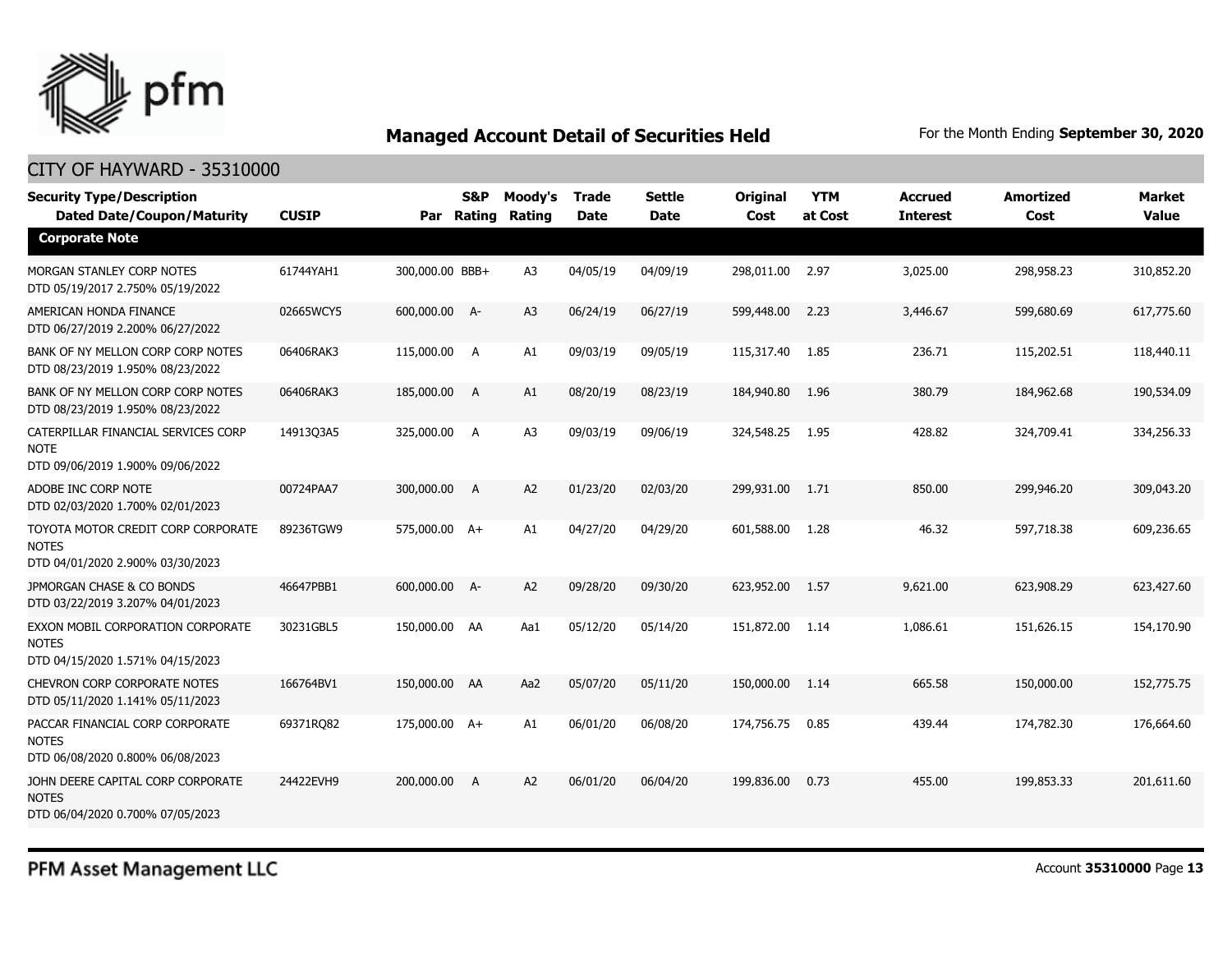

| <b>Security Type/Description</b><br><b>Dated Date/Coupon/Maturity</b>                  | <b>CUSIP</b> | Par             | <b>S&amp;P</b><br>Rating | Moody's<br>Rating | <b>Trade</b><br><b>Date</b> | <b>Settle</b><br><b>Date</b> | Original<br>Cost | <b>YTM</b><br>at Cost | <b>Accrued</b><br><b>Interest</b> | <b>Amortized</b><br>Cost | <b>Market</b><br><b>Value</b> |
|----------------------------------------------------------------------------------------|--------------|-----------------|--------------------------|-------------------|-----------------------------|------------------------------|------------------|-----------------------|-----------------------------------|--------------------------|-------------------------------|
| <b>Corporate Note</b>                                                                  |              |                 |                          |                   |                             |                              |                  |                       |                                   |                          |                               |
| CATERPILLAR FINL SERVICE CORPORATE<br><b>NOTES</b><br>DTD 07/08/2020 0.650% 07/07/2023 | 14913R2D8    | 325,000.00      | A                        | A <sub>3</sub>    | 07/06/20                    | 07/08/20                     | 324,818.00       | 0.67                  | 487.05                            | 324,832.14               | 326,811.88                    |
| PACCAR FINANCIAL CORP CORPORATE<br><b>NOTES</b><br>DTD 08/11/2020 0.350% 08/11/2023    | 69371RQ90    | 325,000.00 A+   |                          | A1                | 08/04/20                    | 08/11/20                     | 324,574.25       | 0.39                  | 157.99                            | 324,594.08               | 324,475.78                    |
| CHEVRON USA INC CORPORATE NOTES<br>DTD 08/12/2020 0.426% 08/11/2023                    | 166756AJ5    | 415,000.00 AA   |                          | Aa2               | 08/10/20                    | 08/12/20                     | 415,000.00       | 0.43                  | 240.63                            | 415,000.00               | 415,461.90                    |
| TOYOTA MOTOR CREDIT CORP CORPORATE<br><b>NOTES</b><br>DTD 08/14/2020 0.500% 08/14/2023 | 89236THF5    | 530,000.00 A+   |                          | A1                | 08/11/20                    | 08/14/20                     | 529,591.90       | 0.53                  | 345.97                            | 529,609.79               | 530,383.19                    |
| COMCAST CORP (CALLABLE) CORPORATE<br><b>NOTES</b><br>DTD 10/05/2018 3.700% 04/15/2024  | 20030NCR0    | 150,000.00 A-   |                          | A <sub>3</sub>    | 05/07/20                    | 05/11/20                     | 164,338.50       | 1.20                  | 2,559.17                          | 162,878.10               | 165,576.90                    |
| CITIGROUP INC CORPORATE NOTES<br>DTD 05/14/2020 1.678% 05/15/2024                      | 172967MR9    | 300,000.00 BBB+ |                          | A <sub>3</sub>    | 05/07/20                    | 05/14/20                     | 300,000.00       | 1.68                  | 1,915.71                          | 300,000.00               | 307,001.40                    |
| <b>BANK OF AMERICA CORP NOTES</b><br>DTD 07/23/2018 3.864% 07/23/2024                  | 06051GHL6    | 150,000.00 A-   |                          | A2                | 09/28/20                    | 10/01/20                     | 162,622.50       | 1.58                  | 1,094.80                          | 162,622.50               | 161,960.10                    |
| <b>BANK OF AMERICA CORP NOTES</b><br>DTD 07/23/2018 3.864% 07/23/2024                  | 06051GHL6    | 300,000.00      | <b>A-</b>                | A2                | 08/21/20                    | 08/25/20                     | 327,150.00       | 1.47                  | 2,189.60                          | 326,473.10               | 323,920.20                    |
| JPMORGAN CHASE & CO CORPORATE<br><b>NOTES</b><br>DTD 09/16/2020 0.653% 09/16/2024      | 46647PBS4    | 125,000.00 A-   |                          | A <sub>2</sub>    | 09/28/20                    | 09/30/20                     | 124,967.50       | 0.66                  | 34.01                             | 124,967.52               | 124,984.00                    |
| JPMORGAN CHASE & CO CORPORATE<br><b>NOTES</b><br>DTD 09/16/2020 0.653% 09/16/2024      | 46647PBS4    | 485,000.00 A-   |                          | A <sub>2</sub>    | 09/09/20                    | 09/16/20                     | 485,000.00       | 0.65                  | 131.96                            | 485,000.00               | 484,937.92                    |
| <b>Security Type Sub-Total</b>                                                         |              | 10,145,000.00   |                          |                   |                             |                              | 10,252,228.35    | 1.79                  | 58,823.58                         | 10,247,083.47            | 10,411,195.68                 |
| <b>Certificate of Deposit</b>                                                          |              |                 |                          |                   |                             |                              |                  |                       |                                   |                          |                               |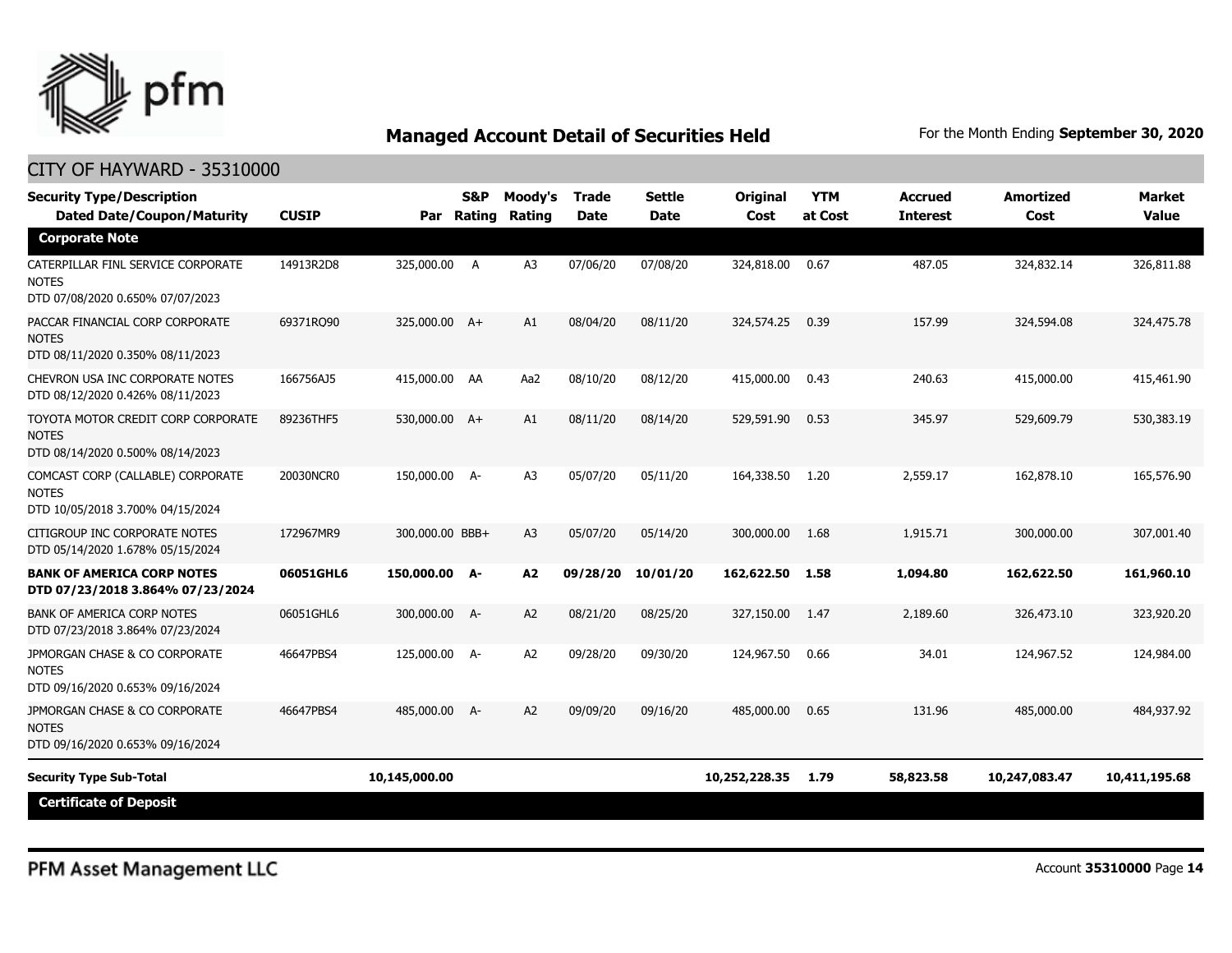

| <b>Security Type/Description</b><br><b>Dated Date/Coupon/Maturity</b>   | <b>CUSIP</b> |                 | S&P<br>Par Rating | Moody's<br>Rating | Trade<br><b>Date</b> | Settle<br><b>Date</b> | <b>Original</b><br>Cost | <b>YTM</b><br>at Cost | <b>Accrued</b><br><b>Interest</b> | <b>Amortized</b><br>Cost | <b>Market</b><br>Value |
|-------------------------------------------------------------------------|--------------|-----------------|-------------------|-------------------|----------------------|-----------------------|-------------------------|-----------------------|-----------------------------------|--------------------------|------------------------|
| <b>Certificate of Deposit</b>                                           |              |                 |                   |                   |                      |                       |                         |                       |                                   |                          |                        |
| MUFG BANK LTD/NY CERT DEPOS<br>DTD 02/28/2019 2.970% 02/26/2021         | 55379WZT6    | 600,000.00 A-1  |                   | $P-1$             | 02/27/19             | 02/28/19              | 600,000.00              | 2.94                  | 10,791.00                         | 600,000.00               | 606,925.20             |
| CREDIT AGRICOLE CIB NY CERT DEPOS<br>DTD 04/04/2019 2.830% 04/02/2021   | 22535CDU2    | 600,000.00 A-1  |                   | $P-1$             | 04/03/19             | 04/04/19              | 600,000.00              | 2.83                  | 8,395.67                          | 600,000.00               | 607,860.00             |
| ROYAL BANK OF CANADA NY CD<br>DTD 06/08/2018 3.240% 06/07/2021          | 78012UEE1    | 600,000.00 A-1+ |                   | $P-1$             | 06/07/18             | 06/08/18              | 600,000.00              | 3.24                  | 6,156.00                          | 600,000.00               | 612,767.40             |
| CREDIT SUISSE NEW YORK CERT DEPOS<br>DTD 08/07/2020 0.520% 02/01/2022   | 22549L6F7    | 975,000.00 A+   |                   | A1                | 08/05/20             | 08/07/20              | 975,000.00              | 0.52                  | 774.58                            | 975,000.00               | 975,831.68             |
| SOCIETE GENERALE NY CERT DEPOS<br>DTD 02/19/2020 1.800% 02/14/2022      | 83369XDL9    | 600,000.00      | <b>A</b>          | A1                | 02/14/20             | 02/19/20              | 600,000.00              | 1.80                  | 1,410.00                          | 600,000.00               | 605,472.00             |
| SUMITOMO MITSUI BANK NY CERT DEPOS<br>DTD 07/14/2020 0.700% 07/08/2022  | 86565CKU2    | 475,000.00 A    |                   | A1                | 07/10/20             | 07/14/20              | 475,000.00              | 0.70                  | 729.65                            | 475,000.00               | 475,513.95             |
| NORDEA BANK ABP NEW YORK CERT DEPOS<br>DTD 08/29/2019 1.850% 08/26/2022 | 65558TLL7    | 625,000.00 AA-  |                   | Aa3               | 08/27/19             | 08/29/19              | 625,000.00              | 1.84                  | 1,156.25                          | 625,000.00               | 643,466.25             |
| SKANDINAV ENSKILDA BANK LT CD<br>DTD 09/03/2019 1.860% 08/26/2022       | 83050PDR7    | 625,000.00 A+   |                   | Aa2               | 08/29/19             | 09/03/19              | 625,000.00              | 1.85                  | 1,162.50                          | 625,000.00               | 643,585.00             |
| DNB BANK ASA/NY LT CD<br>DTD 12/06/2019 2.040% 12/02/2022               | 23341VZT1    | 625,000.00 AA-  |                   | Aa2               | 12/04/19             | 12/06/19              | 625,000.00              | 2.03                  | 4,285.42                          | 625,000.00               | 648,174.38             |
| <b>Security Type Sub-Total</b>                                          |              | 5,725,000.00    |                   |                   |                      |                       | 5,725,000.00            | 1.91                  | 34,861.07                         | 5,725,000.00             | 5,819,595.86           |
| <b>Bank Note</b>                                                        |              |                 |                   |                   |                      |                       |                         |                       |                                   |                          |                        |
| PNC BANK NA CORP NOTES<br>DTD 06/08/2018 3.500% 06/08/2023              | 69353RFL7    | 300,000.00 A    |                   | A2                | 03/05/20             | 03/09/20              | 321,240.00              | 1.27                  | 3,295.83                          | 314,067.15               | 322,946.70             |
| <b>Security Type Sub-Total</b>                                          |              | 300,000.00      |                   |                   |                      |                       | 321,240.00              | 1.27                  | 3,295.83                          | 314,067.15               | 322,946.70             |
| <b>Asset-Backed Security</b>                                            |              |                 |                   |                   |                      |                       |                         |                       |                                   |                          |                        |
| GMALT 2018-3 A3<br>DTD 09/26/2018 3.180% 06/20/2021                     | 36256GAD1    | 24,889.67 AAA   |                   | Aaa               | 09/18/18             | 09/26/18              | 24,887,70               | 3.18                  | 24.18                             | 24,889.15                | 24,931.02              |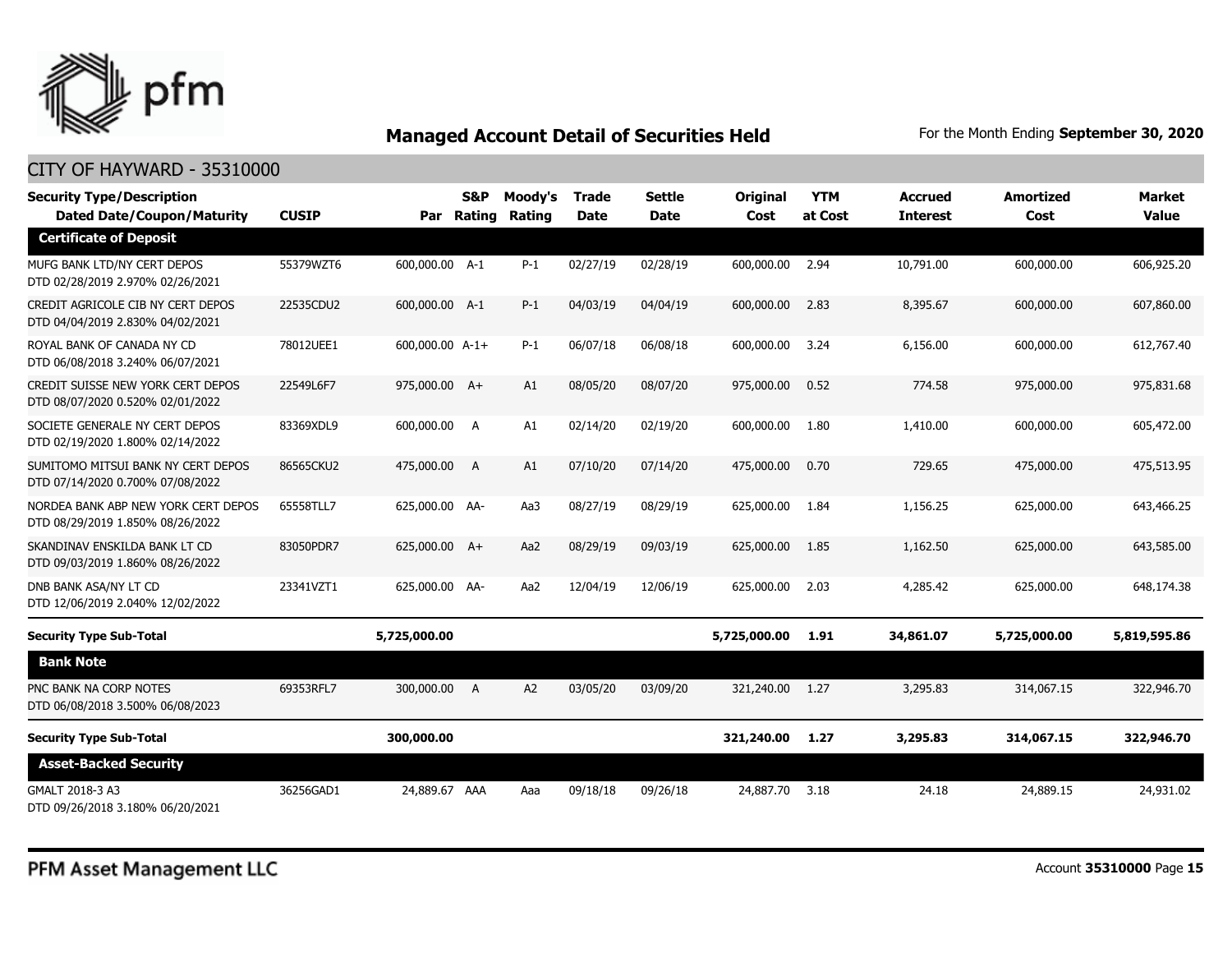

| <b>Security Type/Description</b><br><b>Dated Date/Coupon/Maturity</b> | <b>CUSIP</b> | Par            | <b>S&amp;P</b><br>Rating | Moody's<br>Rating | <b>Trade</b><br><b>Date</b> | <b>Settle</b><br><b>Date</b> | <b>Original</b><br>Cost | <b>YTM</b><br>at Cost | <b>Accrued</b><br><b>Interest</b> | <b>Amortized</b><br>Cost | <b>Market</b><br><b>Value</b> |
|-----------------------------------------------------------------------|--------------|----------------|--------------------------|-------------------|-----------------------------|------------------------------|-------------------------|-----------------------|-----------------------------------|--------------------------|-------------------------------|
| <b>Asset-Backed Security</b>                                          |              |                |                          |                   |                             |                              |                         |                       |                                   |                          |                               |
| BMWLT 2018-1 A3<br>DTD 10/17/2018 3.260% 07/20/2021                   | 05586CAC8    | 61,317.10 AAA  |                          | Aaa               | 10/10/18                    | 10/17/18                     | 61,308.59               | 3.27                  | 61.08                             | 61,314.63                | 61,600.13                     |
| NISSAN AUTO LEASE TRUST<br>DTD 10/24/2018 3.250% 09/15/2021           | 65478BAD3    | 107,005.73 AAA |                          | Aaa               | 10/16/18                    | 10/24/18                     | 106,996.38              | 3.25                  | 154.56                            | 107,002.64               | 107,476.04                    |
| <b>FORDL 2018-B A3</b><br>DTD 09/21/2018 3.190% 12/15/2021            | 34531LAD2    | 89,289.59 NR   |                          | Aaa               | 09/18/18                    | 09/21/18                     | 89,282.04               | 3.19                  | 126.59                            | 89,286.78                | 89,626.61                     |
| GMALT 2019-1 A3<br>DTD 02/21/2019 2.980% 12/20/2021                   | 36256UAD0    | 166,442.65 AAA |                          | Aaa               | 02/13/19                    | 02/21/19                     | 166,416.52              | 2.99                  | 151.56                            | 166,431.39               | 167,613.69                    |
| FORDL 2019-A A3<br>DTD 02/25/2019 2.900% 05/15/2022                   | 34532FAD4    | 238,349.18 AAA |                          | <b>NR</b>         | 02/20/19                    | 02/25/19                     | 238,330.54              | 2.90                  | 307.21                            | 238,339.80               | 240,402.32                    |
| <b>VWALT 2019-A A3</b><br>DTD 10/04/2019 1.990% 11/21/2022            | 92867XAD8    | 300,000,00 AAA |                          | <b>NR</b>         | 10/01/19                    | 10/04/19                     | 299,995.26              | 1.99                  | 182.42                            | 299,996.76               | 305,327.31                    |
| HART 2018-B A3<br>DTD 12/12/2018 3.200% 12/15/2022                    | 44933AAC1    | 126,987.94 AAA |                          | Aaa               | 12/04/18                    | 12/12/18                     | 126,986.42              | 3.20                  | 180.61                            | 126,987.10               | 129,042.92                    |
| HAROT 2019-1 A3<br>DTD 02/27/2019 2.830% 03/20/2023                   | 43814WAC9    | 170,000.00 AAA |                          | <b>NR</b>         | 02/19/19                    | 02/27/19                     | 169,995.44              | 2.83                  | 173.73                            | 169,997.23               | 173,588.26                    |
| FORD CREDIT AUTO OWNER TRUST<br>DTD 10/23/2018 3.240% 04/15/2023      | 34532TAD4    | 174,145.78 NR  |                          | Aaa               | 10/16/18                    | 10/23/18                     | 174,116.00              | 3.24                  | 250.77                            | 174,128.91               | 177,196.07                    |
| NAROT 2018-C A3<br>DTD 12/12/2018 3.220% 06/15/2023                   | 65478NAD7    | 200,000.00 AAA |                          | Aaa               | 12/04/18                    | 12/12/18                     | 199,961.68              | 3.22                  | 286.22                            | 199,977.02               | 204,256.12                    |
| CARMAX AUTO OWNER TRUST<br>DTD 07/25/2018 3.130% 06/15/2023           | 14313FAD1    | 232,530.88 AAA |                          | <b>NR</b>         | 07/18/18                    | 07/25/18                     | 232,499.19              | 3.13                  | 323.48                            | 232,513.37               | 236,840.21                    |
| HYUNDAI AUTO RECEIVABLES TRUST<br>DTD 04/10/2019 2.660% 06/15/2023    | 44932NAD2    | 250,000.00 AAA |                          | <b>NR</b>         | 04/03/19                    | 04/10/19                     | 249,967.10              | 2.66                  | 295.56                            | 249,978.73               | 255,069.75                    |
| GMALT 2020-3 A3<br>DTD 09/29/2020 0.450% 08/21/2023                   | 362569AC9    | 320,000.00 AAA |                          | Aaa               | 09/22/20                    | 09/29/20                     | 319,969.34              | 0.45                  | 8.00                              | 319,969.40               | 319,725.76                    |
| CARMAX AUTO OWNER TRUST<br>DTD 10/24/2018 3.360% 09/15/2023           | 14315EAC4    | 225,000.00 AAA |                          | <b>NR</b>         | 10/17/18                    | 10/24/18                     | 224,997.93              | 3.36                  | 336.00                            | 224,998.75               | 230,705.30                    |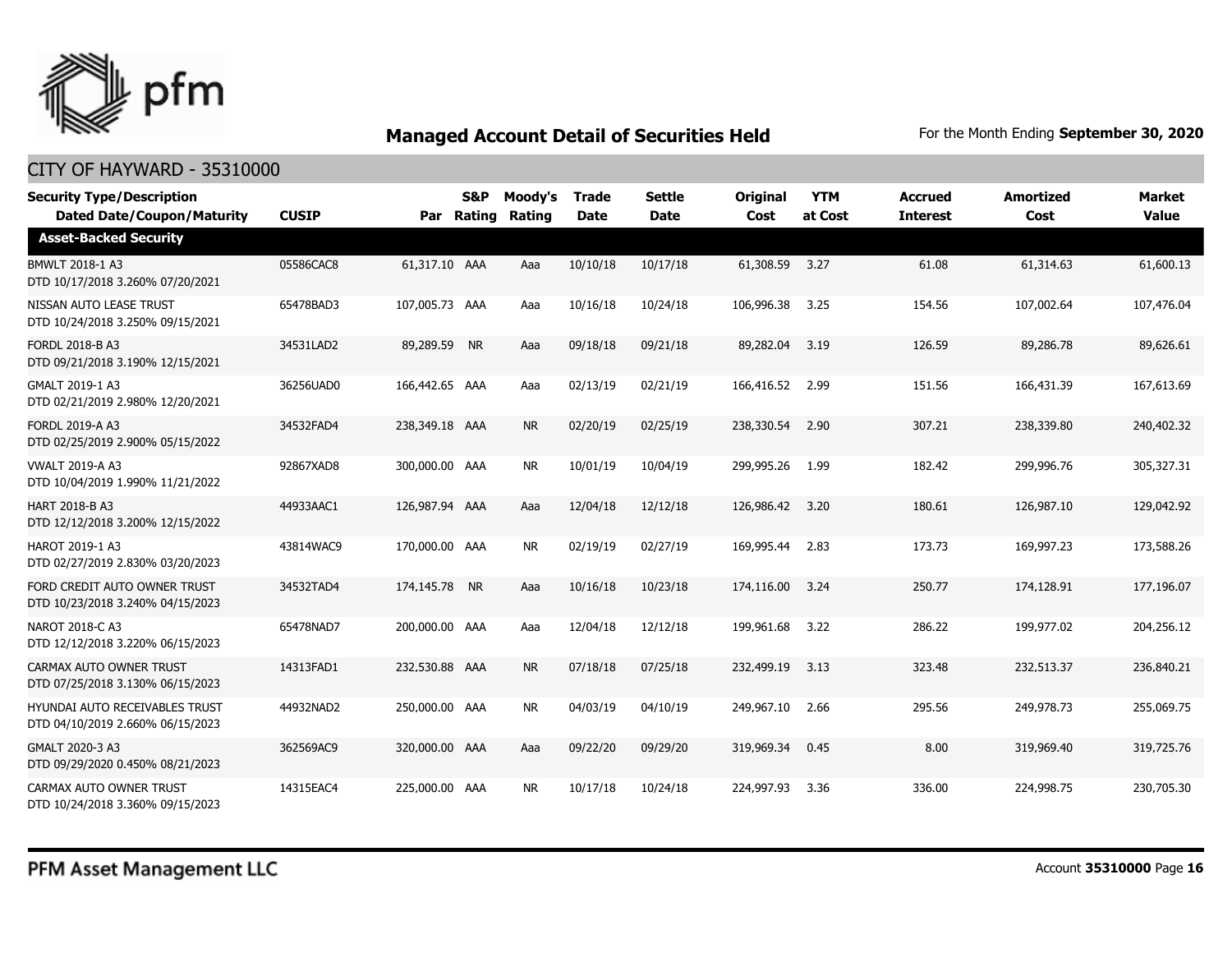

| <b>Security Type/Description</b><br><b>Dated Date/Coupon/Maturity</b> | <b>CUSIP</b> | Par            | <b>S&amp;P</b><br>Rating | Moody's<br>Rating | <b>Trade</b><br><b>Date</b> | <b>Settle</b><br><b>Date</b> | Original<br>Cost | <b>YTM</b><br>at Cost | <b>Accrued</b><br><b>Interest</b> | <b>Amortized</b><br>Cost | <b>Market</b><br><b>Value</b> |
|-----------------------------------------------------------------------|--------------|----------------|--------------------------|-------------------|-----------------------------|------------------------------|------------------|-----------------------|-----------------------------------|--------------------------|-------------------------------|
| <b>Asset-Backed Security</b>                                          |              |                |                          |                   |                             |                              |                  |                       |                                   |                          |                               |
| <b>MBALT 2020-B A3</b><br>DTD 09/23/2020 0.400% 11/15/2023            | 58769EAC2    | 170,000.00 AAA |                          | <b>NR</b>         | 09/15/20                    | 09/23/20                     | 169,991.38       | 0.40                  | 15.11                             | 169,991.44               | 170,005.10                    |
| COPAR 2019-1 A3<br>DTD 05/30/2019 2.510% 11/15/2023                   | 14042WAC4    | 175,000.00 AAA |                          | Aaa               | 05/21/19                    | 05/30/19                     | 174,964.55       | 2.51                  | 195.22                            | 174,975.21               | 178,945.73                    |
| FIFTH THIRD AUTO TRUST<br>DTD 05/08/2019 2.640% 12/15/2023            | 31680YAD9    | 215,000.00 AAA |                          | Aaa               | 04/30/19                    | 05/08/19                     | 214,952.74       | 2.65                  | 252.27                            | 214,967.13               | 219,693.62                    |
| <b>HDMOT 2019-A A3</b><br>DTD 06/26/2019 2.340% 02/15/2024            | 41284WAC4    | 300,000.00 NR  |                          | Aaa               | 06/19/19                    | 06/26/19                     | 299,976.78       | 2.34                  | 312.00                            | 299,983.12               | 305,412.09                    |
| GMCAR 2019-2 A3<br>DTD 04/17/2019 2.650% 02/16/2024                   | 36257FAD2    | 345,000.00 AAA |                          | Aaa               | 04/09/19                    | 04/17/19                     | 344,971.92       | 2.65                  | 380.94                            | 344,980.39               | 351,899.62                    |
| VZOT 2020-A A1A<br>DTD 01/29/2020 1.850% 07/22/2024                   | 92348TAA2    | 150,000.00 AAA |                          | Aaa               | 01/21/20                    | 01/29/20                     | 149,982.44       | 1.85                  | 84.79                             | 149,985.08               | 153,820.95                    |
| COMET 2019-A2 A2<br>DTD 09/05/2019 1.720% 08/15/2024                  | 14041NFU0    | 600,000,00 AAA |                          | <b>NR</b>         | 08/28/19                    | 09/05/19                     | 599,848.92       | 1.73                  | 458.67                            | 599.881.71               | 616,471.74                    |
| <b>HDMOT 2020-A A3</b><br>DTD 01/29/2020 1.870% 10/15/2024            | 41284UAD6    | 135,000.00 AAA |                          | Aaa               | 01/21/20                    | 01/29/20                     | 134,970.56       | 1.87                  | 112.20                            | 134,974.77               | 137,683.54                    |
| CARMX 2020-1 A3<br>DTD 01/22/2020 1.890% 12/16/2024                   | 14315XAC2    | 345,000.00 AAA |                          | <b>NR</b>         | 01/14/20                    | 01/22/20                     | 344,932.31       | 1.89                  | 289.80                            | 344,941.88               | 354,064.43                    |
| VZOT 2020-B A<br>DTD 08/12/2020 0.470% 02/20/2025                     | 92290BAA9    | 675,000.00 NR  |                          | Aaa               | 08/04/20                    | 08/12/20                     | 674,858.25       | 0.47                  | 88.13                             | 674,862.54               | 675,362.14                    |
| GMCAR 2020-3 A3<br>DTD 08/19/2020 0.450% 04/16/2025                   | 362590AC5    | 445,000.00     | <b>NR</b>                | Aaa               | 08/11/20                    | 08/19/20                     | 444,898.18       | 0.46                  | 83.44                             | 444,900.75               | 445,343.99                    |
| <b>Security Type Sub-Total</b>                                        |              | 6,240,958.52   |                          |                   |                             |                              | 6,240,058.16     | 2.01                  | 5,134.54                          | 6,240,255.68             | 6,332,104.46                  |
| <b>Managed Account Sub-Total</b>                                      |              | 127,291,815.84 |                          |                   |                             |                              | 127,543,437.76   | 1.52                  | 437,712.09                        | 127,564,098.03           | 129,809,446.65                |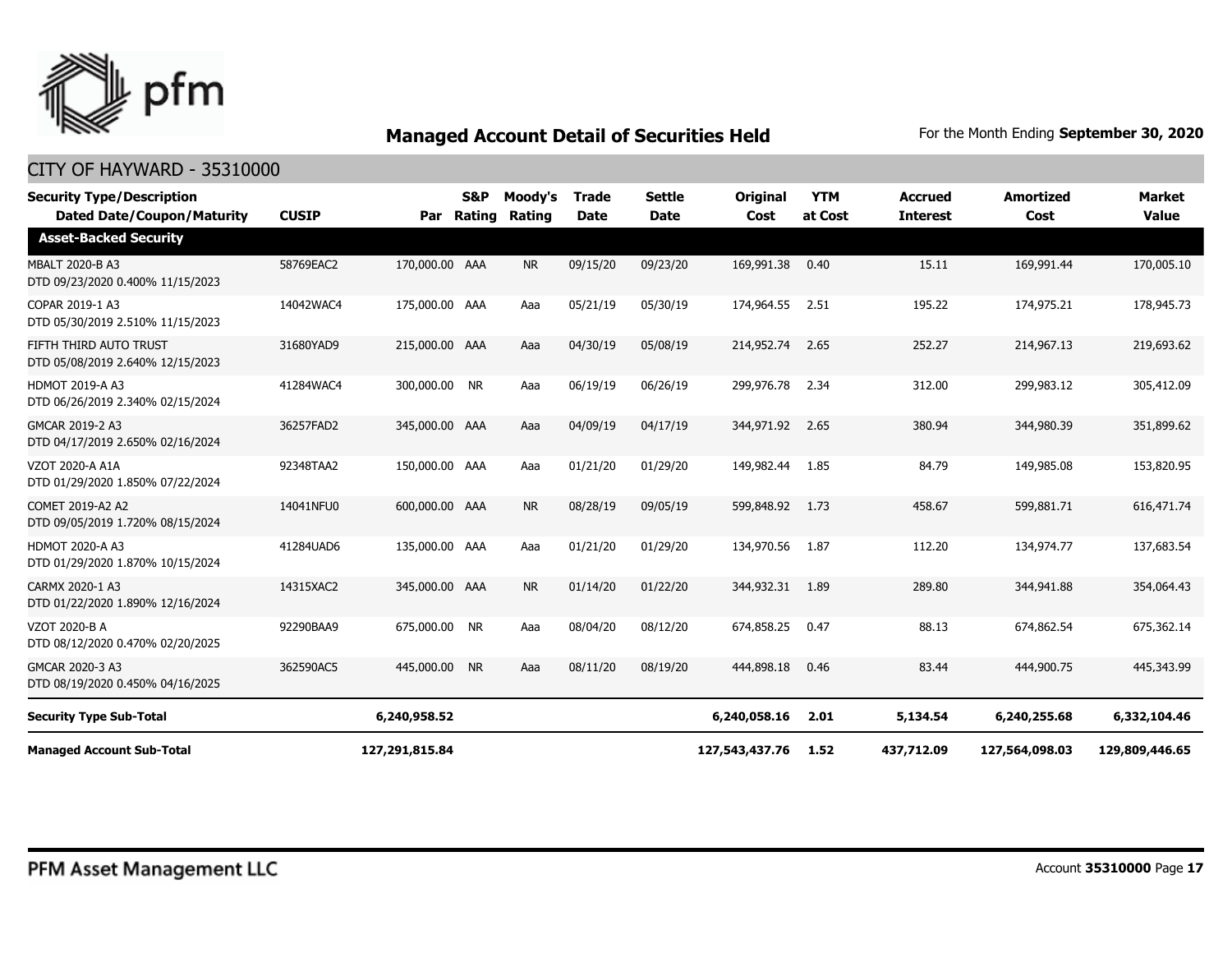

# CITY OF HAYWARD - 35310000

| <b>Securities Sub-Total</b> | \$127,291,815.84 | \$127,543,437.76 1.52% | \$437,712.09 | \$127,564,098.03 | \$129,809,446.65 |
|-----------------------------|------------------|------------------------|--------------|------------------|------------------|
| <b>Accrued Interest</b>     |                  |                        |              |                  | \$437,712.09     |
| <b>Total Investments</b>    |                  |                        |              |                  | \$130,247,158.74 |

Bolded items are forward settling trades.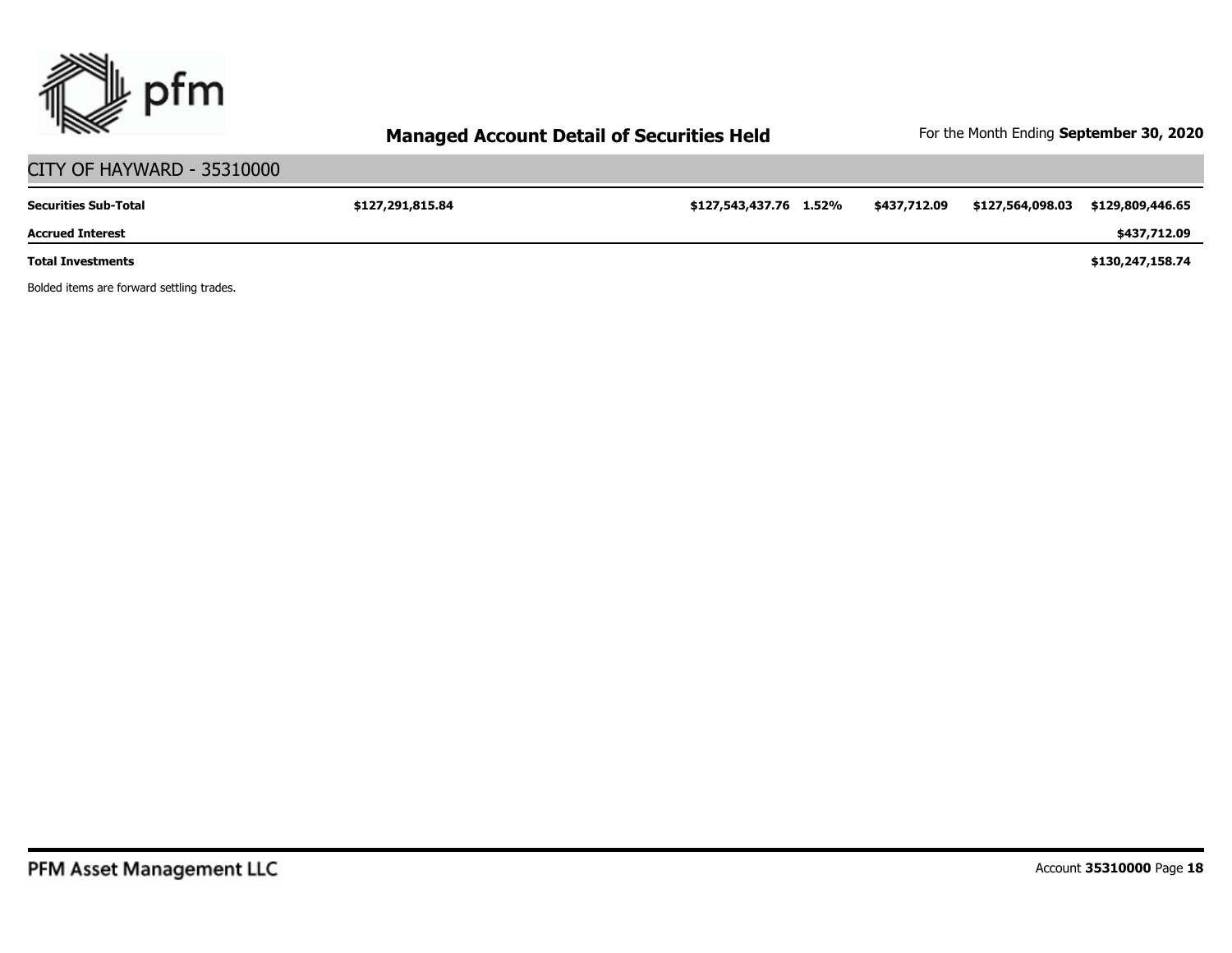

| <b>Security Type/Description</b><br><b>Dated Date/Coupon/Maturity</b>                 | <b>CUSIP</b> | Par                   | <b>Broker</b>       | <b>Next Call</b><br><b>Date</b> | <b>Market</b><br><b>Price</b> | <b>Market</b><br><b>Value</b> | Unreal G/L<br><b>On Cost</b> | <b>Unreal G/L</b><br><b>Amort Cost</b> | <b>Effective</b><br><b>Duration</b> | <b>YTM</b><br>at Mkt |
|---------------------------------------------------------------------------------------|--------------|-----------------------|---------------------|---------------------------------|-------------------------------|-------------------------------|------------------------------|----------------------------------------|-------------------------------------|----------------------|
| <b>U.S. Treasury Bond / Note</b>                                                      |              |                       |                     |                                 |                               |                               |                              |                                        |                                     |                      |
| <b>US TREASURY NOTES</b><br>DTD 10/31/2016 1.250% 10/31/2021                          | 912828T67    | 300,000.00 HSBC       |                     |                                 | 101.20                        | 303,609.36                    | 5,847.64                     | 4,907.63                               | 1.07                                | 0.14                 |
| <b>US TREASURY NOTES</b><br>DTD 10/31/2016 1.250% 10/31/2021                          | 912828T67    | 2,125,000.00 MORGAN S |                     |                                 | 101.20                        | 2,150,566.30                  | 43,495.99                    | 35,416.41                              | 1.07                                | 0.14                 |
| <b>US TREASURY NOTES</b><br>DTD 01/15/2019 2.500% 01/15/2022                          | 9128285V8    | 1,500,000.00 JPM_CHAS |                     |                                 | 103.05                        | 1,545,703.20                  | 42,714.92                    | 44,386.57                              | 1.27                                | 0.14                 |
| <b>US TREASURY NOTES</b><br>DTD 01/15/2019 2.500% 01/15/2022                          | 9128285V8    | 6,000,000.00 MORGAN S |                     |                                 | 103.05                        | 6,182,812.80                  | 191,484.67                   | 186,594.70                             | 1.27                                | 0.14                 |
| <b>US TREASURY NOTES</b><br>DTD 01/31/2017 1.875% 01/31/2022                          | 912828V72    | 8,750,000.00 CITIGRP  |                     |                                 | 102.31                        | 8,952,343.75                  | 361,621.09                   | 271,724.85                             | 1.32                                | 0.14                 |
| <b>US TREASURY NOTES</b><br>DTD 02/15/2019 2.500% 02/15/2022                          | 9128286C9    | 1,800,000.00 TD       |                     |                                 | 103.23                        | 1,858,218.84                  | 47,742.28                    | 53,205.27                              | 1.36                                | 0.14                 |
| <b>US TREASURY NOTES</b><br>DTD 07/31/2017 1.875% 07/31/2022                          | 9128282P4    | 1,600,000.00 NOMURA   |                     |                                 | 103.17                        | 1,650,750.08                  | 45,312.58                    | 47,518.54                              | 1.81                                | 0.14                 |
| <b>US TREASURY NOTES</b><br>DTD 07/31/2017 1.875% 07/31/2022                          | 9128282P4    | 4,000,000.00 GOLDMAN  |                     |                                 | 103.17                        | 4,126,875.20                  | 123,593.95                   | 124,972.53                             | 1.81                                | 0.14                 |
| <b>US TREASURY NOTES</b><br>DTD 08/31/2017 1.625% 08/31/2022                          | 9128282S8    |                       | 125,000.00 MORGAN S |                                 | 102.84                        | 128,554.69                    | 3,803.71                     | 3,709.83                               | 1.89                                | 0.14                 |
| UNITED STATES TREASURY NOTES<br>DTD 10/15/2019 1.375% 10/15/2022                      | 912828YK0    | 5,250,000.00 DEUTSCHE |                     |                                 | 102.52                        | 5,382,070.05                  | 168,984.11                   | 158,326.32                             | 2.01                                | 0.14                 |
| UNITED STATES TREASURY NOTES<br>DTD 01/15/2020 1.500% 01/15/2023                      | 912828Z29    | 2,500,000.00 MERRILL  |                     |                                 | 103.09                        | 2,577,343,75                  | 65,136.72                    | 67,850.66                              | 2.25                                | 0.15                 |
| <b>US TREASURY NOTES</b><br>DTD 02/01/2016 1.750% 01/31/2023                          | 912828P38    |                       | 150,000.00 MORGAN S |                                 | 103.73                        | 155,601.57                    | 4,992.19                     | 5,138.42                               | 2.29                                | 0.15                 |
| <b>Security Type Sub-Total</b>                                                        |              | 34,100,000.00         |                     |                                 |                               | 35,014,449.59                 | 1,104,729.85                 | 1,003,751.73                           | 1.56                                | 0.14                 |
| <b>Supra-National Agency Bond / Note</b>                                              |              |                       |                     |                                 |                               |                               |                              |                                        |                                     |                      |
| INTER-AMERICAN DEVEL BK CORPORATE<br><b>NOTES</b><br>DTD 04/24/2020 0.500% 05/24/2023 | 4581X0DM7    | 1,285,000.00 RBC      |                     |                                 | 100.59                        | 1,292,550.66                  | 7,987.56                     | 7,925.42                               | 2.63                                | 0.28                 |
| <b>Security Type Sub-Total</b>                                                        |              | 1,285,000.00          |                     |                                 |                               | 1,292,550.66                  | 7,987.56                     | 7,925.42                               | 2.63                                | 0.28                 |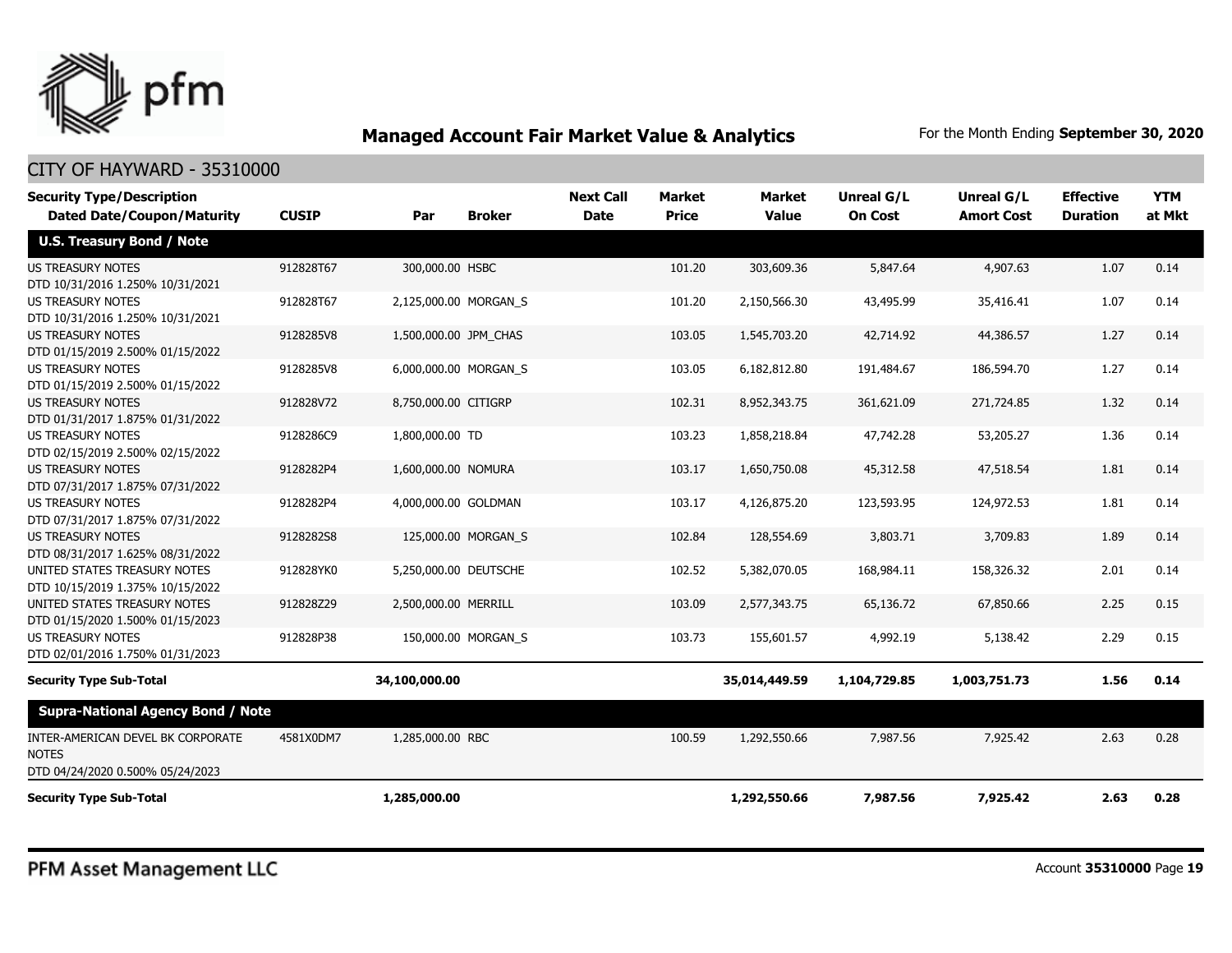

| <b>Security Type/Description</b><br><b>Dated Date/Coupon/Maturity</b>  | <b>CUSIP</b> | Par                   | <b>Broker</b> | <b>Next Call</b><br><b>Date</b> | <b>Market</b><br><b>Price</b> | <b>Market</b><br><b>Value</b> | <b>Unreal G/L</b><br><b>On Cost</b> | Unreal G/L<br><b>Amort Cost</b> | <b>Effective</b><br><b>Duration</b> | <b>YTM</b><br>at Mkt |
|------------------------------------------------------------------------|--------------|-----------------------|---------------|---------------------------------|-------------------------------|-------------------------------|-------------------------------------|---------------------------------|-------------------------------------|----------------------|
| <b>Municipal Bond / Note</b>                                           |              |                       |               |                                 |                               |                               |                                     |                                 |                                     |                      |
| UNIV OF CAL TXBL REV BONDS<br>DTD 06/05/2018 3.029% 05/15/2021         | 91412HBH5    | 455,000.00 MERRILL    |               |                                 | 101.72                        | 462,807.80                    | 7,807.80                            | 7,807.80                        | 0.62                                | 0.28                 |
| LA ST T/E GO BONDS<br>DTD 03/11/2020 5.000% 11/15/2021                 | 546417DK9    | 600,000.00 MORGAN     |               |                                 | 105.43                        | 632,580.00                    | (4,464.00)                          | 6,027.48                        | 1.09                                | 0.17                 |
| CA ST T/E GO BONDS<br>DTD 04/22/2020 5.000% 03/01/2022                 | 13063DUV8    | 600,000.00 MERRILL    |               |                                 | 106.88                        | 641,250.00                    | (2,820.00)                          | 7,710.00                        | 1.38                                | 0.15                 |
| CT ST T/E GO BONDS<br>DTD 06/25/2020 3.000% 06/01/2022                 | 20772KKE8    | 750,000.00 MORGAN     |               |                                 | 104.53                        | 783,952.50                    | (885.00)                            | 3,950.80                        | 1.63                                | 0.28                 |
| CT ST TXBL GO BONDS<br>DTD 06/11/2020 2.500% 07/01/2022                | 20772KJU4    | 305,000.00 SIEBERT    |               |                                 | 103.01                        | 314,165.25                    | 4,035.15                            | 4,801.24                        | 1.71                                | 0.77                 |
| CHAFFEY UHSD, CA TXBL GO BONDS<br>DTD 12/05/2019 1.913% 08/01/2022     | 157411TH2    | 600,000.00 RBC        |               |                                 | 102.47                        | 614,826.00                    | 14,826.00                           | 14,826.00                       | 1.81                                | 0.56                 |
| SAN DIEGO CCD, CA TXBL GO BONDS<br>DTD 10/16/2019 1.936% 08/01/2022    | 7972720M6    | 675,000.00 RBC        |               |                                 | 102.78                        | 693,751.50                    | 18,751.50                           | 18,751.50                       | 1.81                                | 0.42                 |
| LONG BEACH CCD, CA TXBL GO BONDS<br>DTD 10/23/2019 1.702% 08/01/2022   | 542411NG4    | 920,000.00 PIPER JA   |               |                                 | 102.59                        | 943,864.80                    | 23,864.80                           | 23,864.80                       | 1.81                                | 0.28                 |
| TAMALPAIS UHSD, CA TXBL GO BONDS<br>DTD 10/09/2019 1.925% 08/01/2022   | 874857KH7    | 995,000.00 RBC        |               |                                 | 102.92                        | 1,024,014.20                  | 29,014.20                           | 29,014.20                       | 1.81                                | 0.33                 |
| SAN JOSE, CA TXBL GO BONDS<br>DTD 07/25/2019 2.300% 09/01/2022         | 798135H44    | 1,150,000.00 MORGAN S |               |                                 | 103.45                        | 1,189,640.50                  | 32,096.50                           | 34,983.71                       | 1.89                                | 0.49                 |
| OR ST DEPT OF TRANS TXBL REV BONDS<br>DTD 11/20/2019 1.855% 11/15/2022 | 68607DTT2    | 600,000.00 CITIGRP    |               |                                 | 102.96                        | 617,760.00                    | 17,760.00                           | 17,760.00                       | 2.08                                | 0.45                 |
| UNIV OF CAL TXBL REV BONDS<br>DTD 07/16/2020 0.628% 05/15/2023         | 91412HFK4    | 500,000.00 JPM CHA    |               |                                 | 100.53                        | 502,665.00                    | 2,665.00                            | 2,665.00                        | 2.60                                | 0.42                 |
| PORT AUTH OF NY/NJ T/E REV BONDS<br>DTD 07/08/2020 1.086% 07/01/2023   | 73358W4V3    | 370,000.00 CITIGRP    |               |                                 | 101.50                        | 375,531.50                    | 5,531.50                            | 5,531.50                        | 2.72                                | 0.54                 |
| PORT AUTH OF NY/NJ T/E REV BONDS<br>DTD 07/08/2020 1.086% 07/01/2023   | 73358W4V3    | 375,000.00 CITIGRP    |               |                                 | 101.50                        | 380,606.25                    | 3,408.75                            | 3,578.57                        | 2.72                                | 0.54                 |
| WA ST T/E GO BONDS<br>DTD 04/29/2020 5.000% 07/01/2023                 | 93974EHJ8    | 605,000.00 WELLS F    |               |                                 | 113.13                        | 684,430.45                    | 4,670.60                            | 14,677.32                       | 2.59                                | 0.21                 |
| WI DEPT OF TRANS TXBL REV BONDS<br>DTD 07/30/2020 0.420% 07/01/2023    | 977123X52    | 625,000.00 WELLS F    |               |                                 | 100.58                        | 628,643.75                    | 3,643.75                            | 3,643.75                        | 2.74                                | 0.21                 |
| AZ TRAN BOARD TXBL REV BONDS<br>DTD 02/12/2020 1.795% 07/01/2023       | 040654XT7    | 1,235,000.00 JPM CHAS |               |                                 | 102.81                        | 1,269,752.90                  | 34,752.90                           | 34,752.90                       | 2.69                                | 0.76                 |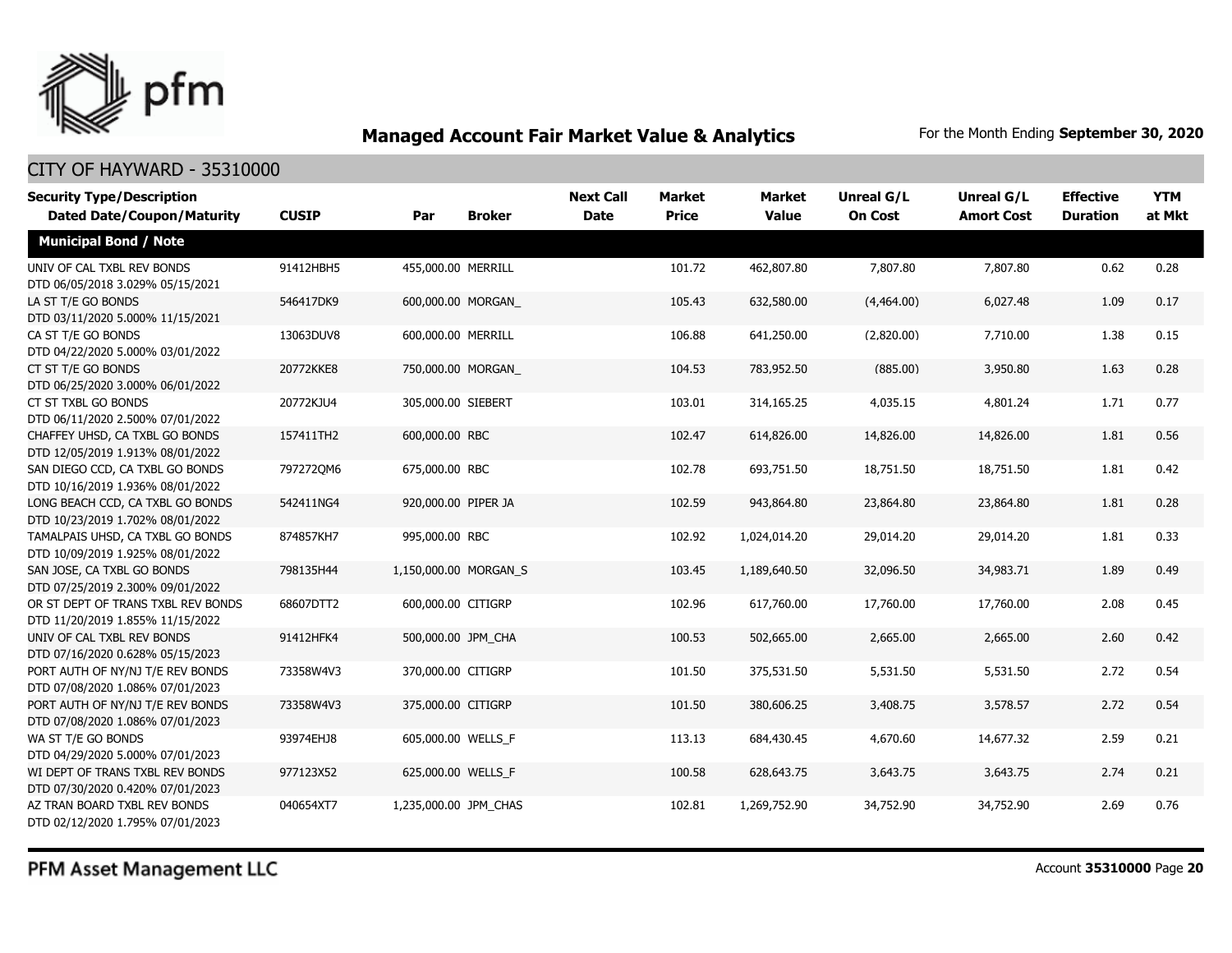

| <b>Security Type/Description</b><br><b>Dated Date/Coupon/Maturity</b>   | <b>CUSIP</b> | Par                  | <b>Broker</b>       | <b>Next Call</b><br><b>Date</b> | <b>Market</b><br><b>Price</b> | Market<br><b>Value</b> | Unreal G/L<br><b>On Cost</b> | Unreal G/L<br><b>Amort Cost</b> | <b>Effective</b><br><b>Duration</b> | <b>YTM</b><br>at Mkt |
|-------------------------------------------------------------------------|--------------|----------------------|---------------------|---------------------------------|-------------------------------|------------------------|------------------------------|---------------------------------|-------------------------------------|----------------------|
| <b>Municipal Bond / Note</b>                                            |              |                      |                     |                                 |                               |                        |                              |                                 |                                     |                      |
| MD ST TXBL GO BONDS<br>DTD 08/05/2020 0.410% 08/01/2023                 | 574193TP3    | 650,000.00 JPM_CHA   |                     |                                 | 100.39                        | 652,561.00             | 2,561.00                     | 2,561.00                        | 2.82                                | 0.27                 |
| CA ST UNIV TXBL REV BONDS<br>DTD 09/17/2020 0.475% 11/01/2023           | 13077DMJ8    |                      | 325,000.00 GOLDMAN  |                                 | 99.90                         | 324,681.50             | (318.50)                     | (318.50)                        | 3.07                                | 0.51                 |
| MS ST TXBL GO BONDS<br>DTD 08/06/2020 0.422% 11/01/2023                 | 605581MY0    | 475,000.00 WELLS_F   |                     |                                 | 99.52                         | 472,710.50             | (2,289.50)                   | (2,289.50)                      | 3.07                                | 0.58                 |
| MD ST T/E GO BONDS<br>DTD 08/30/2017 5.000% 08/01/2024                  | 574193PK8    | 500,000.00 MERRILL   |                     |                                 | 118.22                        | 591,115.00             | 7,190.00                     | 15,262.84                       | 3.54                                | 0.23                 |
| FL ST BOARD OF ADMIN TXBL REV BONDS<br>DTD 09/16/2020 1.258% 07/01/2025 | 341271AD6    | 295,000.00 MERRILL   |                     |                                 | 101.52                        | 299,475.15             | 4,475.15                     | 4,475.15                        | 4.63                                | 0.93                 |
| <b>Security Type Sub-Total</b>                                          |              | 13,605,000.00        |                     |                                 |                               | 14,100,785.55          | 206,277.60                   | 254,037.56                      | 2.21                                | 0.41                 |
| <b>Federal Agency Collateralized Mortgage Obligation</b>                |              |                      |                     |                                 |                               |                        |                              |                                 |                                     |                      |
| <b>FHMS K714 A2</b><br>DTD 01/01/2014 3.034% 10/01/2020                 | 3137B6ZM6    |                      | 2,371.49 CITIGRP    |                                 | 100.00                        | 2,371.49               | (65.86)                      | 0.00                            | 0.07                                | 3.03                 |
| FNA 2018-M5 A2<br>DTD 04/01/2018 3.560% 09/01/2021                      | 3136B1XP4    |                      | 366,927.94 JPM_CHAS |                                 | 100.69                        | 369,443.99             | (4,782.51)                   | 511.94                          | 0.53                                | 2.80                 |
| <b>FHMS K720 A1</b><br>DTD 11/01/2015 2.316% 11/01/2021                 | 3137BLUQ9    |                      | 159,364.48 BARCLAYS |                                 | 100.68                        | 160,452.51             | 652.26                       | 871.51                          | 0.69                                | 1.68                 |
| FHLMC MULTIFAMILY STRUCTURED P<br>DTD 05/01/2015 2.791% 01/01/2022      | 3137BHXY8    | 1,250,000.00 AMHERST |                     |                                 | 101.73                        | 1,271,667.50           | (988.75)                     | 9,683.81                        | 1.18                                | 1.39                 |
| FHMS KJ23 A1<br>DTD 12/01/2018 3.174% 03/01/2022                        | 3137FKK70    |                      | 209,991.79 GOLDMAN  |                                 | 100.00                        | 209,991.79             | 1.70                         | 0.75                            | 0.50                                | 3.17                 |
| FHMS K019 A2<br>DTD 08/01/2012 2.272% 03/01/2022                        | 3137ASNJ9    |                      | 584,491.89 MORGAN_S |                                 | 101.54                        | 593,503.11             | 13,326.42                    | 11,105.90                       | 1.30                                | 1.18                 |
| <b>FHMS K023 A1</b><br>DTD 12/01/2012 1.583% 04/01/2022                 | 3137AWQG3    | 49,698.94 BAIRD      |                     |                                 | 100.32                        | 49,856.22              | 1,236.69                     | 555.15                          | 0.82                                | 1.37                 |
| FHMS K023 A1<br>DTD 12/01/2012 1.583% 04/01/2022                        | 3137AWQG3    |                      | 218,190.47 BARCLAYS |                                 | 100.32                        | 218,880.96             | 6,204.90                     | 2,918.25                        | 0.82                                | 1.37                 |
| FHMS K023 A1<br>DTD 12/01/2012 1.583% 04/01/2022                        | 3137AWQG3    | 448,502.64 BAIRD     |                     |                                 | 100.32                        | 449,921.97             | 11,230.31                    | 5,035.64                        | 0.82                                | 1.37                 |
| FHLMC MULTIFAMILY STRUCTURED P<br>DTD 11/01/2015 2.716% 06/01/2022      | 3137BLUR7    |                      | 600,000.00 JPM CHAS |                                 | 102.30                        | 613,789.18             | 14,535.66                    | 14,176.76                       | 1.47                                | 1.32                 |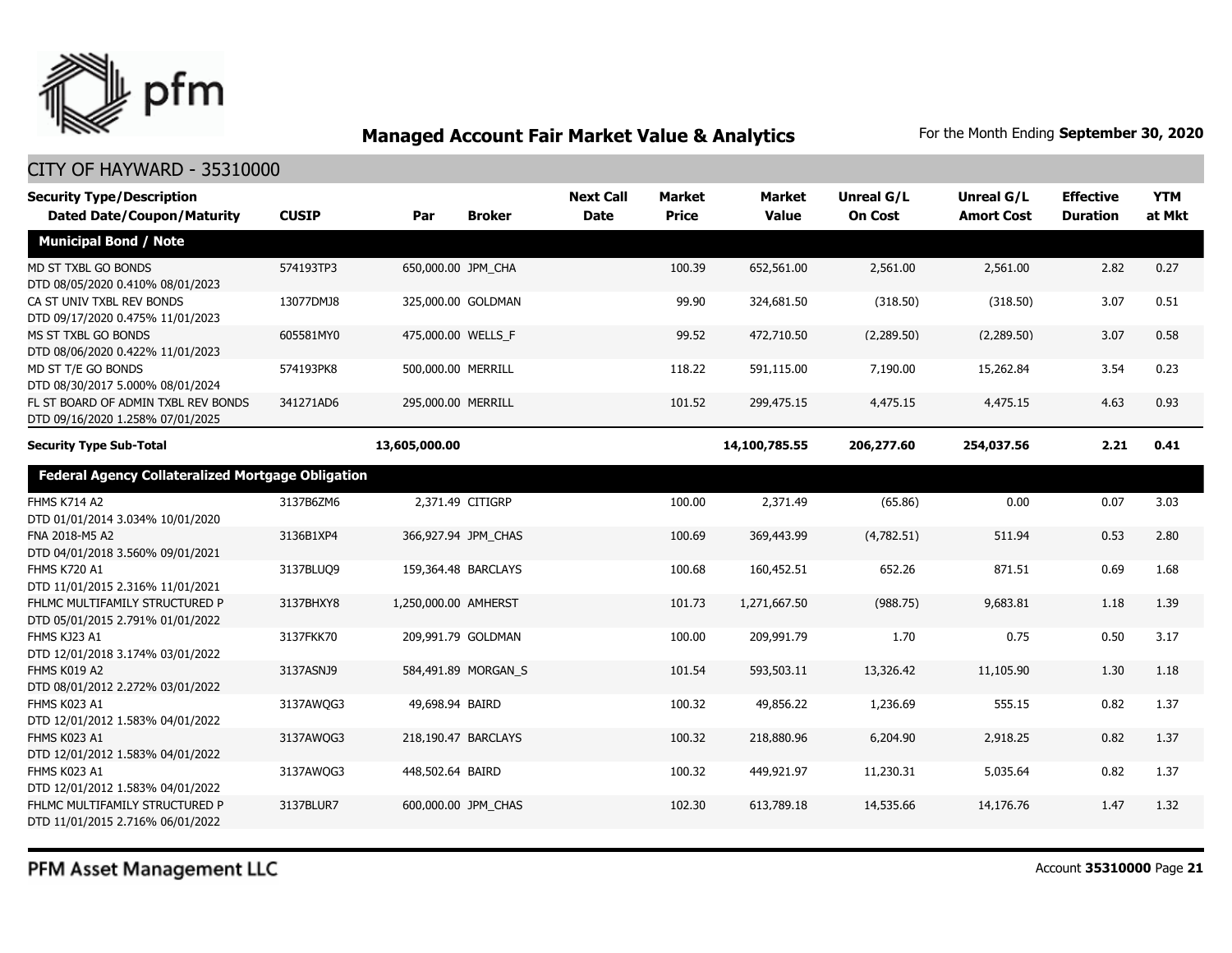

## CITY OF HAYWARD - 35310000

| <b>Security Type/Description</b><br><b>Dated Date/Coupon/Maturity</b> | <b>CUSIP</b> | Par                   | <b>Broker</b>       | <b>Next Call</b><br><b>Date</b> | <b>Market</b><br><b>Price</b> | <b>Market</b><br><b>Value</b> | Unreal G/L<br><b>On Cost</b> | Unreal G/L<br><b>Amort Cost</b> | <b>Effective</b><br><b>Duration</b> | <b>YTM</b><br>at Mkt |
|-----------------------------------------------------------------------|--------------|-----------------------|---------------------|---------------------------------|-------------------------------|-------------------------------|------------------------------|---------------------------------|-------------------------------------|----------------------|
| <b>Federal Agency Collateralized Mortgage Obligation</b>              |              |                       |                     |                                 |                               |                               |                              |                                 |                                     |                      |
| FHLMC MULTIFAMILY STRUCTURED P<br>DTD 12/01/2012 2.355% 07/01/2022    | 3137AVXN2    |                       | 570,000.00 WELLS_FA |                                 | 102.39                        | 583,610.46                    | 11,517.49                    | 12,407.47                       | 1.69                                | 0.98                 |
| FHLMC MULTIFAMILY STRUCTURED P<br>DTD 12/01/2012 2.355% 07/01/2022    | 3137AVXN2    | 1,227,386.00 WELLS FA |                     |                                 | 102.39                        | 1,256,693.52                  | 34,102.00                    | 31,886.68                       | 1.69                                | 0.98                 |
| FHLMC MULTIFAMILY STRUCTURED P<br>DTD 12/01/2012 2.307% 08/01/2022    | 3137AWOH1    | 1,250,000.00 CANT FIT |                     |                                 | 102.52                        | 1,281,477.30                  | 13,020.27                    | 19,795.41                       | 1.79                                | 0.92                 |
| FHLMC MULTIFAMILY STRUCTURED P<br>DTD 05/01/2013 2.510% 11/01/2022    | 3137B1BS0    | 500,000.00 PTRU       |                     |                                 | 103.77                        | 518,835.70                    | 9,187.26                     | 11,373.85                       | 1.99                                | 0.69                 |
| <b>FANNIEMAE-ACES</b><br>DTD 02/01/2013 2.509% 11/01/2022             | 3136ACGJ4    |                       | 969,630.62 JPM_CHAS |                                 | 102.81                        | 996,911.76                    | 15,312.25                    | 19,833.61                       | 1.96                                | 1.14                 |
| FHLMC MULTIFAMILY STRUCTURED P<br>DTD 05/01/2013 2.510% 11/01/2022    | 3137B1BS0    | 1,065,000.00 CITIGRP  |                     |                                 | 103.77                        | 1,105,120.03                  | 30,801.28                    | 34,368.55                       | 1.99                                | 0.69                 |
| FNA 2013-M7 A2<br>DTD 05/01/2013 2.280% 12/01/2022                    | 3136AEGO4    | 306,993.04 BAIRD      |                     |                                 | 103.40                        | 317,429.27                    | 8,523.35                     | 9,145.20                        | 2.08                                | 0.70                 |
| FNA 2013-M7 A2<br>DTD 05/01/2013 2.280% 12/01/2022                    | 3136AEGO4    | 406,700.17 BAIRD      |                     |                                 | 103.40                        | 420,525.95                    | 8,497.60                     | 10,251.06                       | 2.08                                | 0.70                 |
| <b>FHMS J22F A1</b><br>DTD 11/01/2018 3.454% 05/01/2023               | 3137FJYA1    |                       | 61,967.19 MORGAN_S  |                                 | 100.00                        | 61,967.19                     | 1.67                         | 0.97                            | 0.33                                | 3.45                 |
| FHMS KP05 A<br>DTD 12/01/2018 3.203% 07/01/2023                       | 3137FKK39    | 162,774.26 CSFB       |                     |                                 | 103.58                        | 168,595.07                    | 5,821.31                     | 5,821.11                        | 1.69                                | 1.87                 |
| FHMS KJ27 A1<br>DTD 11/01/2019 2.092% 07/01/2024                      | 3137FQ3V3    |                       | 467,707.67 JPM CHAS |                                 | 103.22                        | 482,749.64                    | 15,053.20                    | 15,051.13                       | 2.36                                | 1.21                 |
| FHMS KJ30 A1<br>DTD 07/01/2020 0.526% 01/25/2025                      | 3137FUZN7    | 393,158.72 JPM CHA    |                     |                                 | 99.90                         | 392,756.10                    | (395.16)                     | (395.45)                        | 3.32                                | 0.55                 |
| <b>Security Type Sub-Total</b>                                        |              | 11,270,857.32         |                     |                                 |                               | 11,526,550.71                 | 192,793.34                   | 214,399.30                      | 1.65                                | 1.16                 |
| <b>Federal Agency Bond / Note</b>                                     |              |                       |                     |                                 |                               |                               |                              |                                 |                                     |                      |
| FEDERAL HOME LOAN BANKS NOTES<br>DTD 10/12/2018 3.000% 10/12/2021     | 3130AF5B9    | 1,650,000.00 CITIGRP  |                     |                                 | 102.94                        | 1,698,529.80                  | 49,486.80                    | 48,865.78                       | 1.01                                | 0.15                 |
| <b>FANNIE MAE NOTES</b><br>DTD 01/11/2019 2.625% 01/11/2022           | 3135G0U92    | 1,200,000.00 NOMURA   |                     |                                 | 103.17                        | 1,238,010.00                  | 37,698.00                    | 37,874.59                       | 1.26                                | 0.15                 |
| <b>FANNIE MAE NOTES</b><br>DTD 01/11/2019 2.625% 01/11/2022           | 3135G0U92    | 1,650,000.00 NOMURA   |                     |                                 | 103.17                        | 1,702,263.75                  | 53,451.75                    | 52,769.95                       | 1.26                                | 0.15                 |

PFM Asset Management LLC

Account **35310000** Page **22**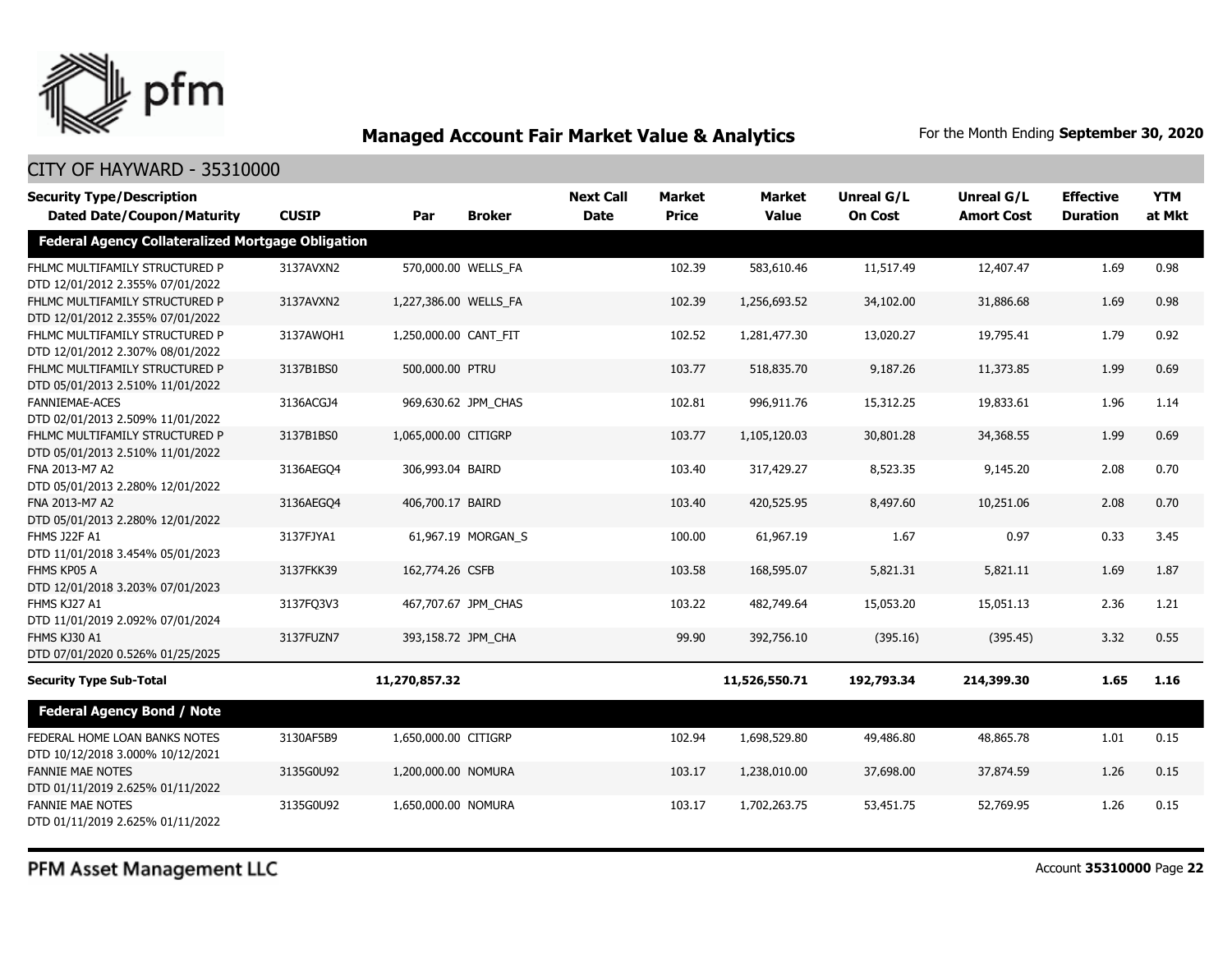

## CITY OF HAYWARD - 35310000

| <b>Security Type/Description</b><br><b>Dated Date/Coupon/Maturity</b> | <b>CUSIP</b> | Par                   | <b>Broker</b> | <b>Next Call</b><br><b>Date</b> | <b>Market</b><br><b>Price</b> | Market<br><b>Value</b> | <b>Unreal G/L</b><br><b>On Cost</b> | Unreal G/L<br><b>Amort Cost</b> | <b>Effective</b><br><b>Duration</b> | <b>YTM</b><br>at Mkt |
|-----------------------------------------------------------------------|--------------|-----------------------|---------------|---------------------------------|-------------------------------|------------------------|-------------------------------------|---------------------------------|-------------------------------------|----------------------|
| <b>Federal Agency Bond / Note</b>                                     |              |                       |               |                                 |                               |                        |                                     |                                 |                                     |                      |
| FFCB NOTES (CALLABLE)<br>DTD 04/08/2020 0.950% 04/08/2022             | 3133ELVV3    | 1,900,000.00 TD       |               | 10/08/20                        | 100.02                        | 1,900,286.90           | 286.90                              | 286.90                          | 0.02                                | 0.94                 |
| FEDERAL FARM CREDIT BANK NOTES<br>DTD 04/08/2020 0.375% 04/08/2022    | 3133ELWD2    | 2,550,000.00 WELLS_F  |               |                                 | 100.34                        | 2,558,593.50           | 12,367.50                           | 11,457.60                       | 1.52                                | 0.15                 |
| FEDERAL FARM CREDIT BANK NOTES<br>DTD 06/02/2020 0.250% 06/02/2022    | 3133ELE75    | 2,575,000.00 DAIWA    |               |                                 | 100.18                        | 2,579,598.95           | 6,334.50                            | 6,050.80                        | 1.67                                | 0.14                 |
| FEDERAL HOME LOAN BANK<br>DTD 06/01/2012 2.125% 06/10/2022            | 313379Q69    | 2,475,000.00 CITIGRP  |               |                                 | 103.35                        | 2,557,858.05           | 65,458.80                           | 73,027.16                       | 1.66                                | 0.15                 |
| FREDDIE MAC NOTES<br>DTD 07/23/2020 0.125% 07/25/2022                 | 3137EAET2    | 1,575,000.00 WELLS_F  |               |                                 | 99.95                         | 1,574,204.63           | 2,764.13                            | 2,423.74                        | 1.82                                | 0.15                 |
| <b>FANNIE MAE NOTES</b><br>DTD 09/06/2019 1.375% 09/06/2022           | 3135G0W33    | 1,250,000.00 BARCLAYS |               |                                 | 102.34                        | 1,279,193.75           | 33,543.75                           | 31,991.88                       | 1.91                                | 0.16                 |
| FEDERAL HOME LOAN BANKS NOTES<br>DTD 02/21/2020 1.375% 02/17/2023     | 3130AJ7E3    | 2,140,000.00 WELLS FA |               |                                 | 102.77                        | 2,199,265.16           | 63,202.76                           | 62,398.65                       | 2.35                                | 0.21                 |
| FREDDIE MAC NOTES<br>DTD 04/20/2020 0.375% 04/20/2023                 | 3137EAEO8    | 3,825,000.00 CITIGRP  |               |                                 | 100.40                        | 3,840,395.63           | 24,958.13                           | 23,525.94                       | 2.54                                | 0.22                 |
| <b>FREDDIE MAC NOTES</b><br>DTD 05/07/2020 0.375% 05/05/2023          | 3137EAER6    | 1,750,000.00 JEFFERI  |               |                                 | 100.41                        | 1,757,157.50           | 3,552.50                            | 3,958.32                        | 2.58                                | 0.22                 |
| FREDDIE MAC NOTES<br>DTD 05/07/2020 0.375% 05/05/2023                 | 3137EAER6    | 2,410,000.00 WELLS_F  |               |                                 | 100.41                        | 2,419,856.90           | 10,869.10                           | 10,732.97                       | 2.58                                | 0.22                 |
| <b>FANNIE MAE NOTES</b><br>DTD 05/22/2020 0.250% 05/22/2023           | 3135G04Q3    | 1,550,000.00 WELLS F  |               |                                 | 100.09                        | 1,551,354.70           | 4,067.20                            | 3,766.65                        | 2.63                                | 0.22                 |
| <b>FANNIE MAE NOTES</b><br>DTD 05/22/2020 0.250% 05/22/2023           | 3135G04Q3    | 2,550,000.00 CITIGRP  |               |                                 | 100.09                        | 2,552,228.70           | 9,904.20                            | 8,978.93                        | 2.63                                | 0.22                 |
| <b>FREDDIE MAC NOTES</b><br>DTD 06/16/2020 0.500% 06/16/2023          | 3134GVR67    | 1,900,000.00 JPM_CHA  |               |                                 | 100.20                        | 1,903,834.20           | 3,834.20                            | 3,834.20                        | 2.69                                | 0.43                 |
| FREDDIE MAC NOTES<br>DTD 06/26/2020 0.250% 06/26/2023                 | 3137EAES4    | 2,340,000.00 TD       |               |                                 | 100.06                        | 2,341,478.88           | 8,311.68                            | 7,706.40                        | 2.73                                | 0.23                 |
| <b>FANNIE MAE NOTES</b><br>DTD 07/10/2020 0.250% 07/10/2023           | 3135G05G4    | 2,455,000.00 CITIGRP  |               |                                 | 100.06                        | 2,456,573.66           | 6,851.91                            | 6,451.82                        | 2.77                                | 0.23                 |
| FANNIE MAE NOTES (CALLABLE)<br>DTD 08/10/2020 0.300% 08/10/2023       | 3135G05R0    | 1,950,000.00 CITIGRP  |               | 08/10/22                        | 100.05                        | 1,951,023.75           | 4,689.75                            | 4,522.05                        | 1.86                                | 0.28                 |
| <b>FREDDIE MAC NOTES</b><br>DTD 08/21/2020 0.250% 08/24/2023          | 3137EAEV7    | 2.325,000.00 CITIGRP  |               |                                 | 100.07                        | 2,326,555.43           | 3,926.93                            | 3,838.38                        | 2.89                                | 0.23                 |

PFM Asset Management LLC

Account **35310000** Page **23**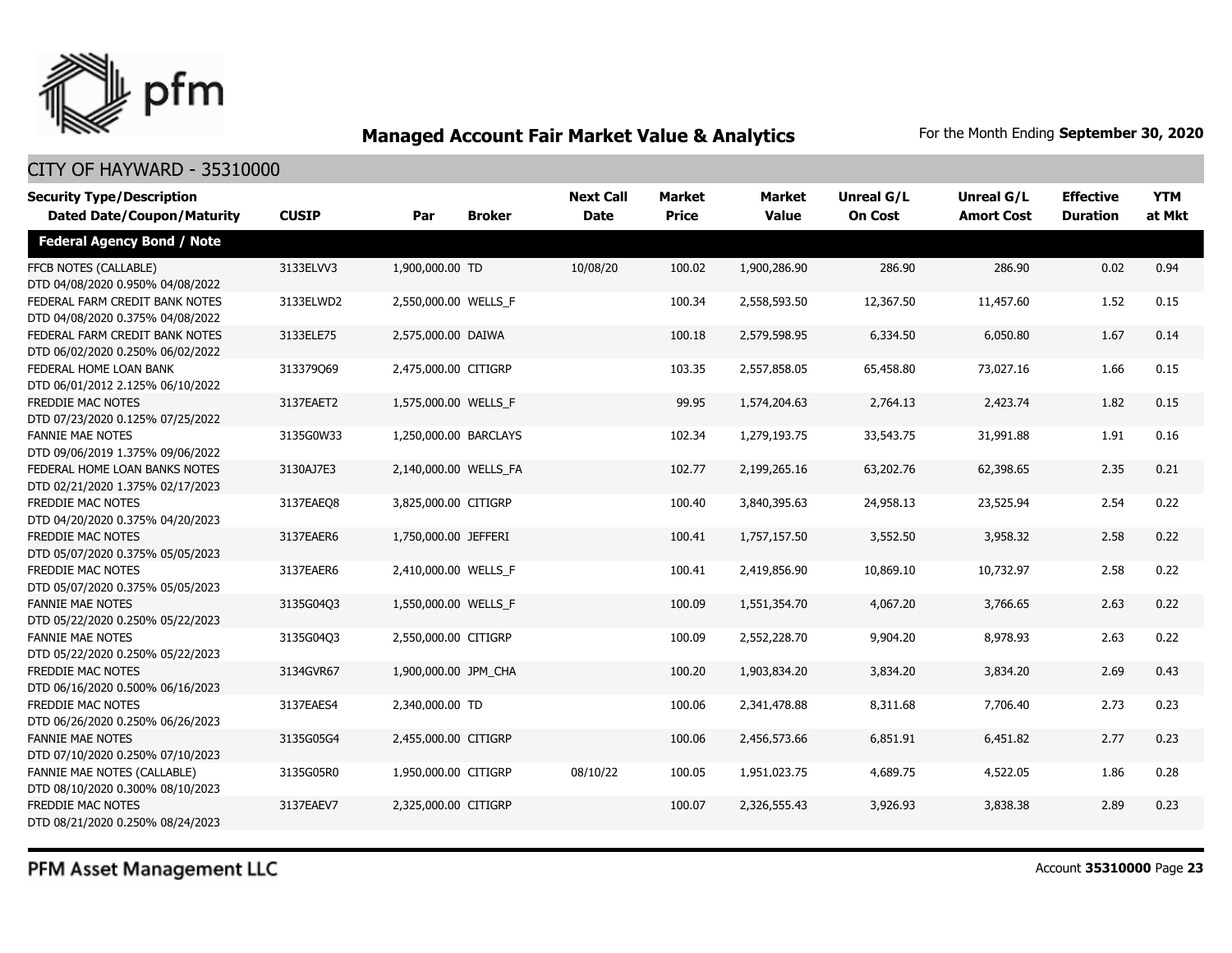

| <b>Security Type/Description</b><br><b>Dated Date/Coupon/Maturity</b>                 | <b>CUSIP</b> | Par                  | <b>Broker</b>       | <b>Next Call</b><br><b>Date</b> | <b>Market</b><br><b>Price</b> | <b>Market</b><br><b>Value</b> | Unreal G/L<br><b>On Cost</b> | Unreal G/L<br><b>Amort Cost</b> | <b>Effective</b><br><b>Duration</b> | <b>YTM</b><br>at Mkt |
|---------------------------------------------------------------------------------------|--------------|----------------------|---------------------|---------------------------------|-------------------------------|-------------------------------|------------------------------|---------------------------------|-------------------------------------|----------------------|
| <b>Federal Agency Bond / Note</b>                                                     |              |                      |                     |                                 |                               |                               |                              |                                 |                                     |                      |
| FREDDIE MAC NOTES<br>DTD 09/04/2020 0.250% 09/08/2023                                 | 3137EAEW5    | 1,010,000.00 NOMURA  |                     |                                 | 100.04                        | 1,010,389.86                  | 205.42                       | 209.95                          | 2.93                                | 0.24                 |
| FREDDIE MAC NOTES<br>DTD 09/04/2020 0.250% 09/08/2023                                 | 3137EAEW5    | 1,590,000.00 WELLS_F |                     |                                 | 100.04                        | 1,590,613.74                  | 1,138.44                     | 1,125.55                        | 2.93                                | 0.24                 |
| <b>Security Type Sub-Total</b>                                                        |              | 44,620,000.00        |                     |                                 |                               | 44,989,267.44                 | 406,904.35                   | 405,798.21                      | 2.13                                | 0.24                 |
| <b>Corporate Note</b>                                                                 |              |                      |                     |                                 |                               |                               |                              |                                 |                                     |                      |
| BANK OF AMERICA CORP (CALLED OMD<br>10/01/2<br>DTD 09/18/2017 2.328% 10/01/2020       | 06051GGS2    | 200,000.00 MERRILL   |                     | 10/01/20                        | 100.01                        | 200,010.00                    | 984.00                       | 10.00                           | 0.00                                | 0.52                 |
| BANK OF AMERICA CORP (CALLED OMD<br>10/01/2<br>DTD 09/18/2017 2.328% 10/01/2020       | 06051GGS2    | 390,000.00 MERRILL   |                     | 10/01/20                        | 100.01                        | 390,019.50                    | 19.50                        | 19.50                           | 0.00                                | 0.52                 |
| AMERICAN EXPRESS CREDIT CORP NOTES<br>DTD 11/06/2018 3.700% 11/05/2021                | 025816BY4    | 200,000.00 RBC       |                     | 10/05/21                        | 103.33                        | 206,663.20                    | 6,707.20                     | 6,679.27                        | 0.99                                | 0.65                 |
| CITIGROUP INC CORP (CALLABLE) NOTE<br>DTD 12/08/2016 2.900% 12/08/2021                | 172967LC3    | 300,000.00 RBC       |                     | 11/08/21                        | 102.62                        | 307,854.90                    | 13,311.90                    | 10,092.48                       | 1.09                                | 0.68                 |
| SUNTRUST BANKS INC CORP NOTES<br>(CALLABLE)<br>DTD 12/01/2016 2.700% 01/27/2022       | 867914BM4    | 300,000.00 ACADEMY   |                     | 12/27/21                        | 102.87                        | 308,604.30                    | 9,102.30                     | 8,848.00                        | 1.22                                | 0.52                 |
| HOME DEPOT INC<br>DTD 12/06/2018 3.250% 03/01/2022                                    | 437076BV3    | 175,000.00 JPM CHAS  |                     |                                 | 104.21                        | 182,359.98                    | 7,839.48                     | 7,569.48                        | 1.40                                | 0.28                 |
| US BANCORP (CALLABLE) NOTE<br>DTD 03/02/2012 3.000% 03/15/2022                        | 91159HHC7    |                      | 600,000.00 US BANCO | 02/15/22                        | 103.62                        | 621,710.40                    | 11,120.40                    | 16,246.70                       | 1.36                                | 0.51                 |
| GOLDMAN SACHS GROUP INC (CALLABLE)<br><b>NOTE</b><br>DTD 01/26/2017 3.000% 04/26/2022 | 38141GWC4    | 600,000.00 GOLDMAN   |                     | 04/26/21                        | 101.37                        | 608,196.60                    | 14,784.60                    | 11,428.45                       | 0.56                                | 2.11                 |
| <b>IBM CORP</b><br>DTD 05/15/2019 2.850% 05/13/2022                                   | 459200JX0    |                      | 300,000.00 WELLS_FA |                                 | 104.05                        | 312,158.70                    | 5,432.70                     | 7,852.60                        | 1.58                                | 0.34                 |
| UNITED PARCEL SERVICE (CALLABLE)<br><b>NOTES</b><br>DTD 05/16/2017 2.350% 05/16/2022  | 911312BC9    |                      | 300,000.00 JPM_CHAS | 04/16/22                        | 103.11                        | 309,316.20                    | 7,627.20                     | 8,389.23                        | 1.51                                | 0.43                 |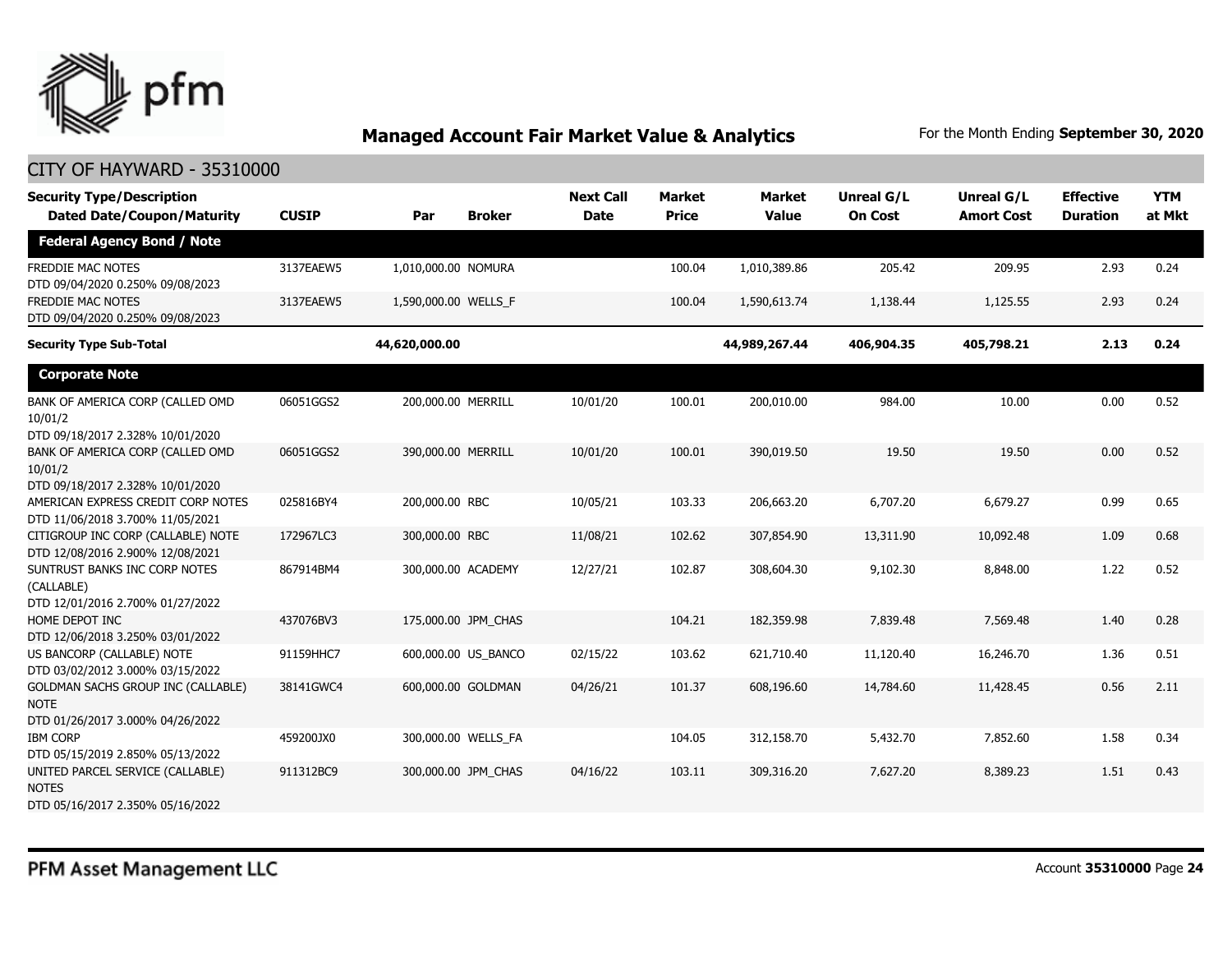

| <b>Security Type/Description</b><br><b>Dated Date/Coupon/Maturity</b>                       | <b>CUSIP</b> | Par                 | <b>Broker</b> | <b>Next Call</b><br><b>Date</b> | <b>Market</b><br><b>Price</b> | <b>Market</b><br><b>Value</b> | <b>Unreal G/L</b><br><b>On Cost</b> | Unreal G/L<br><b>Amort Cost</b> | <b>Effective</b><br><b>Duration</b> | <b>YTM</b><br>at Mkt |
|---------------------------------------------------------------------------------------------|--------------|---------------------|---------------|---------------------------------|-------------------------------|-------------------------------|-------------------------------------|---------------------------------|-------------------------------------|----------------------|
| <b>Corporate Note</b>                                                                       |              |                     |               |                                 |                               |                               |                                     |                                 |                                     |                      |
| MORGAN STANLEY CORP NOTES<br>DTD 05/19/2017 2.750% 05/19/2022                               | 61744YAH1    | 300,000.00 RBC      |               |                                 | 103.62                        | 310,852.20                    | 12,841.20                           | 11,893.97                       | 1.60                                | 0.53                 |
| AMERICAN HONDA FINANCE<br>DTD 06/27/2019 2.200% 06/27/2022                                  | 02665WCY5    | 600,000.00 MERRILL  |               |                                 | 102.96                        | 617,775.60                    | 18,327.60                           | 18,094.91                       | 1.71                                | 0.49                 |
| BANK OF NY MELLON CORP CORP NOTES<br>DTD 08/23/2019 1.950% 08/23/2022                       | 06406RAK3    | 115,000.00 BARCLAYS |               |                                 | 102.99                        | 118,440.11                    | 3,122.71                            | 3,237.60                        | 1.87                                | 0.37                 |
| BANK OF NY MELLON CORP CORP NOTES<br>DTD 08/23/2019 1.950% 08/23/2022                       | 06406RAK3    | 185,000.00 CITIGRP  |               |                                 | 102.99                        | 190,534.09                    | 5,593.29                            | 5,571.41                        | 1.87                                | 0.37                 |
| CATERPILLAR FINANCIAL SERVICES CORP<br><b>NOTE</b>                                          | 14913Q3A5    | 325,000.00 BARCLAYS |               |                                 | 102.85                        | 334,256.33                    | 9,708.08                            | 9,546.92                        | 1.91                                | 0.42                 |
| DTD 09/06/2019 1.900% 09/06/2022<br>ADOBE INC CORP NOTE<br>DTD 02/03/2020 1.700% 02/01/2023 | 00724PAA7    | 300,000.00 KEYBANC  |               |                                 | 103.01                        | 309,043.20                    | 9,112.20                            | 9,097.00                        | 2.29                                | 0.40                 |
| TOYOTA MOTOR CREDIT CORP<br><b>CORPORATE NOTES</b><br>DTD 04/01/2020 2.900% 03/30/2023      | 89236TGW9    | 575,000.00 BNP PAR  |               |                                 | 105.95                        | 609,236.65                    | 7,648.65                            | 11,518.27                       | 2.43                                | 0.50                 |
| JPMORGAN CHASE & CO BONDS<br>DTD 03/22/2019 3.207% 04/01/2023                               | 46647PBB1    | 600,000.00 WELLS F  |               | 04/01/22                        | 103.90                        | 623,427.60                    | (524.40)                            | (480.69)                        | 1.46                                | 1.61                 |
| EXXON MOBIL CORPORATION CORPORATE<br><b>NOTES</b><br>DTD 04/15/2020 1.571% 04/15/2023       | 30231GBL5    | 150,000.00 CITIGRP  |               |                                 | 102.78                        | 154,170.90                    | 2,298.90                            | 2,544.75                        | 2.48                                | 0.47                 |
| <b>CHEVRON CORP CORPORATE NOTES</b><br>DTD 05/11/2020 1.141% 05/11/2023                     | 166764BV1    | 150,000.00 JPM_CHA  |               |                                 | 101.85                        | 152,775.75                    | 2,775.75                            | 2,775.75                        | 2.57                                | 0.43                 |
| PACCAR FINANCIAL CORP CORPORATE<br><b>NOTES</b><br>DTD 06/08/2020 0.800% 06/08/2023         | 69371RQ82    | 175,000.00 TD       |               |                                 | 100.95                        | 176,664.60                    | 1,907.85                            | 1,882.30                        | 2.66                                | 0.44                 |
| JOHN DEERE CAPITAL CORP CORPORATE<br><b>NOTES</b><br>DTD 06/04/2020 0.700% 07/05/2023       | 24422EVH9    | 200,000.00 HSBC     |               |                                 | 100.81                        | 201,611.60                    | 1,775.60                            | 1,758.27                        | 2.74                                | 0.41                 |
| CATERPILLAR FINL SERVICE CORPORATE<br><b>NOTES</b><br>DTD 07/08/2020 0.650% 07/07/2023      | 14913R2D8    | 325,000.00 BARCLAY  |               |                                 | 100.56                        | 326,811.88                    | 1,993.88                            | 1,979.74                        | 2.75                                | 0.45                 |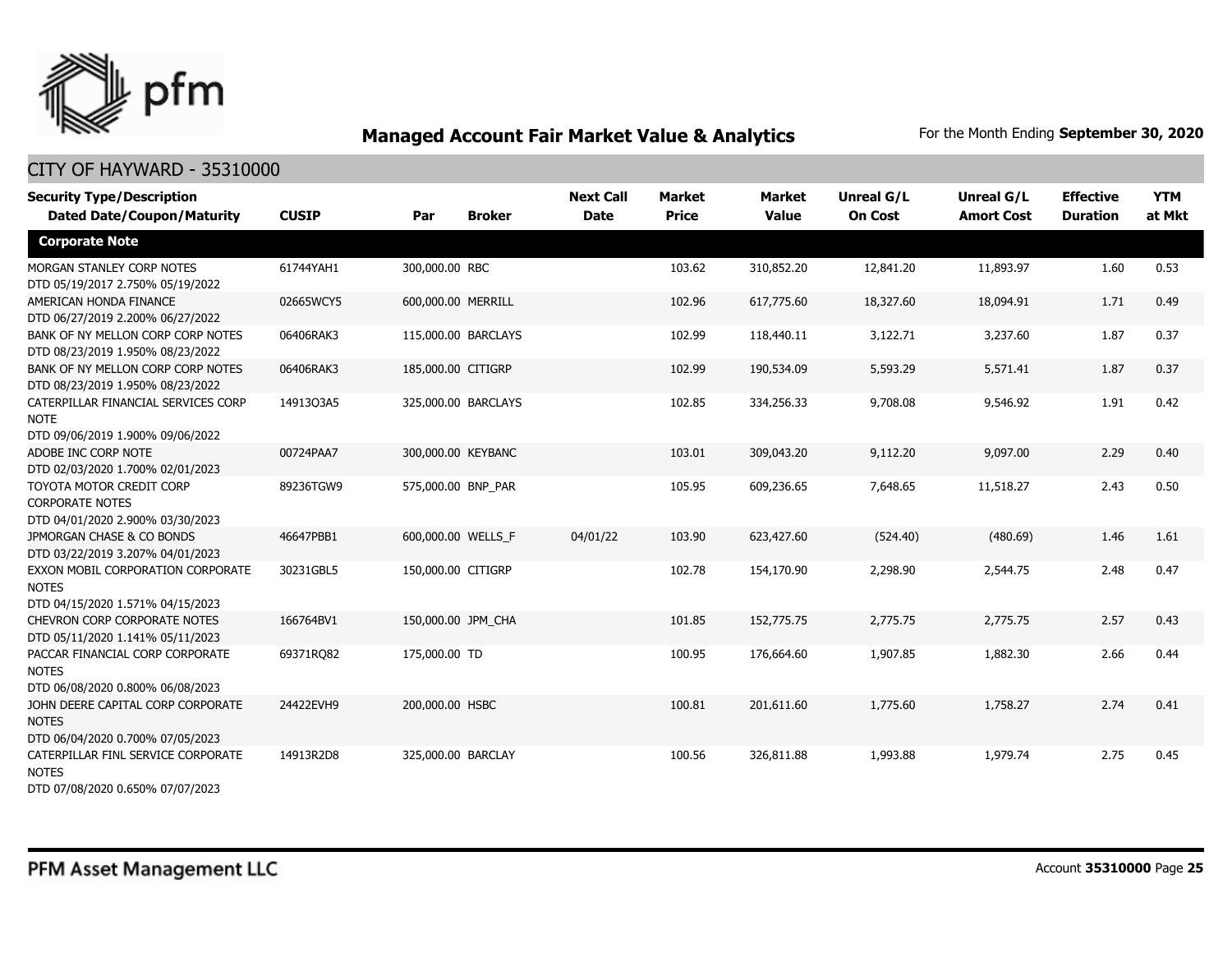

## CITY OF HAYWARD - 35310000

| <b>Security Type/Description</b><br><b>Dated Date/Coupon/Maturity</b>                  | <b>CUSIP</b> | Par                | <b>Broker</b> | <b>Next Call</b><br><b>Date</b> | <b>Market</b><br><b>Price</b> | <b>Market</b><br><b>Value</b> | <b>Unreal G/L</b><br><b>On Cost</b> | Unreal G/L<br><b>Amort Cost</b> | <b>Effective</b><br><b>Duration</b> | <b>YTM</b><br>at Mkt |
|----------------------------------------------------------------------------------------|--------------|--------------------|---------------|---------------------------------|-------------------------------|-------------------------------|-------------------------------------|---------------------------------|-------------------------------------|----------------------|
| <b>Corporate Note</b>                                                                  |              |                    |               |                                 |                               |                               |                                     |                                 |                                     |                      |
| PACCAR FINANCIAL CORP CORPORATE<br><b>NOTES</b><br>DTD 08/11/2020 0.350% 08/11/2023    | 69371RO90    | 325,000.00 BNP_PAR |               |                                 | 99.84                         | 324,475.78                    | (98.47)                             | (118.30)                        | 2.85                                | 0.41                 |
| CHEVRON USA INC CORPORATE NOTES<br>DTD 08/12/2020 0.426% 08/11/2023                    | 166756AJ5    | 415,000.00 BARCLAY |               |                                 | 100.11                        | 415,461.90                    | 461.90                              | 461.90                          | 2.85                                | 0.39                 |
| TOYOTA MOTOR CREDIT CORP<br><b>CORPORATE NOTES</b><br>DTD 08/14/2020 0.500% 08/14/2023 | 89236THF5    | 530,000.00 JPM_CHA |               |                                 | 100.07                        | 530,383.19                    | 791.29                              | 773.40                          | 2.85                                | 0.47                 |
| COMCAST CORP (CALLABLE) CORPORATE<br><b>NOTES</b><br>DTD 10/05/2018 3.700% 04/15/2024  | 20030NCR0    | 150,000.00 CITIGRP |               | 03/15/24                        | 110.38                        | 165,576.90                    | 1,238.40                            | 2,698.80                        | 3.24                                | 0.72                 |
| CITIGROUP INC CORPORATE NOTES<br>DTD 05/14/2020 1.678% 05/15/2024                      | 172967MR9    | 300,000.00 CITIGRP |               |                                 | 102.33                        | 307,001.40                    | 7,001.40                            | 7,001.40                        | 3.51                                | 1.02                 |
| <b>BANK OF AMERICA CORP NOTES</b><br>DTD 07/23/2018 3.864%<br>07/23/2024               | 06051GHL6    | 150,000.00 MERRILL |               |                                 | 107.97                        | 161,960.10                    | (662.40)                            | (662.40)                        | 3.59                                | 1.70                 |
| <b>BANK OF AMERICA CORP NOTES</b><br>DTD 07/23/2018 3.864% 07/23/2024                  | 06051GHL6    | 300,000.00 SUSQ    |               |                                 | 107.97                        | 323,920.20                    | (3,229.80)                          | (2,552.90)                      | 3.59                                | 1.70                 |
| JPMORGAN CHASE & CO CORPORATE<br><b>NOTES</b><br>DTD 09/16/2020 0.653% 09/16/2024      | 46647PBS4    | 125,000.00 CSFB    |               |                                 | 99.99                         | 124,984.00                    | 16.50                               | 16.48                           | 3.92                                | 0.66                 |
| JPMORGAN CHASE & CO CORPORATE<br><b>NOTES</b><br>DTD 09/16/2020 0.653% 09/16/2024      | 46647PBS4    | 485,000.00 JPM_CHA |               |                                 | 99.99                         | 484,937.92                    | (62.08)                             | (62.08)                         | 3.92                                | 0.66                 |
| <b>Security Type Sub-Total</b>                                                         |              | 10,145,000.00      |               |                                 |                               | 10,411,195.68                 | 158,967.33                          | 164,112.21                      | 2.04                                | 0.72                 |
| <b>Certificate of Deposit</b>                                                          |              |                    |               |                                 |                               |                               |                                     |                                 |                                     |                      |
| MUFG BANK LTD/NY CERT DEPOS<br>DTD 02/28/2019 2.970% 02/26/2021                        | 55379WZT6    | 600,000.00 MITSU   |               |                                 | 101.15                        | 606,925.20                    | 6,925.20                            | 6,925.20                        | 0.41                                | 0.06                 |
| CREDIT AGRICOLE CIB NY CERT DEPOS<br>DTD 04/04/2019 2.830% 04/02/2021                  | 22535CDU2    | 600,000.00 CREDAG  |               |                                 | 101.31                        | 607,860.00                    | 7,860.00                            | 7,860.00                        | 0.50                                | 0.23                 |
| ROYAL BANK OF CANADA NY CD<br>DTD 06/08/2018 3.240% 06/07/2021                         | 78012UEE1    | 600,000,00 RBC     |               |                                 | 102.13                        | 612,767.40                    | 12,767.40                           | 12,767.40                       | 0.68                                | 0.14                 |

PFM Asset Management LLC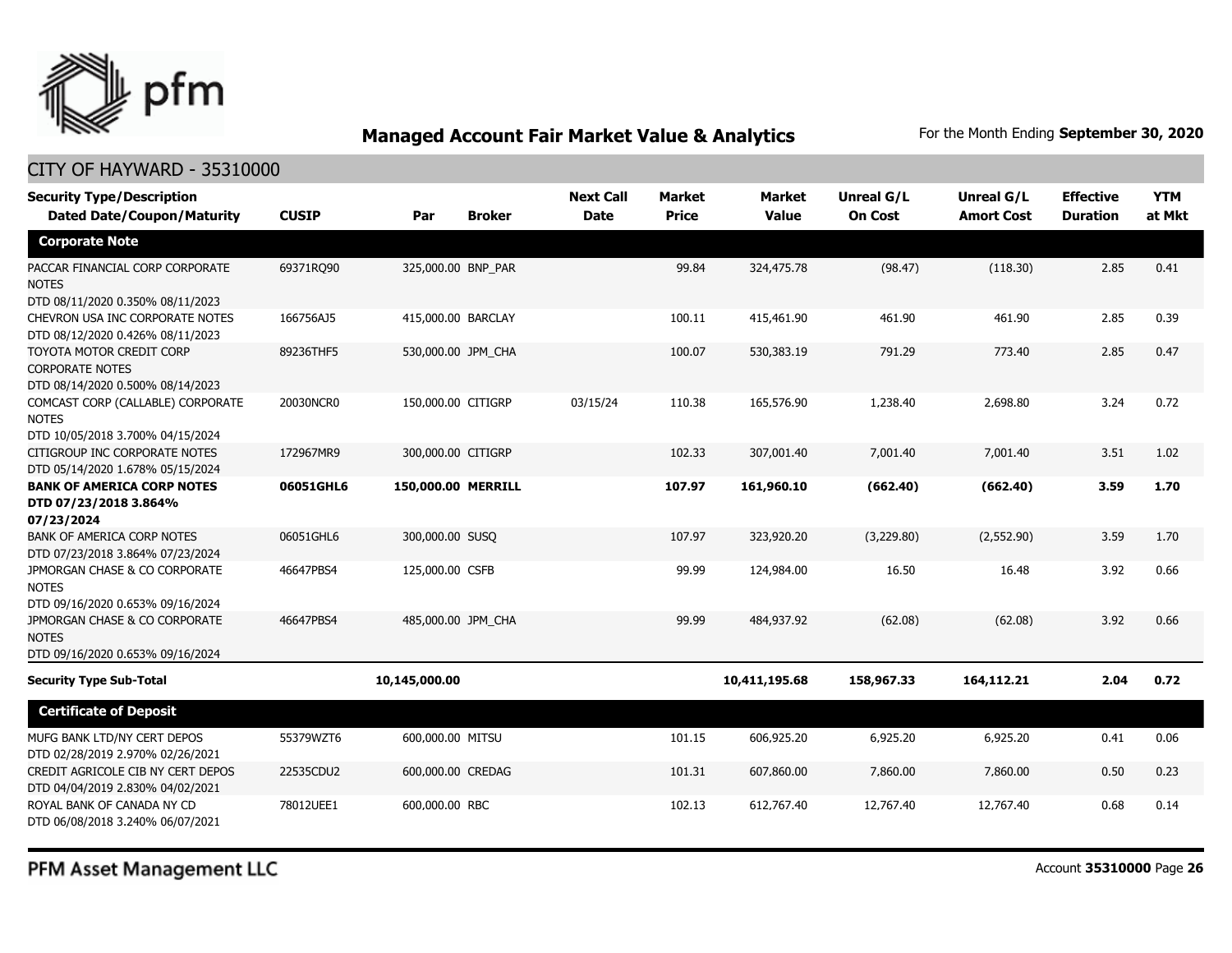

| <b>Security Type/Description</b><br><b>Dated Date/Coupon/Maturity</b>             | <b>CUSIP</b> | Par                | <b>Broker</b>       | <b>Next Call</b><br><b>Date</b> | <b>Market</b><br><b>Price</b> | <b>Market</b><br><b>Value</b> | Unreal G/L<br><b>On Cost</b> | Unreal G/L<br><b>Amort Cost</b> | <b>Effective</b><br><b>Duration</b> | <b>YTM</b><br>at Mkt |
|-----------------------------------------------------------------------------------|--------------|--------------------|---------------------|---------------------------------|-------------------------------|-------------------------------|------------------------------|---------------------------------|-------------------------------------|----------------------|
| <b>Certificate of Deposit</b>                                                     |              |                    |                     |                                 |                               |                               |                              |                                 |                                     |                      |
|                                                                                   |              |                    |                     |                                 |                               |                               |                              |                                 |                                     |                      |
| CREDIT SUISSE NEW YORK CERT DEPOS<br>DTD 08/07/2020 0.520% 02/01/2022             | 22549L6F7    | 975,000.00 CSFB    |                     |                                 | 100.09                        | 975,831,68                    | 831.68                       | 831.68                          | 1.36                                | 0.46                 |
| SOCIETE GENERALE NY CERT DEPOS<br>DTD 02/19/2020 1.800% 02/14/2022                | 83369XDL9    | 600,000.00 MERRILL |                     |                                 | 100.91                        | 605,472.00                    | 5,472.00                     | 5,472.00                        | 1.36                                | 1.13                 |
| SUMITOMO MITSUI BANK NY CERT DEPOS<br>DTD 07/14/2020 0.700% 07/08/2022            | 86565CKU2    | 475,000.00 SMBC    |                     |                                 | 100.11                        | 475,513.95                    | 513.95                       | 513.95                          | 1.76                                | 0.63                 |
| NORDEA BANK ABP NEW YORK CERT<br><b>DEPOS</b><br>DTD 08/29/2019 1.850% 08/26/2022 | 65558TLL7    | 625,000.00 MERRILL |                     |                                 | 102.95                        | 643,466.25                    | 18,466.25                    | 18,466.25                       | 1.89                                | 0.29                 |
| SKANDINAV ENSKILDA BANK LT CD<br>DTD 09/03/2019 1.860% 08/26/2022                 | 83050PDR7    |                    | 625,000.00 BARCLAYS |                                 | 102.97                        | 643,585,00                    | 18,585.00                    | 18,585.00                       | 1.89                                | 0.29                 |
| DNB BANK ASA/NY LT CD<br>DTD 12/06/2019 2.040% 12/02/2022                         | 23341VZT1    |                    | 625,000.00 GOLDMAN  |                                 | 103.71                        | 648,174.38                    | 23,174.38                    | 23,174.38                       | 2.13                                | 0.32                 |
| <b>Security Type Sub-Total</b>                                                    |              | 5,725,000.00       |                     |                                 |                               | 5,819,595.86                  | 94,595.86                    | 94,595.86                       | 1.33                                | 0.39                 |
| <b>Bank Note</b>                                                                  |              |                    |                     |                                 |                               |                               |                              |                                 |                                     |                      |
| PNC BANK NA CORP NOTES<br>DTD 06/08/2018 3.500% 06/08/2023                        | 69353RFL7    | 300,000.00 TD      |                     | 11/09/21                        | 107.65                        | 322,946.70                    | 1,706.70                     | 8,879.55                        | 1.09                                | 0.63                 |
| <b>Security Type Sub-Total</b>                                                    |              | 300,000.00         |                     |                                 |                               | 322,946.70                    | 1,706.70                     | 8,879.55                        | 1.09                                | 0.63                 |
| <b>Asset-Backed Security</b>                                                      |              |                    |                     |                                 |                               |                               |                              |                                 |                                     |                      |
| GMALT 2018-3 A3<br>DTD 09/26/2018 3.180% 06/20/2021                               | 36256GAD1    | 24,889.67 RBC      |                     |                                 | 100.17                        | 24,931.02                     | 43.32                        | 41.87                           | 0.08                                | 2.95                 |
| BMWLT 2018-1 A3<br>DTD 10/17/2018 3.260% 07/20/2021                               | 05586CAC8    | 61,317.10 SOCGEN   |                     |                                 | 100.46                        | 61,600.13                     | 291.54                       | 285.50                          | 0.18                                | 2.68                 |
| NISSAN AUTO LEASE TRUST<br>DTD 10/24/2018 3.250% 09/15/2021                       | 65478BAD3    | 107,005.73 CITIGRP |                     |                                 | 100.44                        | 107,476.04                    | 479.66                       | 473.40                          | 0.20                                | 2.78                 |
| FORDL 2018-B A3<br>DTD 09/21/2018 3.190% 12/15/2021                               | 34531LAD2    |                    | 89,289.59 JPM_CHAS  |                                 | 100.38                        | 89,626.61                     | 344.57                       | 339.83                          | 0.14                                | 2.87                 |
| GMALT 2019-1 A3<br>DTD 02/21/2019 2.980% 12/20/2021                               | 36256UAD0    |                    | 166,442.65 WELLS FA |                                 | 100.70                        | 167,613.69                    | 1,197.17                     | 1,182.30                        | 0.30                                | 2.40                 |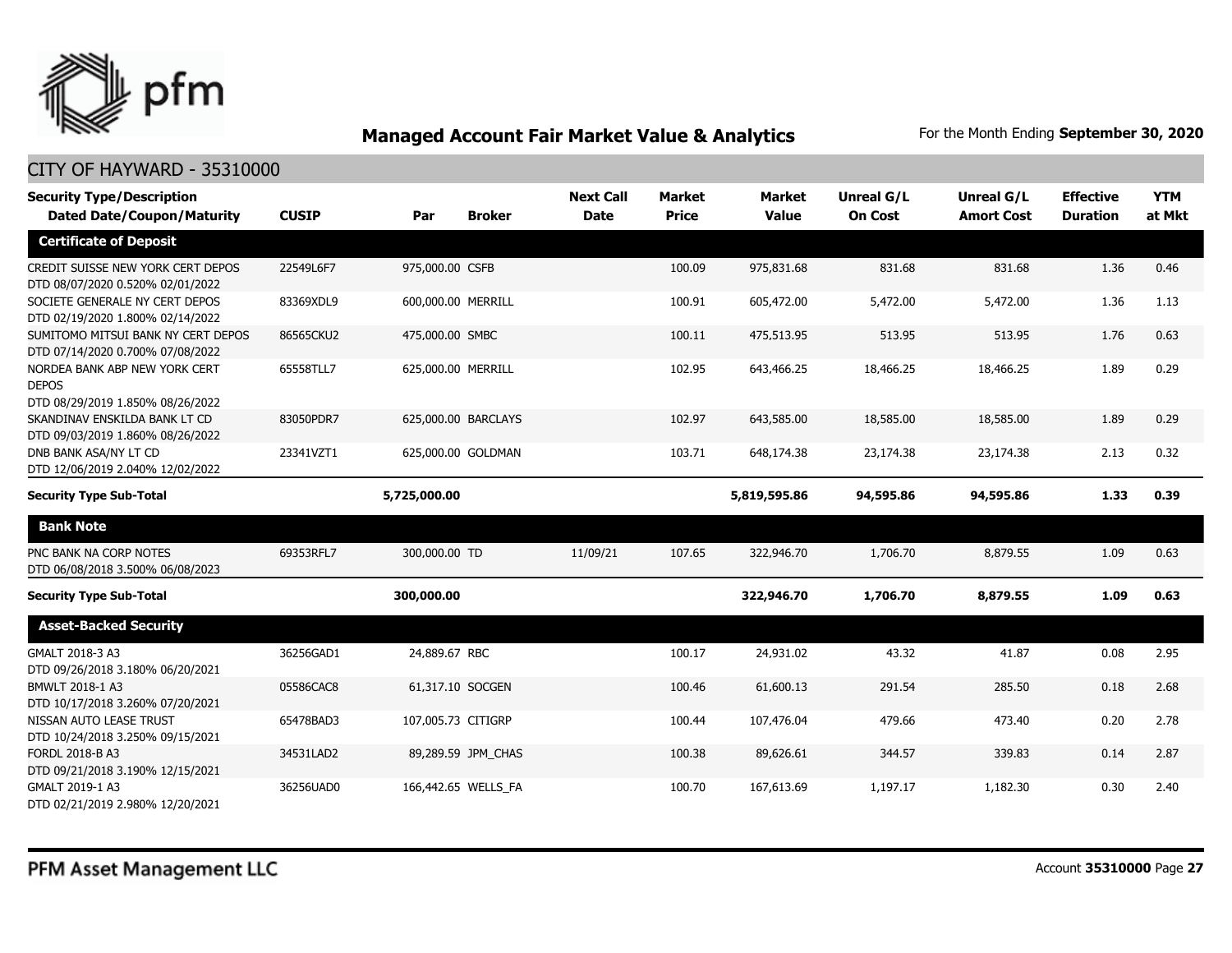

| <b>Security Type/Description</b><br><b>Dated Date/Coupon/Maturity</b> | <b>CUSIP</b> | Par                | <b>Broker</b>       | <b>Next Call</b><br><b>Date</b> | <b>Market</b><br><b>Price</b> | <b>Market</b><br><b>Value</b> | <b>Unreal G/L</b><br><b>On Cost</b> | Unreal G/L<br><b>Amort Cost</b> | <b>Effective</b><br><b>Duration</b> | <b>YTM</b><br>at Mkt |
|-----------------------------------------------------------------------|--------------|--------------------|---------------------|---------------------------------|-------------------------------|-------------------------------|-------------------------------------|---------------------------------|-------------------------------------|----------------------|
| <b>Asset-Backed Security</b>                                          |              |                    |                     |                                 |                               |                               |                                     |                                 |                                     |                      |
| FORDL 2019-A A3<br>DTD 02/25/2019 2.900% 05/15/2022                   | 34532FAD4    | 238,349.18 CITIGRP |                     |                                 | 100.86                        | 240,402.32                    | 2,071.78                            | 2,062.52                        | 0.35                                | 2.36                 |
| <b>VWALT 2019-A A3</b><br>DTD 10/04/2019 1.990% 11/21/2022            | 92867XAD8    |                    | 300,000.00 JPM CHAS |                                 | 101.78                        | 305,327.31                    | 5,332.05                            | 5,330.55                        | 1.19                                | 1.15                 |
| <b>HART 2018-B A3</b><br>DTD 12/12/2018 3.200% 12/15/2022             | 44933AAC1    |                    | 126,987.94 BARCLAYS |                                 | 101.62                        | 129,042.92                    | 2,056.50                            | 2,055.82                        | 0.56                                | 2.45                 |
| <b>HAROT 2019-1 A3</b><br>DTD 02/27/2019 2.830% 03/20/2023            | 43814WAC9    | 170,000.00 MERRILL |                     |                                 | 102.11                        | 173,588.26                    | 3,592.82                            | 3,591.03                        | 0.88                                | 1.95                 |
| FORD CREDIT AUTO OWNER TRUST<br>DTD 10/23/2018 3.240% 04/15/2023      | 34532TAD4    |                    | 174,145.78 BARCLAYS |                                 | 101.75                        | 177,196.07                    | 3,080.07                            | 3,067.16                        | 0.65                                | 2.53                 |
| <b>NAROT 2018-C A3</b><br>DTD 12/12/2018 3.220% 06/15/2023            | 65478NAD7    | 200,000.00 MIZUHO  |                     |                                 | 102.13                        | 204,256.12                    | 4,294.44                            | 4,279.10                        | 0.75                                | 2.41                 |
| CARMAX AUTO OWNER TRUST<br>DTD 07/25/2018 3.130% 06/15/2023           | 14313FAD1    |                    | 232,530.88 BARCLAYS |                                 | 101.85                        | 236,840.21                    | 4,341.02                            | 4,326.84                        | 0.70                                | 2.42                 |
| HYUNDAI AUTO RECEIVABLES TRUST<br>DTD 04/10/2019 2.660% 06/15/2023    | 44932NAD2    | 250,000.00 SOCGEN  |                     |                                 | 102.03                        | 255,069.75                    | 5,102.65                            | 5,091.02                        | 0.88                                | 1.89                 |
| GMALT 2020-3 A3<br>DTD 09/29/2020 0.450% 08/21/2023                   | 362569AC9    | 320,000.00 WELLS F |                     |                                 | 99.91                         | 319,725.76                    | (243.58)                            | (243.64)                        | 1.72                                | 0.48                 |
| CARMAX AUTO OWNER TRUST<br>DTD 10/24/2018 3.360% 09/15/2023           | 14315EAC4    | 225,000.00 MERRILL |                     |                                 | 102.54                        | 230,705.30                    | 5,707.37                            | 5,706.55                        | 0.84                                | 2.47                 |
| MBALT 2020-B A3<br>DTD 09/23/2020 0.400% 11/15/2023                   | 58769EAC2    | 170,000.00 MIZUHO  |                     |                                 | 100.00                        | 170,005.10                    | 13.72                               | 13.66                           | 1.89                                | 0.40                 |
| COPAR 2019-1 A3<br>DTD 05/30/2019 2.510% 11/15/2023                   | 14042WAC4    |                    | 175,000.00 JPM CHAS |                                 | 102.25                        | 178,945.73                    | 3,981.18                            | 3,970.52                        | 1.01                                | 1.77                 |
| FIFTH THIRD AUTO TRUST<br>DTD 05/08/2019 2.640% 12/15/2023            | 31680YAD9    | 215,000.00 CSFB    |                     |                                 | 102.18                        | 219,693.62                    | 4,740.88                            | 4,726.49                        | 0.93                                | 1.94                 |
| <b>HDMOT 2019-A A3</b><br>DTD 06/26/2019 2.340% 02/15/2024            | 41284WAC4    |                    | 300,000.00 BARCLAYS |                                 | 101.80                        | 305,412.09                    | 5,435.31                            | 5,428.97                        | 0.86                                | 1.79                 |
| GMCAR 2019-2 A3<br>DTD 04/17/2019 2.650% 02/16/2024                   | 36257FAD2    |                    | 345,000.00 BARCLAYS |                                 | 102.00                        | 351,899.62                    | 6,927.70                            | 6,919.23                        | 0.84                                | 2.04                 |
| VZOT 2020-A A1A<br>DTD 01/29/2020 1.850% 07/22/2024                   | 92348TAA2    | 150,000.00 MERRILL |                     |                                 | 102.55                        | 153,820.95                    | 3,838.51                            | 3,835.87                        | 1.76                                | 1.17                 |
| COMET 2019-A2 A2<br>DTD 09/05/2019 1.720% 08/15/2024                  | 14041NFU0    | 600,000.00 RBC     |                     |                                 | 102.75                        | 616,471.74                    | 16,622.82                           | 16,590.03                       | 1.85                                | 1.00                 |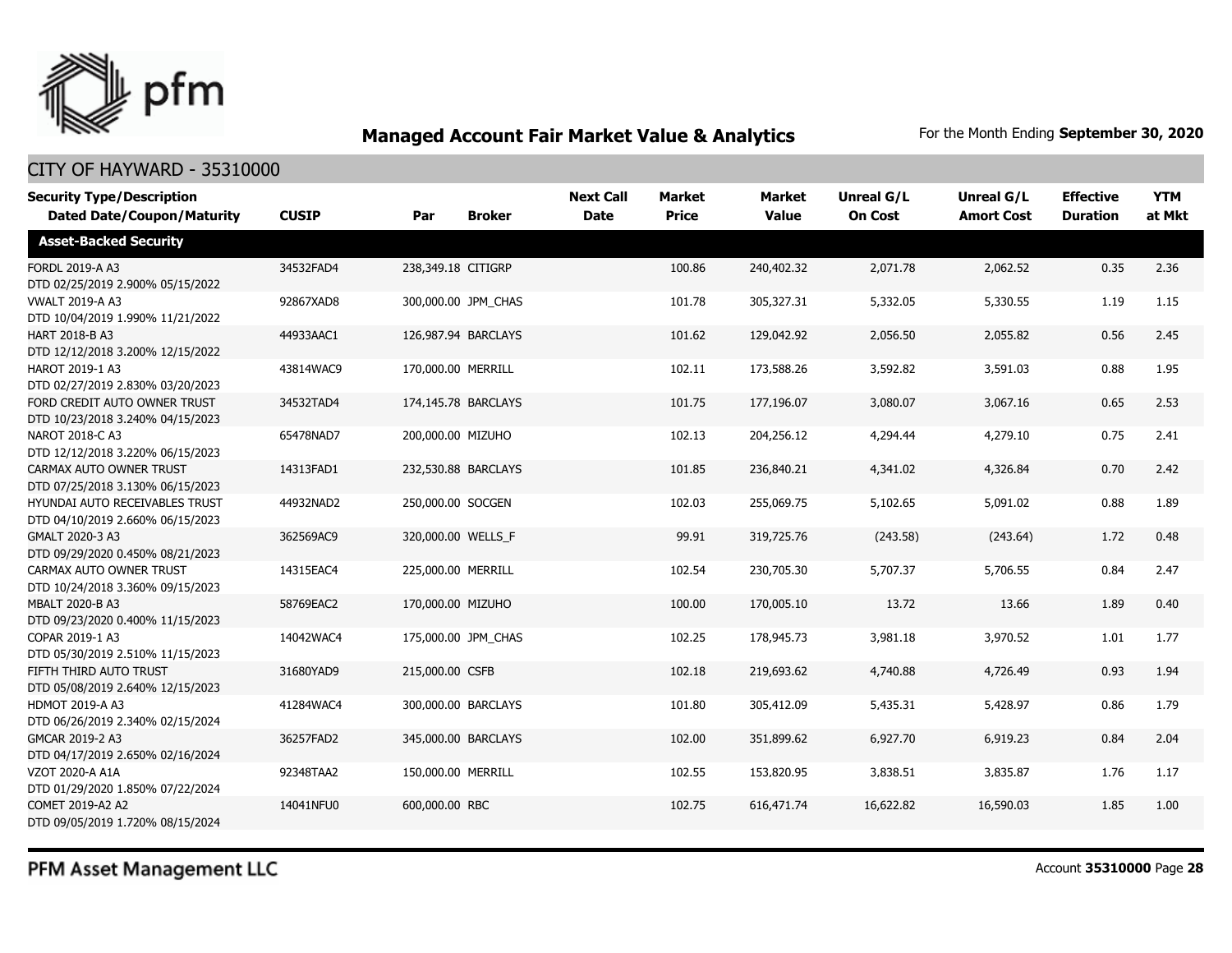

## CITY OF HAYWARD - 35310000

| <b>Security Type/Description</b><br><b>Dated Date/Coupon/Maturity</b> | <b>CUSIP</b> | Par                | <b>Broker</b> | <b>Next Call</b><br>Date | Market<br><b>Price</b> | Market<br>Value  | Unreal G/L<br><b>On Cost</b> | Unreal G/L<br><b>Amort Cost</b> | <b>Effective</b><br><b>Duration</b> | <b>YTM</b><br>at Mkt |
|-----------------------------------------------------------------------|--------------|--------------------|---------------|--------------------------|------------------------|------------------|------------------------------|---------------------------------|-------------------------------------|----------------------|
| <b>Asset-Backed Security</b>                                          |              |                    |               |                          |                        |                  |                              |                                 |                                     |                      |
| <b>HDMOT 2020-A A3</b><br>DTD 01/29/2020 1.870% 10/15/2024            | 41284UAD6    | 135,000.00 CITIGRP |               |                          | 101.99                 | 137,683.54       | 2,712.98                     | 2,708.77                        | 1.31                                | 1.36                 |
| CARMX 2020-1 A3<br>DTD 01/22/2020 1.890% 12/16/2024                   | 14315XAC2    | 345,000.00 MERRILL |               |                          | 102.63                 | 354,064.43       | 9,132.12                     | 9,122.55                        | 1.84                                | 1.25                 |
| VZOT 2020-B A<br>DTD 08/12/2020 0.470% 02/20/2025                     | 92290BAA9    | 675,000.00 RBC     |               |                          | 100.05                 | 675,362.14       | 503.89                       | 499.60                          | 2.34                                | 0.47                 |
| GMCAR 2020-3 A3<br>DTD 08/19/2020 0.450% 04/16/2025                   | 362590AC5    | 445,000.00 CITIGRP |               |                          | 100.08                 | 445,343.99       | 445.81                       | 443.24                          | 2.28                                | 0.43                 |
| <b>Security Type Sub-Total</b>                                        |              | 6,240,958.52       |               |                          |                        | 6,332,104.46     | 92,046.30                    | 91,848.78                       | 1.31                                | 1.50                 |
| <b>Managed Account Sub-Total</b>                                      |              | 127,291,815.84     |               |                          |                        | 129,809,446.65   | 2,266,008.89                 | 2,245,348.62                    | 1.86                                | 0.42                 |
| <b>Securities Sub-Total</b>                                           |              | \$127,291,815.84   |               |                          |                        | \$129,809,446.65 | \$2,266,008.89               | \$2,245,348.62                  | 1.86                                | 0.42%                |
| <b>Accrued Interest</b>                                               |              |                    |               |                          |                        | \$437,712.09     |                              |                                 |                                     |                      |
| <b>Total Investments</b>                                              |              |                    |               |                          |                        | \$130,247,158.74 |                              |                                 |                                     |                      |

Bolded items are forward settling trades.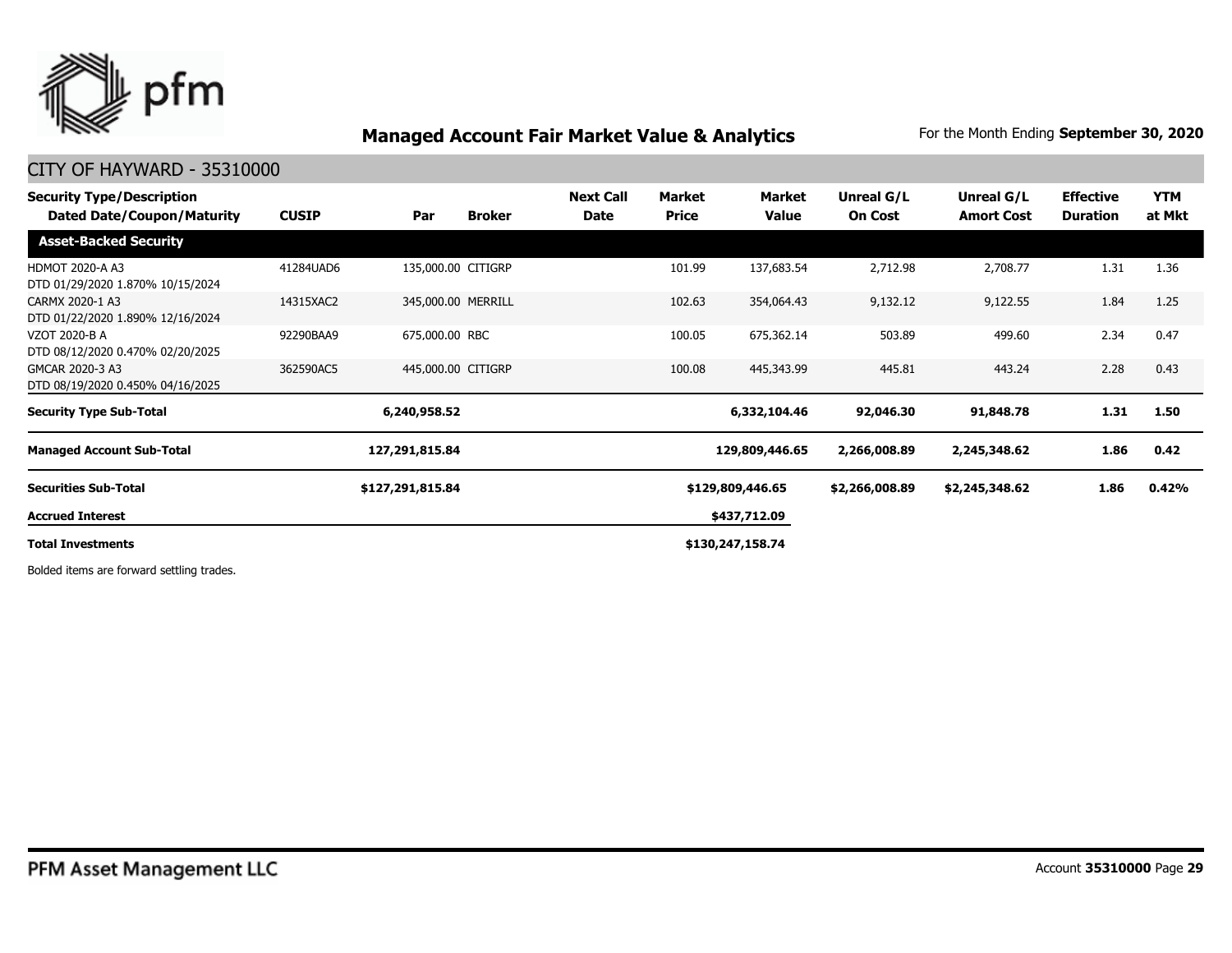

## CITY OF HAYWARD - 35310000

| <b>Transaction Type</b> |                                   |                                                                                   |              |              | <b>Principal</b> | <b>Accrued</b>  |                  | <b>Realized G/L</b> | <b>Realized G/L</b> | <b>Sale</b> |
|-------------------------|-----------------------------------|-----------------------------------------------------------------------------------|--------------|--------------|------------------|-----------------|------------------|---------------------|---------------------|-------------|
| <b>Trade</b>            | <b>Settle</b>                     | <b>Security Description</b>                                                       | <b>CUSIP</b> | Par          | <b>Proceeds</b>  | <b>Interest</b> | <b>Total</b>     | Cost                | <b>Amort Cost</b>   | Method      |
| <b>BUY</b>              |                                   |                                                                                   |              |              |                  |                 |                  |                     |                     |             |
| 08/27/20                | 09/17/20                          | CA ST UNIV TXBL REV BONDS<br>DTD 09/17/2020 0.475% 11/01/2023                     | 13077DMJ8    | 325,000.00   | (325,000.00)     | 0.00            | (325,000.00)     |                     |                     |             |
| 09/02/20                | 09/04/20                          | FREDDIE MAC NOTES<br>DTD 09/04/2020 0.250% 09/08/2023                             | 3137EAEW5    | 1,590,000.00 | (1,589,475.30)   | 0.00            | (1,589,475.30)   |                     |                     |             |
| 09/02/20                | 09/04/20                          | FREDDIE MAC NOTES<br>DTD 09/04/2020 0.250% 09/08/2023                             | 3137EAEW5    | 1,010,000.00 | (1,010,184.44)   | 0.00            | (1,010,184.44)   |                     |                     |             |
| 09/03/20                | 09/16/20                          | FL ST BOARD OF ADMIN TXBL REV<br><b>BONDS</b><br>DTD 09/16/2020 1.258% 07/01/2025 | 341271AD6    | 295,000.00   | (295,000.00)     | 0.00            | (295,000.00)     |                     |                     |             |
| 09/09/20                | 09/16/20                          | JPMORGAN CHASE & CO CORPORATE<br><b>NOTES</b><br>DTD 09/16/2020 0.653% 09/16/2024 | 46647PBS4    | 485,000.00   | (485,000.00)     | 0.00            | (485,000.00)     |                     |                     |             |
| 09/15/20                | 09/23/20                          | MBALT 2020-B A3<br>DTD 09/23/2020 0.400% 11/15/2023                               | 58769EAC2    | 170,000.00   | (169, 991.38)    | 0.00            | (169, 991.38)    |                     |                     |             |
| 09/22/20                | 09/29/20                          | GMALT 2020-3 A3<br>DTD 09/29/2020 0.450% 08/21/2023                               | 362569AC9    | 320,000.00   | (319, 969.34)    | 0.00            | (319, 969.34)    |                     |                     |             |
| 09/28/20                | 09/30/20                          | JPMORGAN CHASE & CO BONDS<br>DTD 03/22/2019 3.207% 04/01/2023                     | 46647PBB1    | 600,000.00   | (623, 952.00)    | (9, 567.55)     | (633, 519.55)    |                     |                     |             |
| 09/28/20                | 09/30/20                          | JPMORGAN CHASE & CO CORPORATE<br><b>NOTES</b><br>DTD 09/16/2020 0.653% 09/16/2024 | 46647PBS4    | 125,000.00   | (124, 967.50)    | (31.74)         | (124, 999.24)    |                     |                     |             |
|                         | 09/28/20 10/01/20                 | <b>BANK OF AMERICA CORP NOTES</b><br>DTD 07/23/2018 3.864%<br>07/23/2024          | 06051GHL6    | 150,000.00   | (162, 622.50)    | (1,094.80)      | (163,717.30)     |                     |                     |             |
|                         | <b>Transaction Type Sub-Total</b> |                                                                                   |              | 5,070,000.00 | (5, 106, 162.46) | (10,694.09)     | (5, 116, 856.55) |                     |                     |             |
| <b>INTEREST</b>         |                                   |                                                                                   |              |              |                  |                 |                  |                     |                     |             |
| 09/01/20                | 09/01/20                          | CA ST T/E GO BONDS<br>DTD 04/22/2020 5.000% 03/01/2022                            | 13063DUV8    | 600,000.00   | 0.00             | 10,750.00       | 10,750.00        |                     |                     |             |
| 09/01/20                | 09/01/20                          | SAN JOSE, CA TXBL GO BONDS<br>DTD 07/25/2019 2.300% 09/01/2022                    | 798135H44    | 1,150,000.00 | 0.00             | 13,225.00       | 13,225.00        |                     |                     |             |
| 09/01/20                | 09/01/20                          | HOME DEPOT INC<br>DTD 12/06/2018 3.250% 03/01/2022                                | 437076BV3    | 175,000.00   | 0.00             | 2,843.75        | 2,843.75         |                     |                     |             |

PFM Asset Management LLC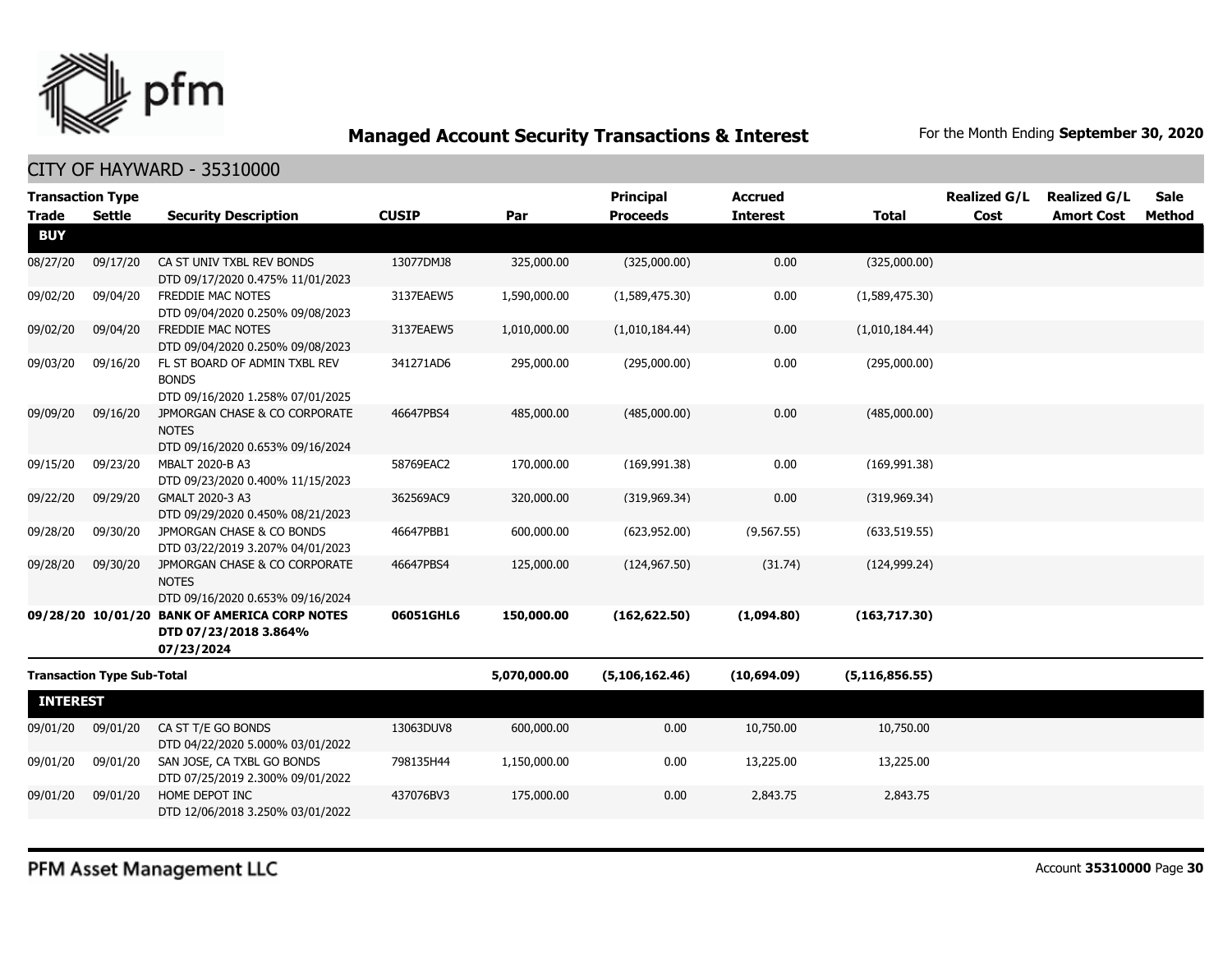

| <b>Transaction Type</b> |          |                                                                    |              |              | Principal       | <b>Accrued</b>  |              | <b>Realized G/L</b> | <b>Realized G/L</b> | Sale   |
|-------------------------|----------|--------------------------------------------------------------------|--------------|--------------|-----------------|-----------------|--------------|---------------------|---------------------|--------|
| <b>Trade</b>            | Settle   | <b>Security Description</b>                                        | <b>CUSIP</b> | Par          | <b>Proceeds</b> | <b>Interest</b> | <b>Total</b> | Cost                | <b>Amort Cost</b>   | Method |
| <b>INTEREST</b>         |          |                                                                    |              |              |                 |                 |              |                     |                     |        |
| 09/01/20                | 09/25/20 | FHMS K720 A1<br>DTD 11/01/2015 2.316% 11/01/2021                   | 3137BLUQ9    | 168,510.85   | 0.00            | 325.23          | 325.23       |                     |                     |        |
| 09/01/20                | 09/25/20 | FHMS K714 A2<br>DTD 01/01/2014 3.034% 10/01/2020                   | 3137B6ZM6    | 144,227.92   | 0.00            | 364.66          | 364.66       |                     |                     |        |
| 09/01/20                | 09/25/20 | FNA 2013-M7 A2<br>DTD 05/01/2013 2.280% 12/01/2022                 | 3136AEGO4    | 735,675.36   | 0.00            | 1,640.23        | 1,640.23     |                     |                     |        |
| 09/01/20                | 09/25/20 | FHMS KJ27 A1<br>DTD 11/01/2019 2.092% 07/01/2024                   | 3137FQ3V3    | 468,519.15   | 0.00            | 816.79          | 816.79       |                     |                     |        |
| 09/01/20                | 09/25/20 | FHMS KJ30 A1<br>DTD 07/01/2020 0.526% 01/25/2025                   | 3137FUZN7    | 394,081.24   | 0.00            | 172.74          | 172.74       |                     |                     |        |
| 09/01/20                | 09/25/20 | FHLMC MULTIFAMILY STRUCTURED P<br>DTD 12/01/2012 2.355% 07/01/2022 | 3137AVXN2    | 1,797,386.00 | 0.00            | 3,527.37        | 3,527.37     |                     |                     |        |
| 09/01/20                | 09/25/20 | FHLMC MULTIFAMILY STRUCTURED P<br>DTD 12/01/2012 2.307% 08/01/2022 | 3137AWOH1    | 1,250,000.00 | 0.00            | 2,403.13        | 2,403.13     |                     |                     |        |
| 09/01/20                | 09/25/20 | FHMS KP05 A<br>DTD 12/01/2018 3.203% 07/01/2023                    | 3137FKK39    | 293,998.00   | 0.00            | 784.73          | 784.73       |                     |                     |        |
| 09/01/20                | 09/25/20 | FHMS K019 A2<br>DTD 08/01/2012 2.272% 03/01/2022                   | 3137ASNJ9    | 585,968.26   | 0.00            | 1,109.43        | 1,109.43     |                     |                     |        |
| 09/01/20                | 09/25/20 | FHMS J22F A1<br>DTD 11/01/2018 3.454% 05/01/2023                   | 3137FJYA1    | 93,672.98    | 0.00            | 2,147.42        | 2,147.42     |                     |                     |        |
| 09/01/20                | 09/25/20 | FNA 2018-M5 A2<br>DTD 04/01/2018 3.560% 09/01/2021                 | 3136B1XP4    | 378,047.39   | 0.00            | 1,124.89        | 1,124.89     |                     |                     |        |
| 09/01/20                | 09/25/20 | FHLMC MULTIFAMILY STRUCTURED P<br>DTD 05/01/2013 2.510% 11/01/2022 | 3137B1BS0    | 1,565,000.00 | 0.00            | 3,273.46        | 3,273.46     |                     |                     |        |
| 09/01/20                | 09/25/20 | FHMS KJ23 A1<br>DTD 12/01/2018 3.174% 03/01/2022                   | 3137FKK70    | 213,056.44   | 0.00            | 563.53          | 563.53       |                     |                     |        |
| 09/01/20                | 09/25/20 | FHMS K023 A1<br>DTD 12/01/2012 1.583% 04/01/2022                   | 3137AWQG3    | 751,677.93   | 0.00            | 991.59          | 991.59       |                     |                     |        |
| 09/01/20                | 09/25/20 | FHLMC MULTIFAMILY STRUCTURED P<br>DTD 05/01/2015 2.791% 01/01/2022 | 3137BHXY8    | 1,250,000.00 | 0.00            | 2,907.29        | 2,907.29     |                     |                     |        |
| 09/01/20                | 09/25/20 | FHLMC MULTIFAMILY STRUCTURED P<br>DTD 11/01/2015 2.716% 06/01/2022 | 3137BLUR7    | 600,000.00   | 0.00            | 1,358.00        | 1,358.00     |                     |                     |        |
| 09/01/20                | 09/25/20 | FANNIEMAE-ACES<br>DTD 02/01/2013 2.509% 11/01/2022                 | 3136ACGJ4    | 971,639.91   | 0.00            | 2,031.16        | 2,031.16     |                     |                     |        |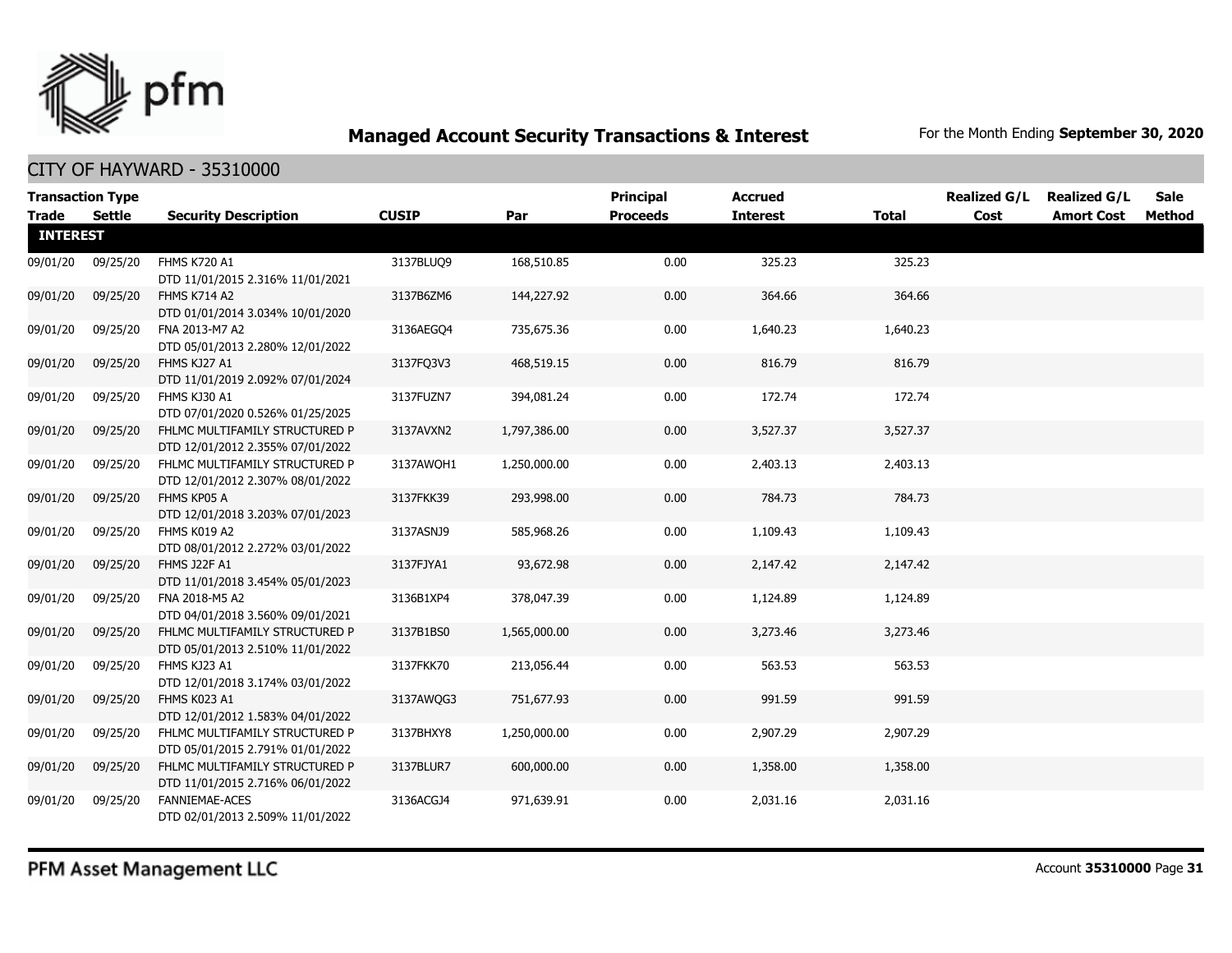

|                 | <b>Transaction Type</b> |                                                                                        |              |              | <b>Principal</b> | <b>Accrued</b>  |              | <b>Realized G/L</b> | <b>Realized G/L</b> | Sale   |
|-----------------|-------------------------|----------------------------------------------------------------------------------------|--------------|--------------|------------------|-----------------|--------------|---------------------|---------------------|--------|
| <b>Trade</b>    | Settle                  | <b>Security Description</b>                                                            | <b>CUSIP</b> | Par          | <b>Proceeds</b>  | <b>Interest</b> | <b>Total</b> | Cost                | <b>Amort Cost</b>   | Method |
| <b>INTEREST</b> |                         |                                                                                        |              |              |                  |                 |              |                     |                     |        |
| 09/06/20        | 09/06/20                | <b>FANNIE MAE NOTES</b><br>DTD 09/06/2019 1.375% 09/06/2022                            | 3135G0W33    | 1,250,000.00 | 0.00             | 8,593.75        | 8,593.75     |                     |                     |        |
| 09/06/20        | 09/06/20                | CATERPILLAR FINANCIAL SERVICES<br><b>CORP NOTE</b><br>DTD 09/06/2019 1.900% 09/06/2022 | 1491303A5    | 325,000.00   | 0.00             | 3,087.50        | 3,087.50     |                     |                     |        |
| 09/15/20        | 09/15/20                | US BANCORP (CALLABLE) NOTE<br>DTD 03/02/2012 3.000% 03/15/2022                         | 91159HHC7    | 600,000.00   | 0.00             | 9,000.00        | 9,000.00     |                     |                     |        |
| 09/15/20        | 09/15/20                | HDMOT 2019-A A3<br>DTD 06/26/2019 2.340% 02/15/2024                                    | 41284WAC4    | 300,000.00   | 0.00             | 585.00          | 585.00       |                     |                     |        |
| 09/15/20        | 09/15/20                | NAROT 2018-C A3<br>DTD 12/12/2018 3.220% 06/15/2023                                    | 65478NAD7    | 200,000.00   | 0.00             | 536.67          | 536.67       |                     |                     |        |
| 09/15/20        | 09/15/20                | FORD CREDIT AUTO OWNER TRUST<br>DTD 10/23/2018 3.240% 04/15/2023                       | 34532TAD4    | 188,055.12   | 0.00             | 507.75          | 507.75       |                     |                     |        |
| 09/15/20        | 09/15/20                | COMET 2019-A2 A2<br>DTD 09/05/2019 1.720% 08/15/2024                                   | 14041NFU0    | 600,000.00   | 0.00             | 860.00          | 860.00       |                     |                     |        |
| 09/15/20        | 09/15/20                | <b>HART 2018-B A3</b><br>DTD 12/12/2018 3.200% 12/15/2022                              | 44933AAC1    | 138,289.46   | 0.00             | 368.77          | 368.77       |                     |                     |        |
| 09/15/20        | 09/15/20                | FIFTH THIRD AUTO TRUST<br>DTD 05/08/2019 2.640% 12/15/2023                             | 31680YAD9    | 215,000.00   | 0.00             | 473.00          | 473.00       |                     |                     |        |
| 09/15/20        | 09/15/20                | COPAR 2019-1 A3<br>DTD 05/30/2019 2.510% 11/15/2023                                    | 14042WAC4    | 175,000.00   | 0.00             | 366.04          | 366.04       |                     |                     |        |
| 09/15/20        | 09/15/20                | CARMAX AUTO OWNER TRUST<br>DTD 07/25/2018 3.130% 06/15/2023                            | 14313FAD1    | 248,283.39   | 0.00             | 647.61          | 647.61       |                     |                     |        |
| 09/15/20        | 09/15/20                | CARMX 2020-1 A3<br>DTD 01/22/2020 1.890% 12/16/2024                                    | 14315XAC2    | 345,000.00   | 0.00             | 543.38          | 543.38       |                     |                     |        |
| 09/15/20        | 09/15/20                | <b>FORDL 2019-A A3</b><br>DTD 02/25/2019 2.900% 05/15/2022                             | 34532FAD4    | 245,000.00   | 0.00             | 592.08          | 592.08       |                     |                     |        |
| 09/15/20        | 09/15/20                | CARMAX AUTO OWNER TRUST<br>DTD 10/24/2018 3.360% 09/15/2023                            | 14315EAC4    | 225,000.00   | 0.00             | 630.00          | 630.00       |                     |                     |        |
| 09/15/20        | 09/15/20                | FORDL 2018-B A3<br>DTD 09/21/2018 3.190% 12/15/2021                                    | 34531LAD2    | 120,408.19   | 0.00             | 320.09          | 320.09       |                     |                     |        |
| 09/15/20        | 09/15/20                | HDMOT 2020-A A3<br>DTD 01/29/2020 1.870% 10/15/2024                                    | 41284UAD6    | 135,000.00   | 0.00             | 210.38          | 210.38       |                     |                     |        |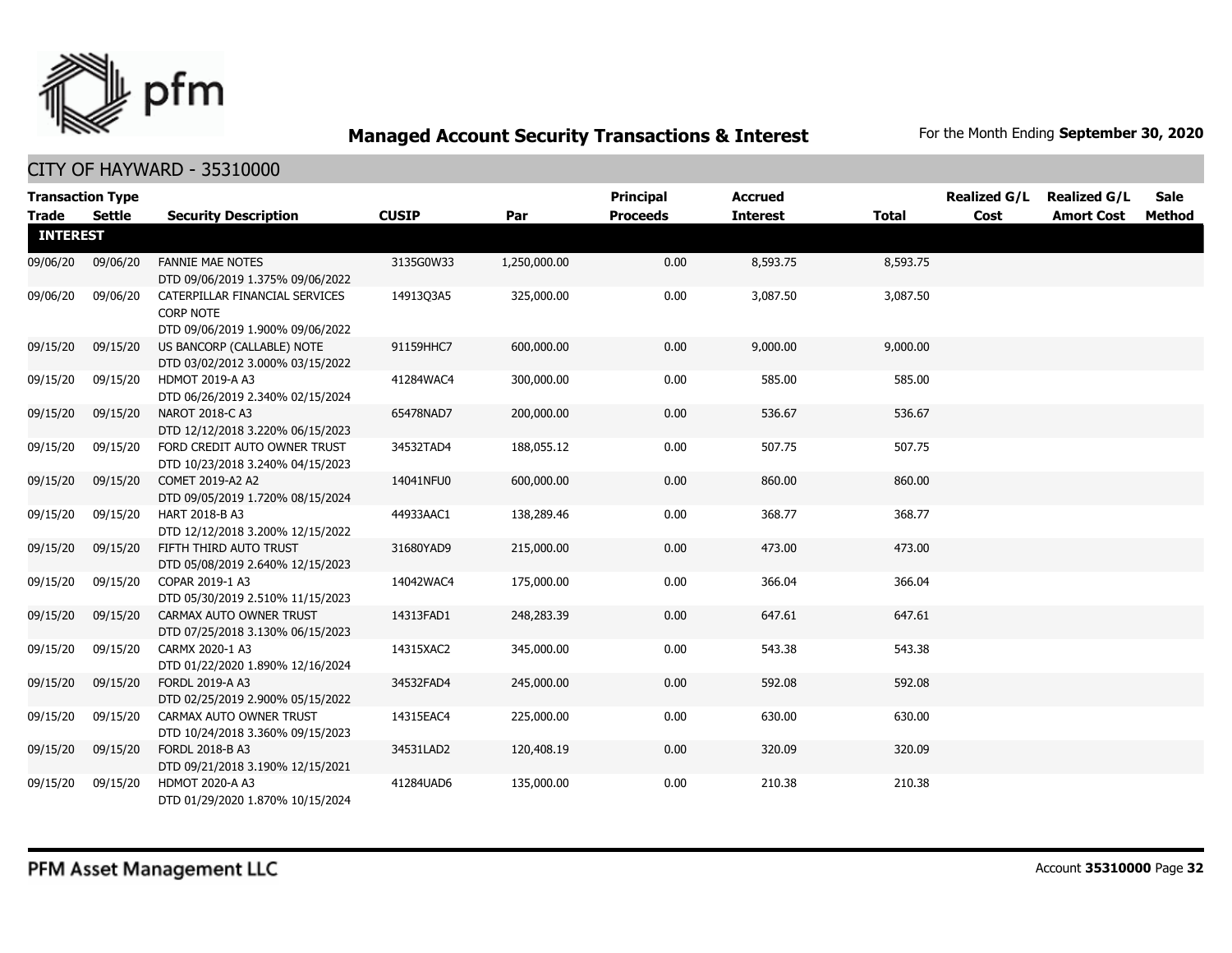

## CITY OF HAYWARD - 35310000

|                 | <b>Transaction Type</b>           |                                                                                        |              |               | <b>Principal</b> | <b>Accrued</b>  |              | <b>Realized G/L</b> | <b>Realized G/L</b> | <b>Sale</b> |
|-----------------|-----------------------------------|----------------------------------------------------------------------------------------|--------------|---------------|------------------|-----------------|--------------|---------------------|---------------------|-------------|
| <b>Trade</b>    | <b>Settle</b>                     | <b>Security Description</b>                                                            | <b>CUSIP</b> | Par           | <b>Proceeds</b>  | <b>Interest</b> | <b>Total</b> | Cost                | <b>Amort Cost</b>   | Method      |
| <b>INTEREST</b> |                                   |                                                                                        |              |               |                  |                 |              |                     |                     |             |
| 09/15/20        | 09/15/20                          | HYUNDAI AUTO RECEIVABLES TRUST<br>DTD 04/10/2019 2.660% 06/15/2023                     | 44932NAD2    | 250,000.00    | 0.00             | 554.17          | 554.17       |                     |                     |             |
| 09/15/20        | 09/15/20                          | NISSAN AUTO LEASE TRUST<br>DTD 10/24/2018 3.250% 09/15/2021                            | 65478BAD3    | 134,508.59    | 0.00             | 364.29          | 364.29       |                     |                     |             |
| 09/16/20        | 09/16/20                          | GMCAR 2020-3 A3<br>DTD 08/19/2020 0.450% 04/16/2025                                    | 362590AC5    | 445,000.00    | 0.00             | 150.19          | 150.19       |                     |                     |             |
| 09/16/20        | 09/16/20                          | GMCAR 2019-2 A3<br>DTD 04/17/2019 2.650% 02/16/2024                                    | 36257FAD2    | 345,000.00    | 0.00             | 761.88          | 761.88       |                     |                     |             |
| 09/18/20        | 09/18/20                          | HAROT 2019-1 A3<br>DTD 02/27/2019 2.830% 03/20/2023                                    | 43814WAC9    | 170,000.00    | 0.00             | 400.92          | 400.92       |                     |                     |             |
| 09/20/20        | 09/20/20                          | GMALT 2018-3 A3<br>DTD 09/26/2018 3.180% 06/20/2021                                    | 36256GAD1    | 45,469.95     | 0.00             | 120.50          | 120.50       |                     |                     |             |
| 09/20/20        | 09/20/20                          | VZOT 2020-A A1A<br>DTD 01/29/2020 1.850% 07/22/2024                                    | 92348TAA2    | 150,000.00    | 0.00             | 231.25          | 231.25       |                     |                     |             |
| 09/20/20        | 09/20/20                          | GMALT 2019-1 A3<br>DTD 02/21/2019 2.980% 12/20/2021                                    | 36256UAD0    | 188,333.08    | 0.00             | 467.69          | 467.69       |                     |                     |             |
| 09/20/20        | 09/20/20                          | BMWLT 2018-1 A3<br>DTD 10/17/2018 3.260% 07/20/2021                                    | 05586CAC8    | 76,122.21     | 0.00             | 206.80          | 206.80       |                     |                     |             |
| 09/20/20        | 09/20/20                          | <b>VWALT 2019-A A3</b><br>DTD 10/04/2019 1.990% 11/21/2022                             | 92867XAD8    | 300,000.00    | 0.00             | 497.50          | 497.50       |                     |                     |             |
| 09/21/20        | 09/21/20                          | VZOT 2020-B A<br>DTD 08/12/2020 0.470% 02/20/2025                                      | 92290BAA9    | 675,000.00    | 0.00             | 343.69          | 343.69       |                     |                     |             |
| 09/30/20        | 09/30/20                          | TOYOTA MOTOR CREDIT CORP<br><b>CORPORATE NOTES</b><br>DTD 04/01/2020 2.900% 03/30/2023 | 89236TGW9    | 575,000.00    | 0.00             | 8,291.18        | 8,291.18     |                     |                     |             |
|                 | <b>Transaction Type Sub-Total</b> |                                                                                        |              | 22,250,931.42 | 0.00             | 92,072.48       | 92,072.48    |                     |                     |             |
| <b>PAYDOWNS</b> |                                   |                                                                                        |              |               |                  |                 |              |                     |                     |             |
| 09/01/20        | 09/01/20                          | FHMS KJ30 A1<br>DTD 07/01/2020 0.526% 01/25/2025                                       | 3137FUZN7    | 922.52        | 922.52           | 0.00            | 922.52       | 0.02                | 0.00                |             |
| 09/01/20        | 09/25/20                          | FHMS KJ23 A1<br>DTD 12/01/2018 3.174% 03/01/2022                                       | 3137FKK70    | 3,064.65      | 3,064.65         | 0.00            | 3,064.65     | 0.02                | 0.00                |             |
| 09/01/20        | 09/25/20                          | FANNIEMAE-ACES<br>DTD 02/01/2013 2.509% 11/01/2022                                     | 3136ACGJ4    | 2,009.29      | 2,009.29         | 0.00            | 2,009.29     | (24.80)             | 0.00                |             |
|                 |                                   |                                                                                        |              |               |                  |                 |              |                     |                     |             |

PFM Asset Management LLC

Account **35310000** Page **33**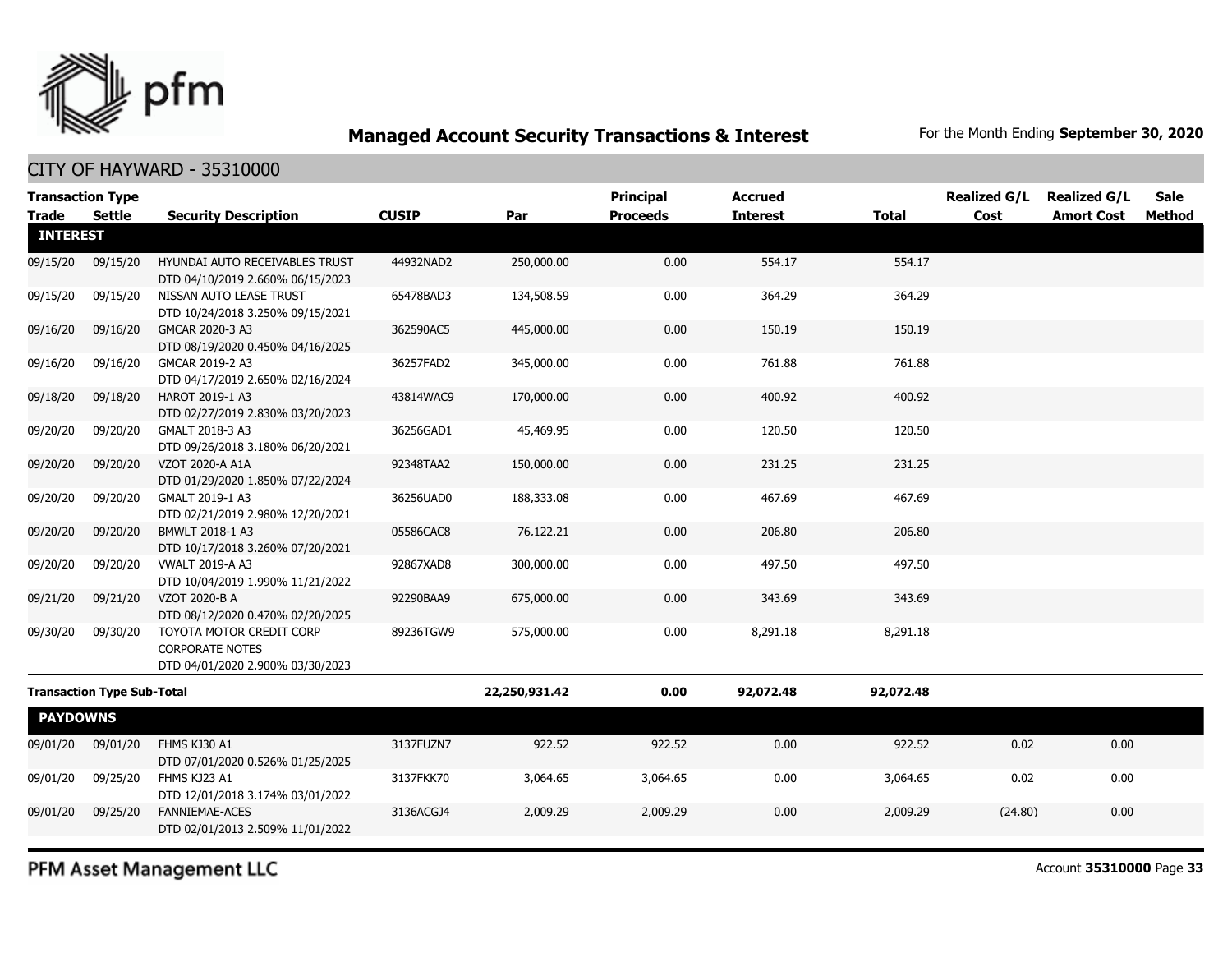

| <b>Transaction Type</b><br><b>Trade</b><br>Settle |          | <b>Security Description</b>                                      | <b>CUSIP</b> | Par        | <b>Principal</b><br><b>Proceeds</b> | <b>Accrued</b><br><b>Interest</b> | <b>Total</b> | <b>Realized G/L</b><br>Cost | <b>Realized G/L</b><br><b>Amort Cost</b> | <b>Sale</b><br><b>Method</b> |
|---------------------------------------------------|----------|------------------------------------------------------------------|--------------|------------|-------------------------------------|-----------------------------------|--------------|-----------------------------|------------------------------------------|------------------------------|
| <b>PAYDOWNS</b>                                   |          |                                                                  |              |            |                                     |                                   |              |                             |                                          |                              |
| 09/01/20                                          | 09/25/20 | FHMS K019 A2<br>DTD 08/01/2012 2.272% 03/01/2022                 | 3137ASNJ9    | 1,476.37   | 1,476.37                            | 0.00                              | 1,476.37     | 10.90                       | 0.00                                     |                              |
| 09/01/20                                          | 09/25/20 | FNA 2018-M5 A2<br>DTD 04/01/2018 3.560% 09/01/2021               | 3136B1XP4    | 11,119.45  | 11,119.45                           | 0.00                              | 11,119.45    | (221.18)                    | 0.00                                     |                              |
| 09/01/20                                          | 09/25/20 | FHMS K023 A1<br>DTD 12/01/2012 1.583% 04/01/2022                 | 3137AWQG3    | 22,090.98  | 22,090.98                           | 0.00                              | 22,090.98    | 483.23                      | 0.00                                     |                              |
| 09/01/20                                          | 09/25/20 | FNA 2013-M7 A2<br>DTD 05/01/2013 2.280% 12/01/2022               | 3136AEGQ4    | 12,526.59  | 12,526.59                           | 0.00                              | 12,526.59    | (164.11)                    | 0.00                                     |                              |
| 09/01/20                                          | 09/25/20 | FHMS J22F A1<br>DTD 11/01/2018 3.454% 05/01/2023                 | 3137FJYA1    | 31,705.79  | 31,705.79                           | 0.00                              | 31,705.79    | 0.86                        | 0.00                                     |                              |
| 09/01/20                                          | 09/25/20 | FNA 2013-M7 A2<br>DTD 05/01/2013 2.280% 12/01/2022               | 3136AEGO4    | 9,455.56   | 9,455.56                            | 0.00                              | 9,455.56     | (58.92)                     | 0.00                                     |                              |
| 09/01/20                                          | 09/25/20 | FHMS KP05 A<br>DTD 12/01/2018 3.203% 07/01/2023                  | 3137FKK39    | 131,223.74 | 131,223.74                          | 0.00                              | 131,223.74   | 0.40                        | 0.00                                     |                              |
| 09/01/20                                          | 09/25/20 | FHMS KJ27 A1<br>DTD 11/01/2019 2.092% 07/01/2024                 | 3137FQ3V3    | 811.48     | 811.48                              | 0.00                              | 811.48       | 0.02                        | 0.00                                     |                              |
| 09/01/20                                          | 09/25/20 | FHMS K023 A1<br>DTD 12/01/2012 1.583% 04/01/2022                 | 3137AWQG3    | 2,447.92   | 2,447.92                            | 0.00                              | 2,447.92     | 53.17                       | 0.00                                     |                              |
| 09/01/20                                          | 09/25/20 | FHMS K023 A1<br>DTD 12/01/2012 1.583% 04/01/2022                 | 3137AWQG3    | 10,746.97  | 10,746.97                           | 0.00                              | 10,746.97    | 271.62                      | 0.00                                     |                              |
| 09/01/20                                          | 09/25/20 | FHMS K714 A2<br>DTD 01/01/2014 3.034% 10/01/2020                 | 3137B6ZM6    | 141,856.43 | 141,856.43                          | 0.00                              | 141,856.43   | (3,939.84)                  | 0.00                                     |                              |
| 09/01/20                                          | 09/25/20 | <b>FHMS K720 A1</b><br>DTD 11/01/2015 2.316% 11/01/2021          | 3137BLUQ9    | 9,146.37   | 9,146.37                            | 0.00                              | 9,146.37     | (25.01)                     | 0.00                                     |                              |
| 09/15/20                                          | 09/15/20 | CARMAX AUTO OWNER TRUST<br>DTD 07/25/2018 3.130% 06/15/2023      | 14313FAD1    | 15,752.51  | 15,752.51                           | 0.00                              | 15,752.51    | 2.15                        | 0.00                                     |                              |
| 09/15/20                                          | 09/15/20 | FORD CREDIT AUTO OWNER TRUST<br>DTD 10/23/2018 3.240% 04/15/2023 | 34532TAD4    | 13,909.34  | 13,909.34                           | 0.00                              | 13,909.34    | 2.38                        | 0.00                                     |                              |
| 09/15/20                                          | 09/15/20 | NISSAN AUTO LEASE TRUST<br>DTD 10/24/2018 3.250% 09/15/2021      | 65478BAD3    | 27,502.86  | 27,502.86                           | 0.00                              | 27,502.86    | 2.40                        | 0.00                                     |                              |
| 09/15/20                                          | 09/15/20 | HART 2018-B A3<br>DTD 12/12/2018 3.200% 12/15/2022               | 44933AAC1    | 11,301.52  | 11,301.52                           | 0.00                              | 11,301.52    | 0.14                        | 0.00                                     |                              |
| 09/15/20                                          | 09/15/20 | FORDL 2019-A A3<br>DTD 02/25/2019 2.900% 05/15/2022              | 34532FAD4    | 6,650.82   | 6,650.82                            | 0.00                              | 6,650.82     | 0.52                        | 0.00                                     |                              |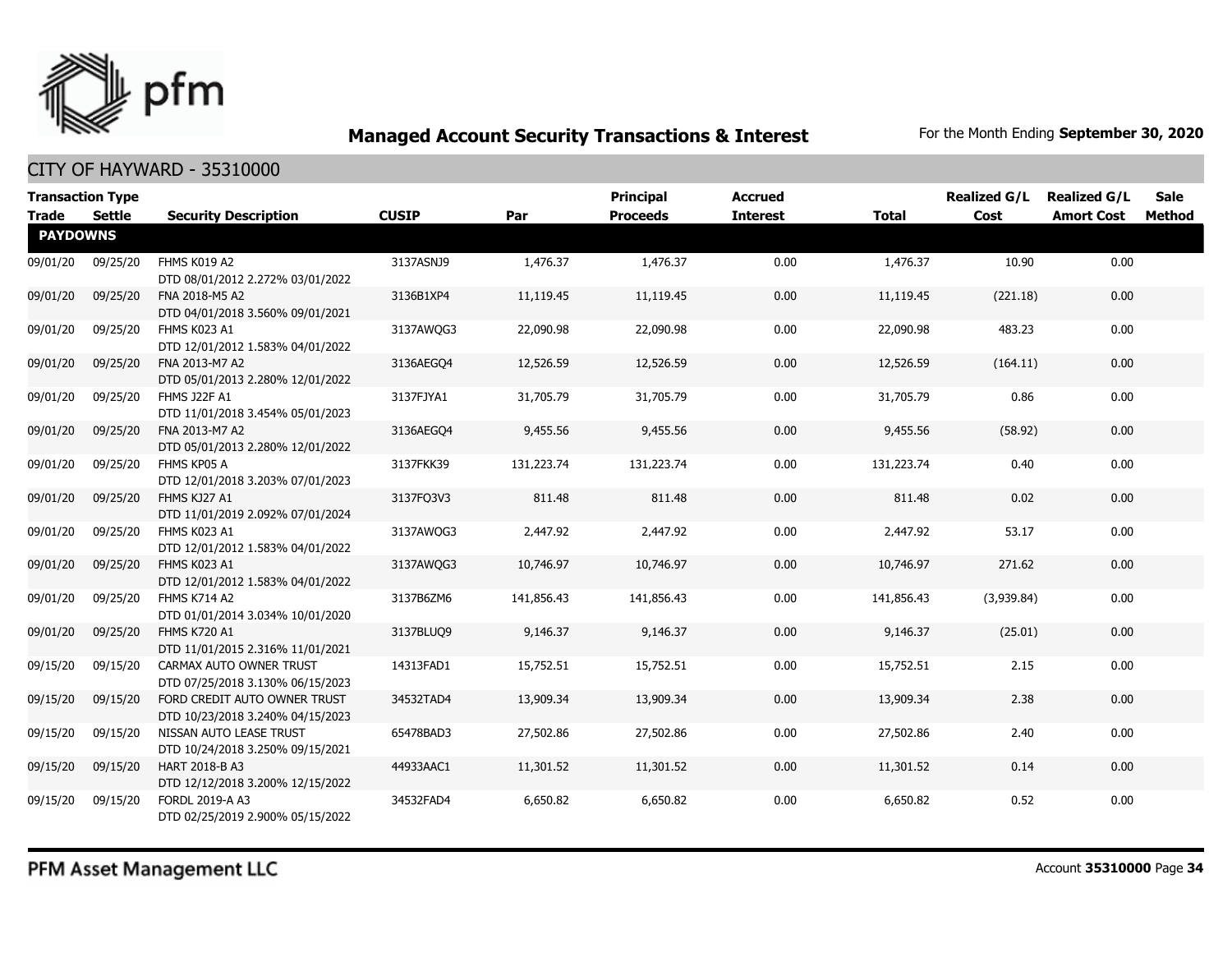

| <b>Transaction Type</b>                           |               |                                                                    |              |              | <b>Principal</b> | <b>Accrued</b>  |              | <b>Realized G/L</b> | <b>Realized G/L</b> | <b>Sale</b>   |
|---------------------------------------------------|---------------|--------------------------------------------------------------------|--------------|--------------|------------------|-----------------|--------------|---------------------|---------------------|---------------|
| <b>Trade</b><br><b>PAYDOWNS</b>                   | <b>Settle</b> | <b>Security Description</b>                                        | <b>CUSIP</b> | Par          | <b>Proceeds</b>  | <b>Interest</b> | <b>Total</b> | Cost                | <b>Amort Cost</b>   | <b>Method</b> |
| 09/15/20                                          | 09/15/20      | FORDL 2018-B A3<br>DTD 09/21/2018 3.190% 12/15/2021                | 34531LAD2    | 31,118.60    | 31,118.60        | 0.00            | 31,118.60    | 2.63                | 0.00                |               |
| 09/20/20                                          | 09/20/20      | BMWLT 2018-1 A3<br>DTD 10/17/2018 3.260% 07/20/2021                | 05586CAC8    | 14,805.11    | 14,805.11        | 0.00            | 14,805.11    | 2.06                | 0.00                |               |
| 09/20/20                                          | 09/20/20      | GMALT 2018-3 A3<br>DTD 09/26/2018 3.180% 06/20/2021                | 36256GAD1    | 20,580.28    | 20,580.28        | 0.00            | 20,580.28    | 1.62                | 0.00                |               |
| 09/20/20                                          | 09/20/20      | GMALT 2019-1 A3<br>DTD 02/21/2019 2.980% 12/20/2021                | 36256UAD0    | 21,890.43    | 21,890.43        | 0.00            | 21,890.43    | 3.44                | 0.00                |               |
| <b>Transaction Type Sub-Total</b>                 |               |                                                                    |              | 554,115.58   | 554,115.58       | 0.00            | 554,115.58   | (3,596.28)          | 0.00                |               |
| <b>SELL</b>                                       |               |                                                                    |              |              |                  |                 |              |                     |                     |               |
| 09/02/20                                          | 09/04/20      | <b>US TREASURY NOTES</b><br>DTD 10/31/2016 1.250% 10/31/2021       | 912828T67    | 975,000.00   | 987,454.10       | 4,206.01        | 991,660.11   | 20,680.66           | 17,282.48           | <b>FIFO</b>   |
| 09/02/20                                          | 09/04/20      | <b>US TREASURY NOTES</b><br>DTD 10/31/2016 1.250% 10/31/2021       | 912828T67    | 1,425,000.00 | 1,443,202.15     | 6,147.25        | 1,449,349,40 | 26,384.76           | 22,951.89           | <b>FIFO</b>   |
| 09/02/20                                          | 09/04/20      | <b>3M COMPANY</b><br>DTD 09/14/2018 3.000% 09/14/2021              | 88579YBA8    | 145,000.00   | 148,846.85       | 2,054.17        | 150,901.02   | 4,144.10            | 3,948.56            | <b>FIFO</b>   |
| 09/09/20                                          | 09/16/20      | JPMORGAN CHASE & CO CORP NOTES<br>DTD 06/18/2018 3.514% 06/18/2022 | 46647PAS5    | 475,000.00   | 486,015.25       | 4,080.14        | 490,095.39   | 11,015.25           | 11,015.25           | <b>FIFO</b>   |
| 09/11/20                                          | 09/16/20      | PACCAR FINANCIAL CORP BONDS<br>DTD 08/09/2018 3.150% 08/09/2021    | 69371RP42    | 295,000.00   | 302,611.00       | 955.06          | 303,566.06   | 7,702.45            | 7,638.28            | <b>FIFO</b>   |
| 09/17/20                                          | 09/17/20      | <b>US TREASURY NOTES</b><br>DTD 10/31/2016 1.250% 10/31/2021       | 912828T67    | 200,000.00   | 202,531.25       | 951.09          | 203,482.34   | 4,218.75            | 3,491.18            | <b>FIFO</b>   |
| 09/21/20                                          | 09/21/20      | JPMORGAN CHASE & CO CORP NOTES<br>DTD 06/18/2018 3.514% 06/18/2022 | 46647PAS5    | 125,000.00   | 128,018.75       | 1,134.73        | 129,153.48   | 3,018.75            | 3,018.75            | <b>FIFO</b>   |
| 09/28/20                                          | 09/29/20      | <b>US TREASURY NOTES</b><br>DTD 10/31/2016 1.250% 10/31/2021       | 912828T67    | 100,000.00   | 101,218.75       | 516.30          | 101,735.05   | 2,062.50            | 1,684.63            | <b>FIFO</b>   |
| 09/28/20                                          | 09/30/20      | <b>US TREASURY NOTES</b><br>DTD 10/31/2016 1.250% 10/31/2021       | 912828T67    | 750,000.00   | 759,140.63       | 3,897.76        | 763,038.39   | 15,468.75           | 12,625.94           | <b>FIFO</b>   |
| 4,490,000.00<br><b>Transaction Type Sub-Total</b> |               |                                                                    |              |              | 4,559,038.73     | 23,942.51       | 4,582,981.24 | 94,695.97           | 83,656.96           |               |
| <b>Managed Account Sub-Total</b>                  |               |                                                                    |              |              | 6,991.85         | 105,320.90      | 112,312.75   | 91,099.69           | 83,656.96           |               |